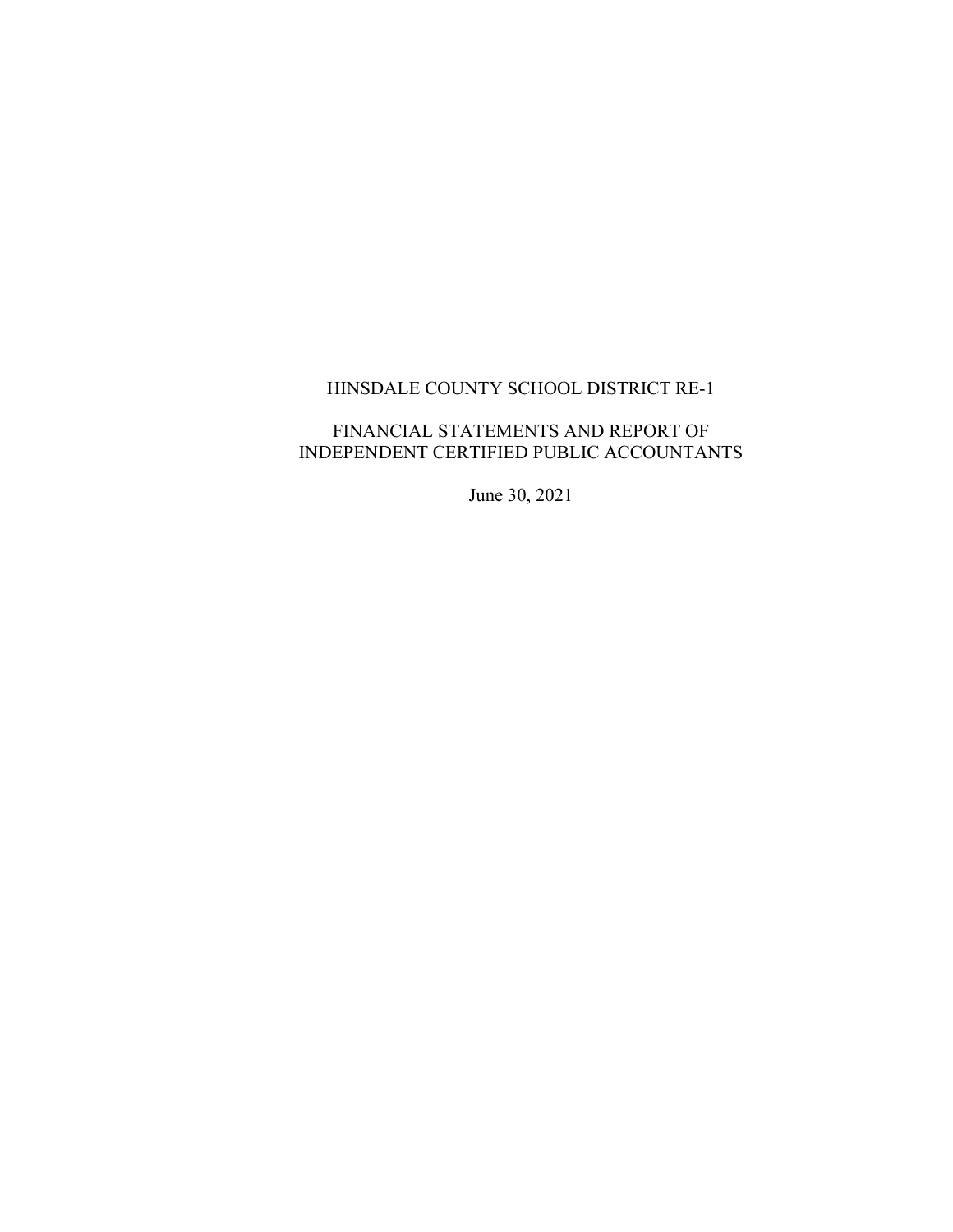# C O N T E N T S

|                                                                | Page |
|----------------------------------------------------------------|------|
|                                                                |      |
|                                                                |      |
| FINANCIAL STATEMENTS                                           |      |
| <b>GOVERNMENT-WIDE:</b>                                        |      |
|                                                                |      |
|                                                                |      |
| FUND:                                                          |      |
|                                                                |      |
| RECONCILIATION OF THE BALANCE SHEET OF GOVERNMENTAL FUNDS      |      |
|                                                                |      |
| STATEMENT OF REVENUES, EXPENDITURES, AND CHANGES IN            |      |
|                                                                |      |
| RECONCILIATION OF THE STATEMENT OF REVENUES, EXPENDITURES, AND |      |
| CHANGES IN FUND BALANCES OF GOVERNMENTAL FUNDS TO THE          |      |
|                                                                |      |
|                                                                |      |
| REQUIRED SUPPLEMENTARY INFORMATION                             |      |
| SCHEDULE OF REVENUES, EXPENDITURES, AND CHANGES IN             |      |
|                                                                |      |
|                                                                |      |
|                                                                |      |
| SUPPLEMENTAL INFORMATION                                       |      |
| SCHEDULE OF REVENUES, EXPENDITURES, AND CHANGES IN FUND        |      |
|                                                                |      |
| SCHEDULE OF REVENUES, EXPENDITURES, AND CHANGES IN FUND        |      |
| BALANCE - BUDGET AND ACTUAL - CAPITAL CONSTRUCTION FUND  53    |      |
| SCHEDULE OF REVENUES, EXPENDITURES, AND CHANGES IN FUND        |      |
|                                                                |      |
|                                                                |      |

|--|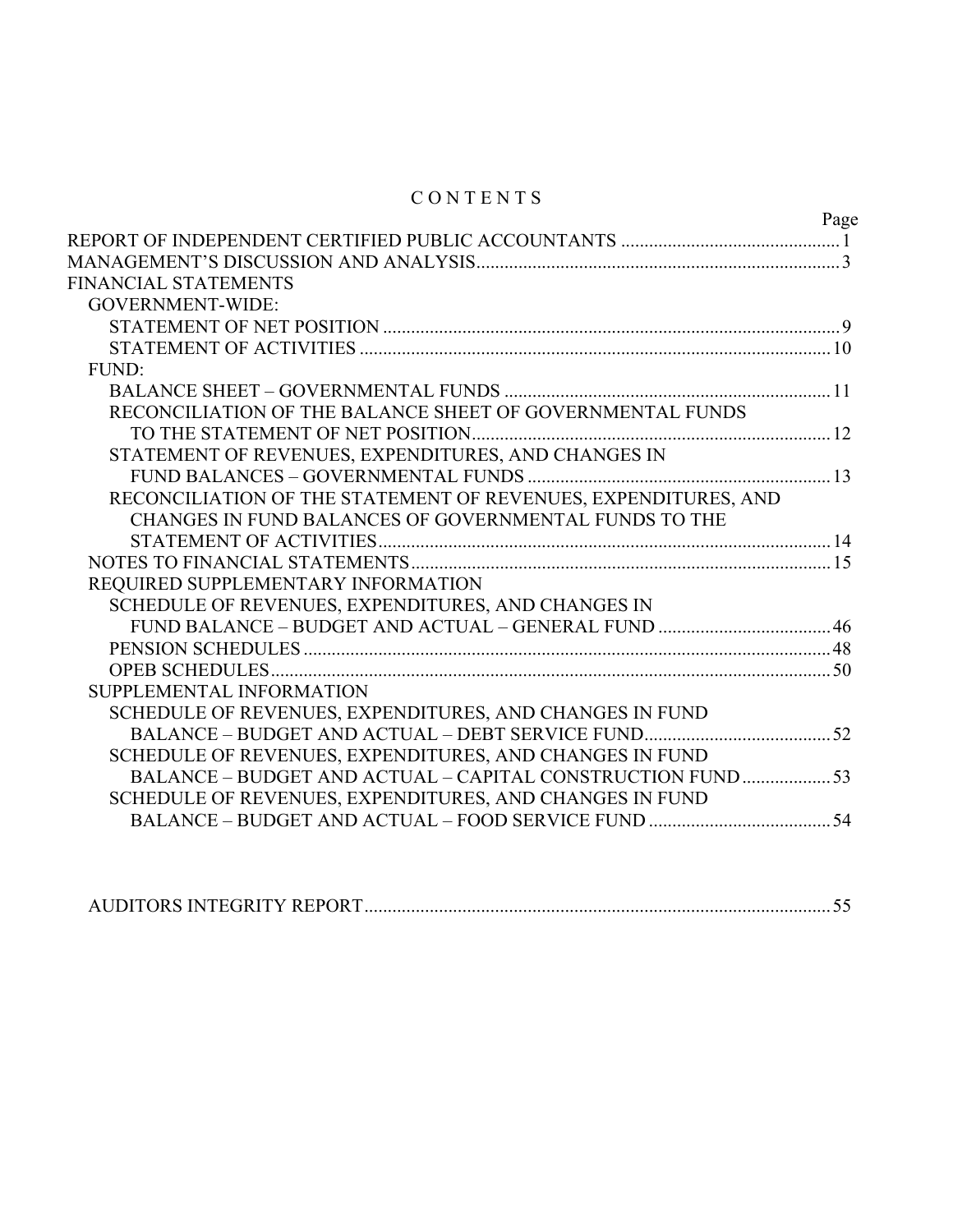

#### REPORT OF INDEPENDENT CERTIFIED PUBLIC ACCOUNTANTS

December 30, 2021

The Board of Education Hinsdale County School District RE-1 Lake City, Colorado

We have audited the accompanying financial statements of the governmental activities, each major fund, and the non-major fund of Hinsdale County School District RE-1 (the District) as of and for the year ended June 30, 2021, and the related notes to the financial statements, which collectively comprise the District's basic financial statements as listed in the table of contents.

#### **Management's Responsibility for the Financial Statements**

Management is responsible for the preparation and fair presentation of these financial statements in accordance with accounting principles generally accepted in the United States of America; this includes the design, implementation, and maintenance of internal control relevant to the preparation and fair presentation of financial statements that are free from material misstatement, whether due to fraud or error.

#### **Auditor's Responsibility**

Our responsibility is to express opinions on these financial statements based on our audit. We conducted our audit in accordance with auditing standards generally accepted in the United States of America. Those standards require that we plan and perform the audit to obtain reasonable assurance about whether the financial statements are free from material misstatement.

An audit involves performing procedures to obtain audit evidence about the amounts and disclosures in the financial statements. The procedures selected depend on the auditor's judgment, including the assessment of the risks of material misstatement of the financial statements, whether due to fraud or error. In making those risk assessments, the auditor considers internal control relevant to the entity's preparation and fair presentation of the financial statements in order to design audit procedures that are appropriate in the circumstances, but not for the purpose of expressing an opinion on the effectiveness of the entity's internal control. Accordingly, we express no such opinion. An audit also includes evaluating the appropriateness of accounting policies used and the reasonableness of significant accounting estimates made by management, as well as evaluating the overall presentation of the financial statements.

We believe that the audit evidence we have obtained is sufficient and appropriate to provide a basis for our audit opinions.

#### **Opinions**

In our opinion, the financial statements referred to above present fairly, in all material respects, the respective financial position of the governmental activities, each major fund, and the non-major fund of Hinsdale County School District RE-1, as of June 30, 2021, and the respective changes in financial position for the year then ended in accordance with accounting principles generally accepted in the United States of America.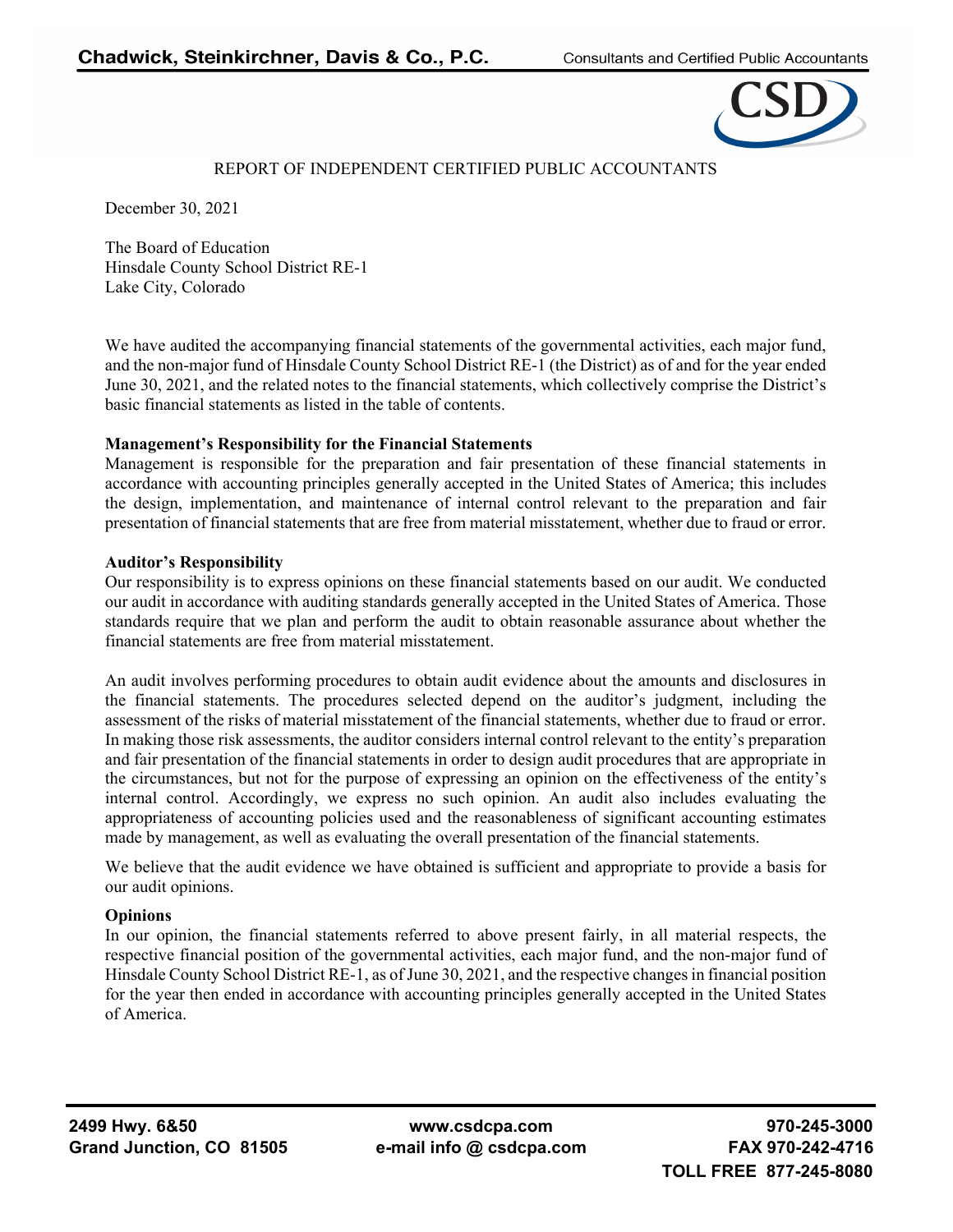

Hinsdale County School District RE-1 Page Two

#### **Other Matters**

*Required Supplementary Information* 

Accounting principles generally accepted in the United States of America require that the management's discussion and analysis, schedule of activity – net pension liability, and schedule of activity – employer pension contributions, the schedules for other postemployment benefits and the budget to actual schedules for the general fund be presented to supplement the basic financial statements. Such information, although not a part of the basic financial statements, is required by the Governmental Accounting Standards Board who considers it to be an essential part of financial reporting for placing the basic financial statements in an appropriate operational, economic, or historical context. We have applied certain limited procedures to the required supplementary information in accordance with auditing standards generally accepted in the United States of America, which consisted of inquiries of management about the methods of preparing the information and comparing the information for consistency with management's responses to our inquiries, the basic financial statements, and other knowledge we obtained during our audit of the basic financial statements. We do not express an opinion or provide any assurance on the information because the limited procedures do not provide us with sufficient evidence to express an opinion or provide any assurance.

#### *Supplementary Information*

Our audit was conducted for the purpose of forming opinions on the financial statements that collectively comprise the Hinsdale County School District RE-1's basic financial statements. The budgetary comparison schedules for the debt service fund, food service fund, and the capital construction fund, and the Auditors Integrity Report of the Colorado Department of Education (the Report) are presented for purposes of additional analysis and are not a required part of the basic financial statements. Such information is the responsibility of management and was derived from and relates directly to the underlying accounting and other records used to prepare the basic financial statements. Such information has been subjected to the auditing procedures applied in the audit of the basic financial statements and certain additional procedures, including comparing and reconciling such information directly to the underlying accounting and other records used to prepare the basic financial statements or to the basic financial statements themselves, and other additional procedures in accordance with auditing standards generally accepted in the United States of America. In our opinion, the information is fairly stated, in all material respects, in relation to the basic financial statements as a whole.

Rademore, Stukiche, Danis: CO.P.C.

Chadwick, Steinkirchner, Davis & Co., P.C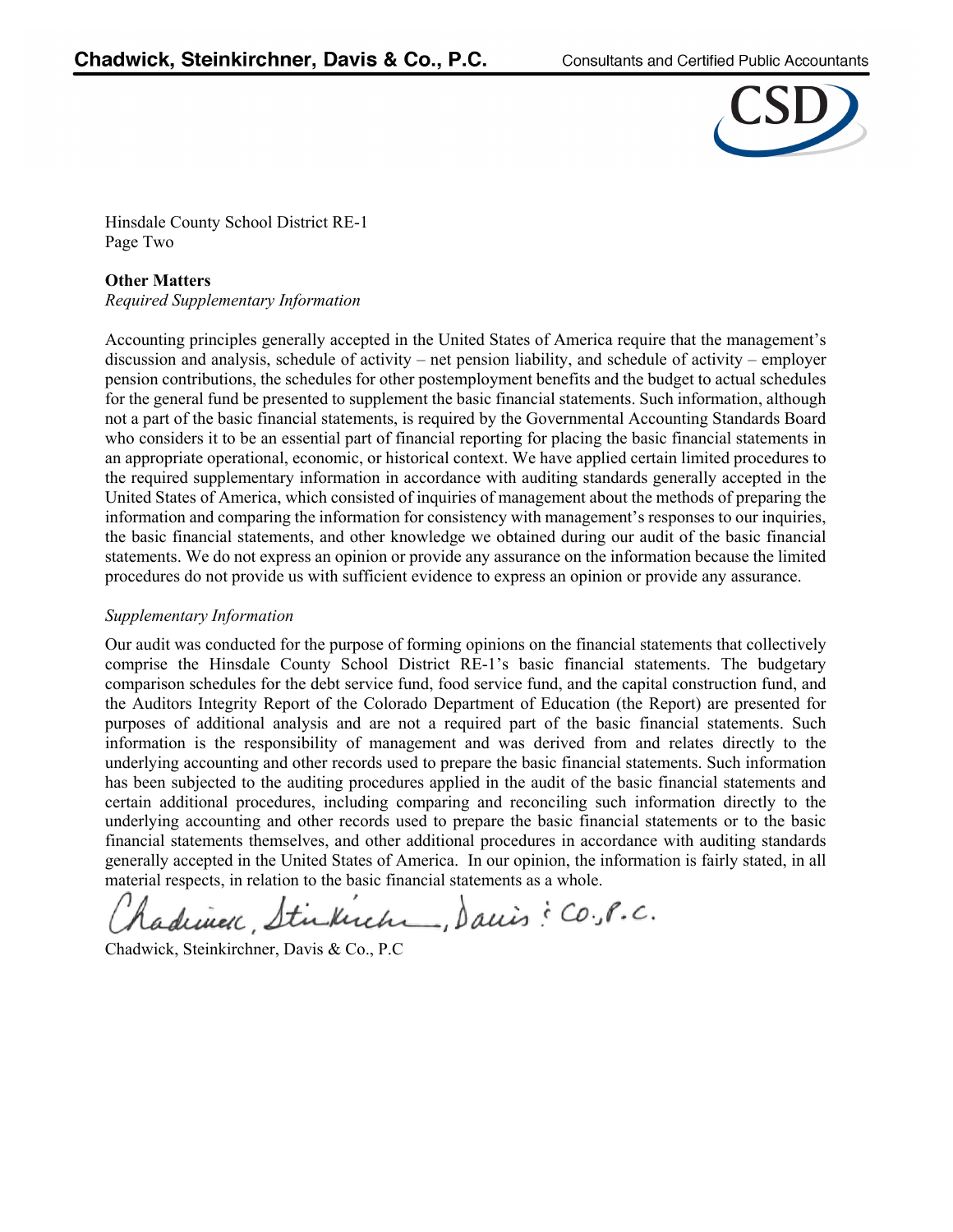#### **Management's Discussion and Analysis**

As management of Hinsdale County School District RE-1, we offer readers of the District's financial statements this narrative overview and analysis of the financial activities of the District for the fiscal year ended June 30, 2021.

#### **Financial Highlights**

- Due to the change in accounting principles the district reports the net pension liability at the end of FY2021 as \$2,549,117 and the OPEB liability to be \$93,651.
- General Fund revenues accounted for \$2,059,827 and \$1,916,915 in 2021 and 2020 respectively. The biggest increases were due to state funding and grant income related to COVID.
- Fund balance in the General Fund increased by \$103,729 in 2021 and increased by \$141,034 in 2020.
- At the end of the fiscal years 2021 and 2020 fund balance in the General fund was \$1,756,623 and \$1,652,894 respectively we did make a prior period adjustment recognized in 2020 for the 2019 audit of \$21,612 which brought the beginning fund balance for 2020 down to \$1,511,860.

#### **Overview of the Financial Statements**

This discussion and analysis is intended to serve as an introduction to the District's basic financial statements. The District's basic financial statements are comprised of three components: 1) government-wide financial statements, 2) fund financial statements, and 3) notes to the financial statements. This report also contains other supplementary information in addition to the basic financial statements themselves.

**Government-wide financial statements.** The *government-wide financial statements* are designed to provide readers with a broad overview of the District's finances, in a manner similar to a private-sector business.

The *statement of net position* presents information on all of the District's assets and liabilities, with the difference between the two reported as *net position*. Over time, increases or decreases in net position may serve as a useful indicator of whether the financial position of the District is improving or deteriorating.

The *statement of activities* presents information showing how the government's net position changed during the most recent fiscal year. All changes in net position are reported as soon as the underlying event giving rise to the change occurs, *regardless of the timing of related cash flows*.

Both of the government-wide financial statements distinguish functions of the District that are principally supported by taxes and intergovernmental revenues (*governmental activities*) from other functions that are intended to recover all or a significant portion of their costs through user fees and charges (*business-type activities*). The governmental activities of the District include instructional services, pupil services, instructional staff services, general administration services, school administration services, business services, maintenance and capital asset services, transportation services, central, and community services.

The government-wide financial statements include only the District itself, as the District has no component units. The government-wide financial statements can be found on pages 10-12 of the audit report.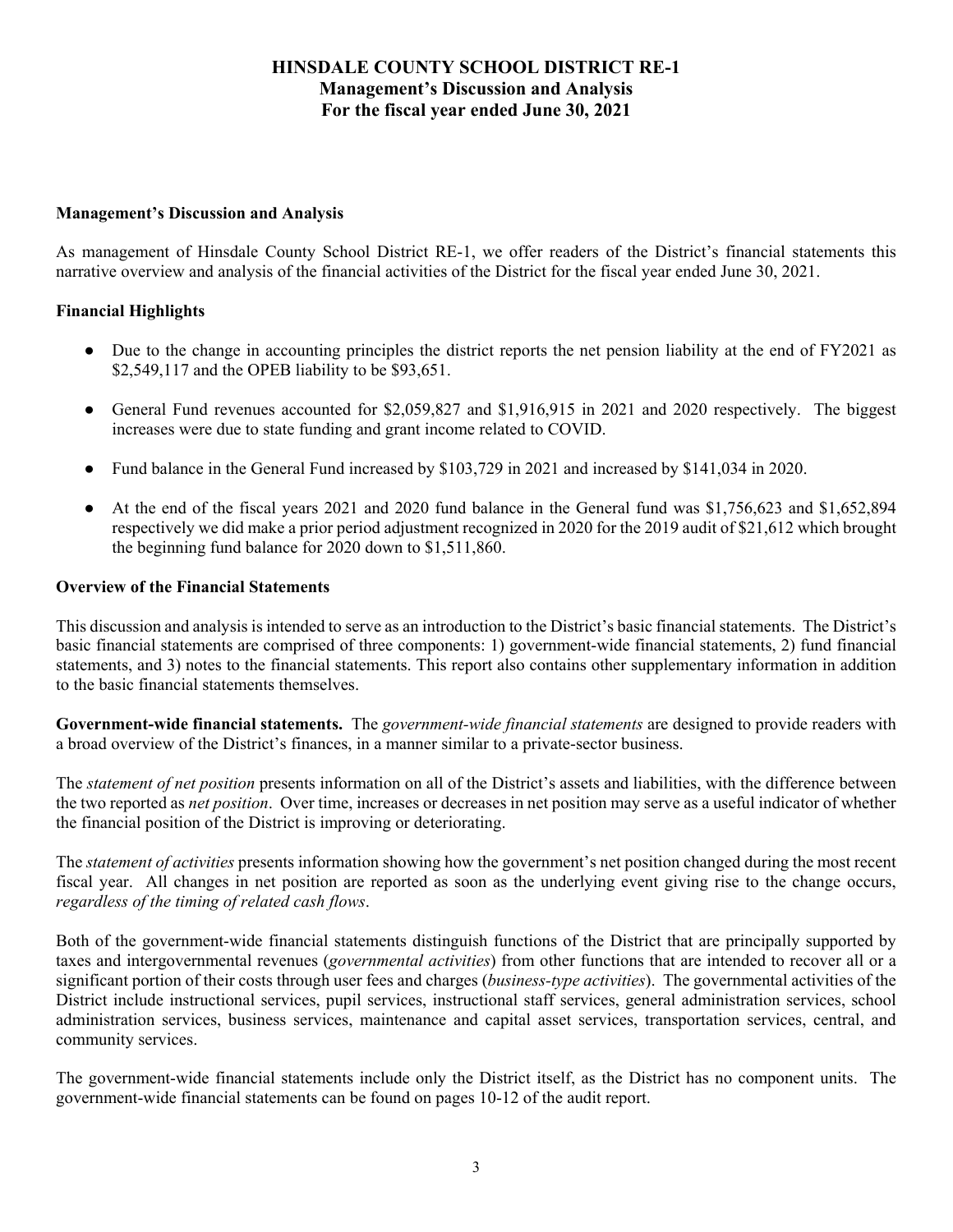**Fund financial statements.** A *fund* is a grouping of related accounts that is used to maintain control over resources that have been segregated for specific activities or objectives. The District, like other state and local governments, uses fund accounting to ensure and demonstrate compliance with finance-related legal requirements. Funds are divided into three categories: governmental funds, proprietary funds and fiduciary funds. The District uses only governmental funds.

**Governmental funds.** *Governmental funds* are used to account for essentially the same functions reported as *governmental activities* in the government-wide financial statements. However, unlike the government-wide financial statements, governmental fund financial statements focus on *near-term inflows and outflows of spendable resources*, as well as on *balances of spendable resources* available at the end of the fiscal year. Such information may be useful in evaluating a government's near-term financing requirements.

Because the focus of the *governmental funds* is narrower than that of the government-wide financial statements, it is useful to compare the information presented for *governmental activities* in the government-wide financial statements. By doing so, readers may better understand the impact of the government's near-term financing decisions. Both the governmental fund balance sheet and the governmental fund statement of revenues, expenditures, and changes in fund balances provide a reconciliation to facilitate this comparison between *governmental funds* and *governmental activities*.

The District maintained four individual governmental funds at the end of fiscal year 2021. Information is presented separately in the governmental fund balance sheet and in the governmental fund statement of revenues, expenditures, and changes in fund balances for the General Fund and the Bond Redemption Debt Service Fund, the food service fund and a Capital Fund, these four are considered to be the major funds.

The District adopts an annual appropriated budget for all funds. In 2020 the Food Service fund was not in place because our district did not have a food service program for the FY2020 school year. We did have this in the FY2021 school year and will have this going forward. A budgetary comparison statement has been provided for the general fund, the debt service fund, and the capital fund to demonstrate compliance with this budget.

The basic governmental fund financial statements can be found on pages 8 through 13 of this report.

**Notes to the financial statements.** The notes provide additional information that is essential to a full understanding of the data provided in the government-wide and fund financial statements. The notes to the financial statements can be found beginning on page 14 of the audit report.

#### **District-wide Financial Analysis**

As noted earlier, net position may serve over time as a useful indicator of a government's financial position. In the case of the District, assets exceed liabilities by \$9,500,509 and assets exceed liabilities by \$8,289,034 at the close of the 2021 and 2020 fiscal years respectively.

One of the largest portions of the District's net position \$10,657,174 reflects its investment in capital assets (e.g., land, buildings, improvements and equipment), less any related debt used to acquire those assets that is still outstanding. The District uses these capital assets to provide services to students; consequently, these assets are *not* available for future spending. Although the District's investment in its capital assets is reported net of related debt, it should be noted that the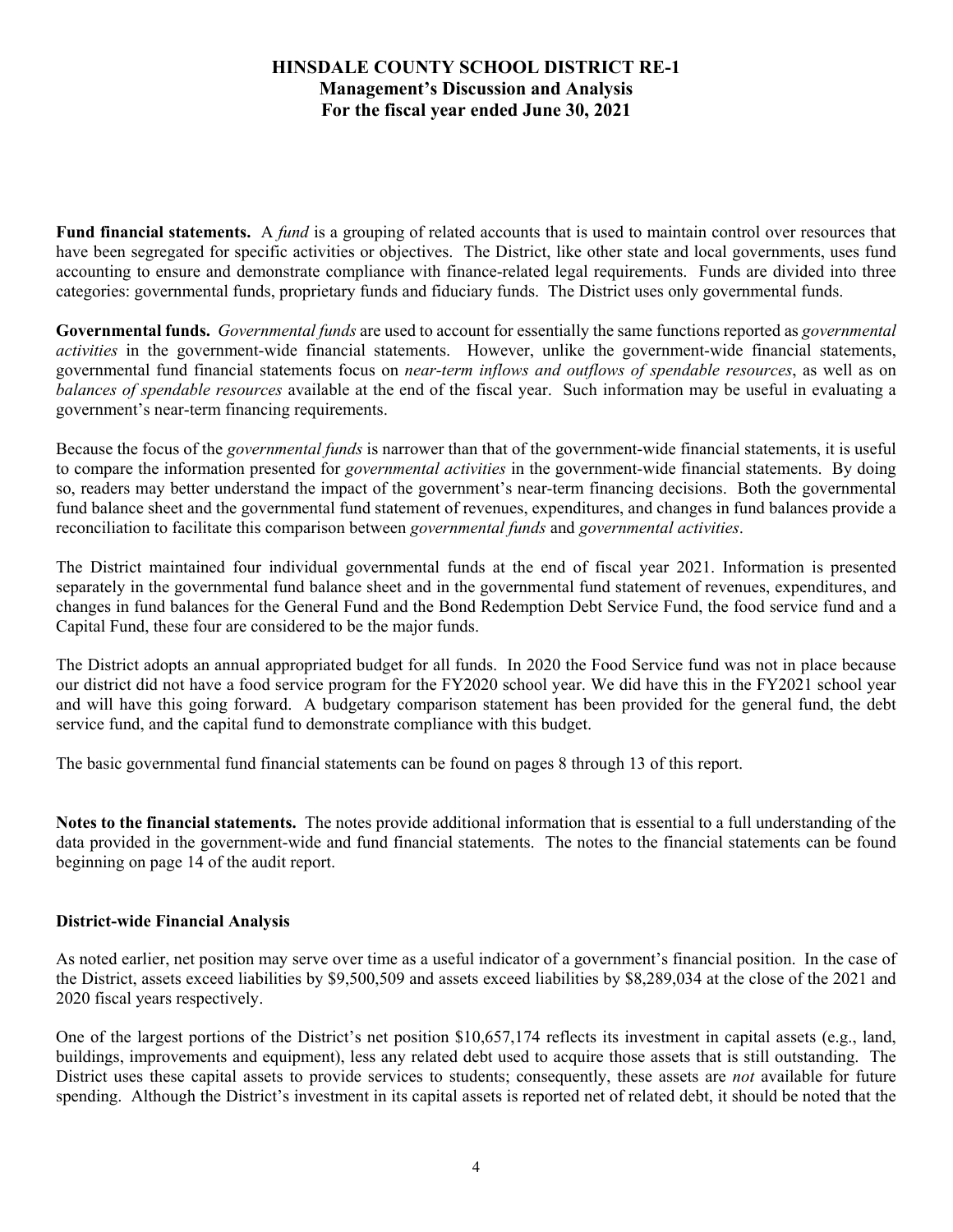resources needed to repay this debt must be provided from other sources, since the capital assets themselves cannot be used to liquidate these liabilities. Property taxes are levied specifically to fund debt service on general obligation bonds.

The other large portion of net position is the District's net pension liability and the other post-employment benefit liability for employees covered under PERA. This net pension liability is \$2,549,117 at June 30, 2021.

#### **HINSDALE COUNTY SCHOOL DISTRICT RE-1 - Net Position**

| 2020<br>2021<br>Assets<br>\$<br>\$<br>2,198,970<br><b>Current and Other Assets</b><br>13,716,297<br><b>Capital Assets</b><br>14,883,838<br><b>Total Assets</b><br>17,082,808<br>Deferred outflows of resources<br>558,941 | 4,607,421<br>18,323,718 |
|---------------------------------------------------------------------------------------------------------------------------------------------------------------------------------------------------------------------------|-------------------------|
|                                                                                                                                                                                                                           |                         |
|                                                                                                                                                                                                                           |                         |
|                                                                                                                                                                                                                           |                         |
|                                                                                                                                                                                                                           |                         |
|                                                                                                                                                                                                                           |                         |
|                                                                                                                                                                                                                           | 282,296                 |
| Liabilities                                                                                                                                                                                                               |                         |
| Long-term Debt<br>4,226,664                                                                                                                                                                                               | 4,303,423               |
| <b>Pension Liabilities</b><br>2,642,768                                                                                                                                                                                   | 2,430,682               |
| <b>Other Liabilities</b><br>199,338                                                                                                                                                                                       | 1,767,479               |
| 7,068,770<br><b>Total Liabilities</b>                                                                                                                                                                                     | 8,501,584               |
| Deferred inflows of resources<br>1,072,470                                                                                                                                                                                | 1,815,395               |
| <b>Net Position</b>                                                                                                                                                                                                       |                         |
| 10,779,653<br>Net investment in capital assets<br>10,657,174                                                                                                                                                              |                         |
| Restricted<br>282,354                                                                                                                                                                                                     | 393,061                 |
| Unrestricted<br>(1,439,019)                                                                                                                                                                                               | (2,883,679)             |
| \$<br>\$<br>9,500,509<br>8,289,035<br>Total net position                                                                                                                                                                  |                         |

A portion of the District's net position represents resources that are subject to external restrictions on how they may be used.

There was a decrease in long-term liabilities outstanding of \$76,759 in fiscal year 2021, due to payment of principle and interest debt obligations from the 2019 bonds.

Reporting the net pension liability cost the district \$2,549,117 in net position. That change in reporting was somewhat offset by an increase in fund balance of \$103,729. This was also balanced by the increases in net investment and the decrease in long-term debt.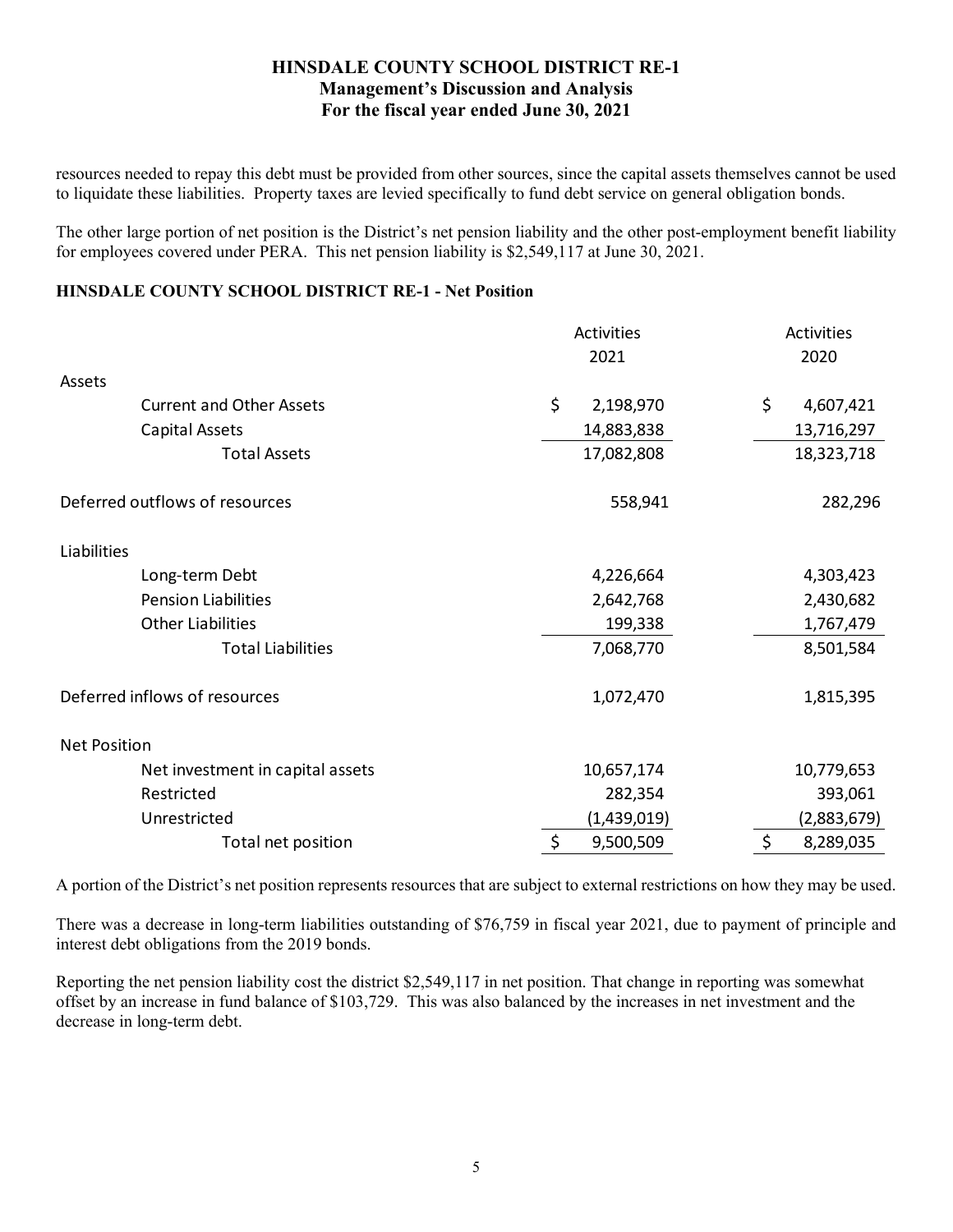### **HINSDALE COUNTY SCHOOL DISTRICT RE-1 Change in Net Position**

| Revenues:                                              | <b>Governmental Activities</b><br>2021 | <b>Governmental Activities</b><br>2020 |           |
|--------------------------------------------------------|----------------------------------------|----------------------------------------|-----------|
|                                                        |                                        |                                        |           |
| Program revenues:                                      |                                        |                                        |           |
| \$<br>Operating grants and contributions               | 358,809                                | \$                                     | 133,469   |
| Charges for sales and service                          | 35,871                                 |                                        | 25,928    |
| Capital grants and contributions                       | 1,850,717                              |                                        | 6,212,458 |
| General revenue:                                       |                                        |                                        |           |
| <b>Property Taxes</b>                                  | 1,222,829                              |                                        | 1,142,943 |
| State equalization not restricted to specific programs | 353,106                                |                                        | 578,994   |
| Specific ownership taxes                               | 104,488                                |                                        | 93,326    |
| Other taxes                                            |                                        |                                        |           |
| Unrestricted investment earnings                       | 2,685                                  |                                        | 63,145    |
| Other unrestricted revenue                             | 295,572                                |                                        | 182,736   |
| <b>Total Revenues</b>                                  | 4,224,077                              |                                        | 8,432,999 |
| Expenses:                                              |                                        |                                        |           |
| <b>Instructional Services</b>                          | 467,878                                |                                        | 601,734   |
| <b>Pupil Services</b>                                  | 336,160                                |                                        | 226,751   |
| <b>General Administrative Services</b>                 | 147,280                                |                                        | 214,328   |
| <b>Business Services</b>                               | 74,520                                 |                                        | 68,303    |
| Operations and maintenance                             | 1,727,603                              |                                        | 119,294   |
| Pupil transportation                                   | 29,590                                 |                                        | 65,206    |
| <b>Community Service</b>                               | 4,971                                  |                                        | 4,667     |
| Central support and other services                     | 4,822                                  |                                        | 27,655    |
| <b>Nutrition services</b>                              | 73,137                                 |                                        |           |
| Interest on long-term debt                             | 146,641                                |                                        | 160,588   |
| <b>Total Expense</b>                                   | 3,012,602                              |                                        | 1,488,526 |
| Increase (decrease) in net position                    | 1,211,475                              |                                        | 6,944,473 |
| Beginning net position                                 | 8,289,034                              |                                        | 1,344,561 |
| Ending net position                                    | \$<br>9,500,509                        | \$                                     | 8,289,034 |

The district started the federal lunch program in 2018. This program was catered by a local business and began in September of that school year. The local business has since gone out of business and no federal lunch program is in place for 2019 or 2020. With the remodel and addition to the building this program started again in the 2020/2021 school year.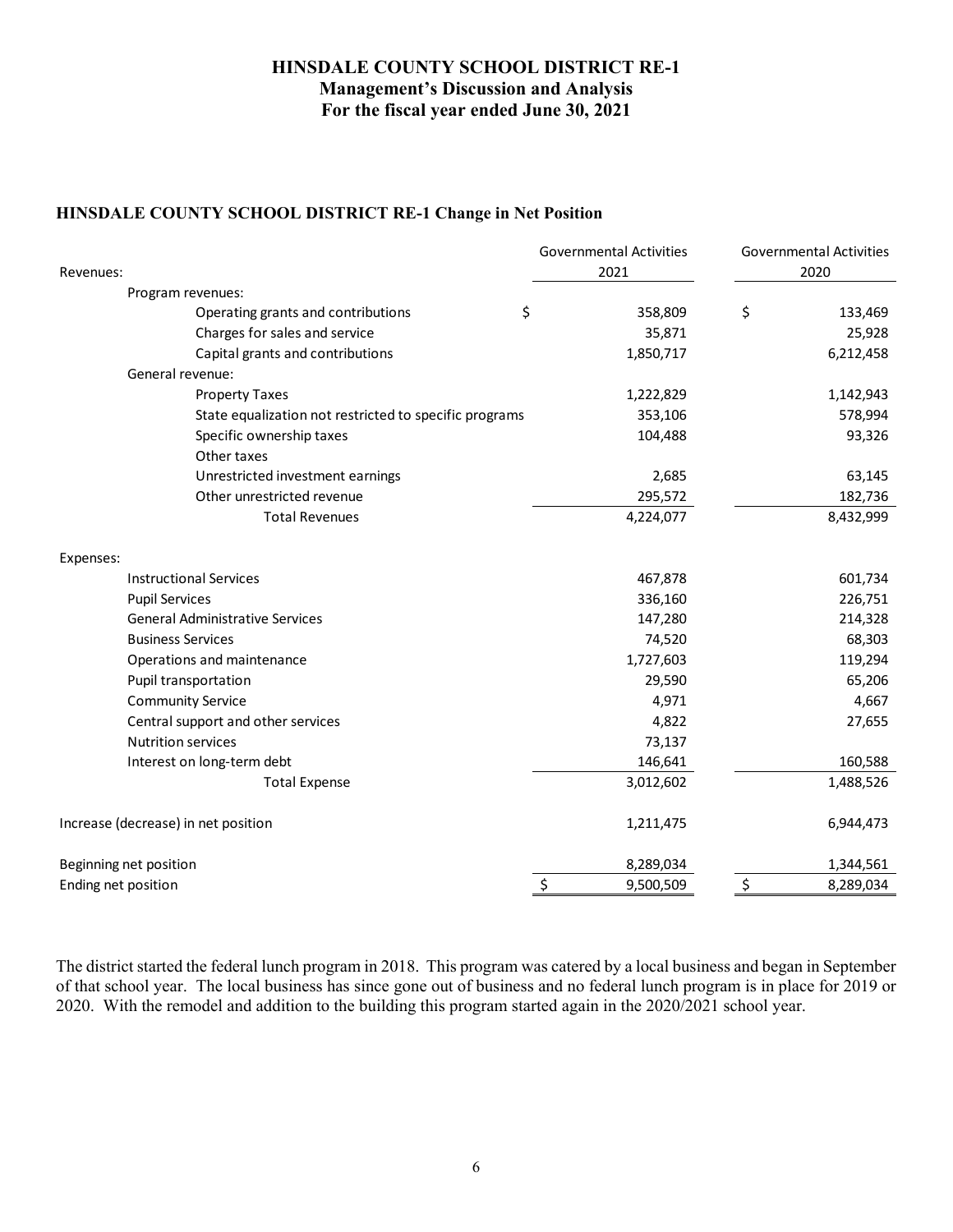#### **Capital Asset and Debt Administration**

**Capital assets** - The District's investment in capital assets for its governmental activities as of June 30, 2021 amounts to \$14,883,838 (net of accumulated depreciation). This investment in capital assets includes land and improvements such as parking lots and sidewalks, a remodel and addition to our building, a new kitchen and equipment.

#### **Capital Assets**

(net of depreciation)

|                                     | Governmental |            |      | Governmental |  |
|-------------------------------------|--------------|------------|------|--------------|--|
|                                     |              | 2021       | 2020 |              |  |
| Land and construction in progress   |              | 633,903 \$ |      | 12,128,484   |  |
| Buildings and building improvements |              | 14,228,940 |      | 1,394,523    |  |
| Transportation equipment            |              | 7,016      |      | 163,776      |  |
| Equipment                           |              | 13,979     |      | 29,514       |  |
| Total                               |              | 14,883,838 |      | 13,716,297   |  |

**Long-term debt.** At the end of the current fiscal year, the District had total outstanding debt of \$4,226,664 all of which represents general obligation bonds that are backed by the full faith and credit of the District.

State statutes limit the amount of general obligation debt a governmental entity may issue to 20 percent of its total assessed valuation. The current debt limitation for the District is significantly in excess of the District's outstanding general obligation debt.

#### **Pension Liability**

During the year ended June 30, 2015, the District implemented GASB 68, Accounting and Financial Reporting for Pensions, An Amendment of GASB Statement No. 27. This resulted in an increase in liabilities for the District who now shows \$2,549,117 for its share of the net pension liability for PERA at year end. During the year end June 30, 2018 the district implemented GASB 75.

#### **Previous and Coming Year**

The voters in Hinsdale County approved a bond in November of 2018 in the amount of \$3,950,000 in addition to a best grant of \$9,443,483 and a contribution from the school fund balance of \$151,253 for the project. The project consists of upgrading safety and security concerns at the existing building, a remodel and addition of classroom space, construction of a new gym and the completion of a car port for the district fleet. The start of the construction was May of 2019. RTA architects and NV5 consultants were hired to do the drawings and be the owner's representative for the project respectively. The district worked with George K. Baum for the sale of the bonds which did occur in January of 2019. The 2019/2020 school year was spent with our school under construction and the addition being built. In March 2020 with the global COVID 19 pandemic, all classes were taught virtually on-line. Construction of the building continued and staff and students started the 2020/2021 school year in person in the newly remodeled and bigger school. 2020/2021 school year was taught in person through smaller cohorts and through a block teaching schedule. The State of Colorado and Federal Government have given the school district \$162,961.25 in CARES funding to help offset the effects of the pandemic. \$149,250.64 was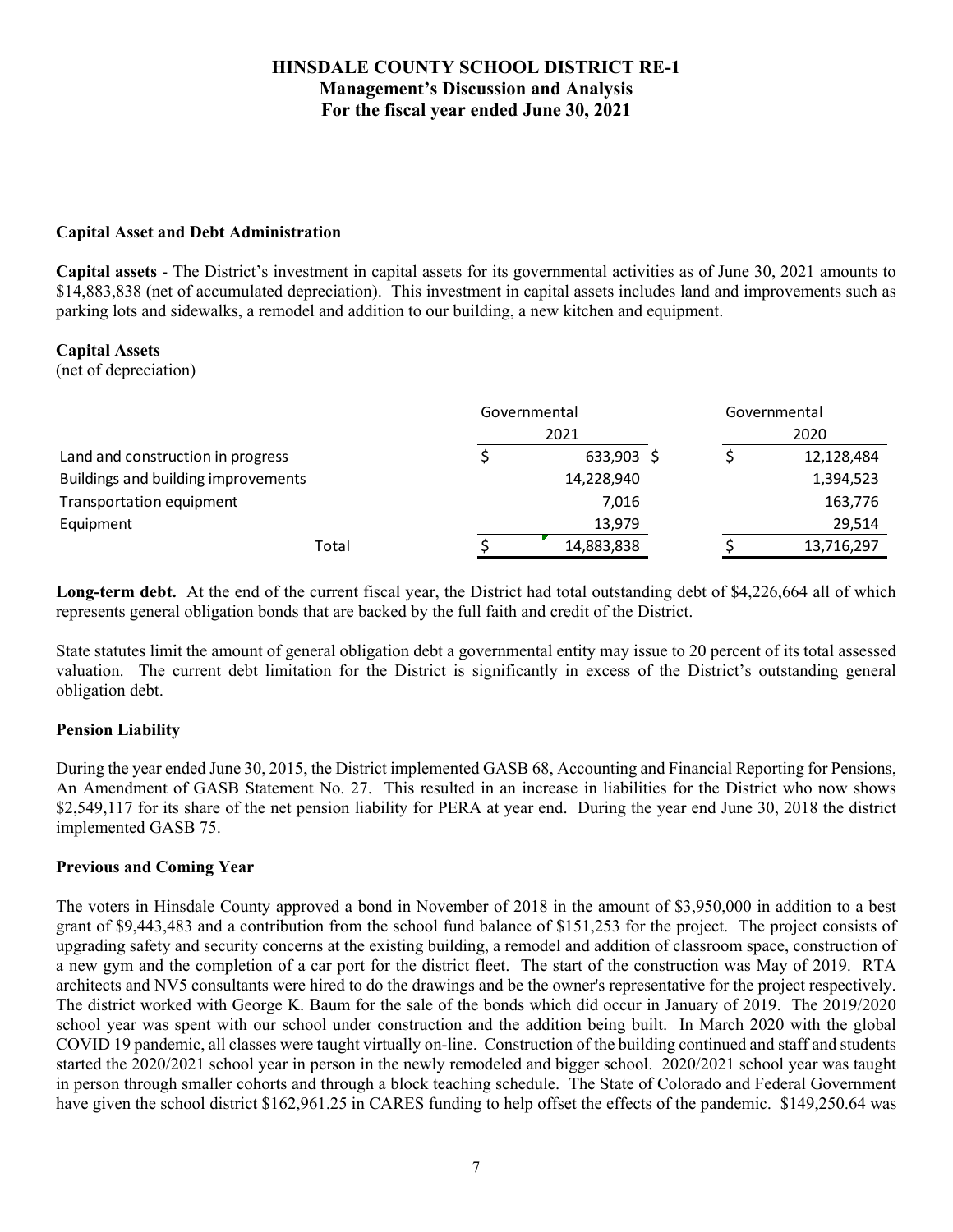spent in fy21 and the rest was spent in FY2020. The FY21 school year also saw the start of lunch service for the district supplemented by the Federal Hot Lunch Program. The district hired staff to prepare and serve lunch to students and staff using take away cartons due to the pandemic. The FY22 school year will continue in person through the pandemic and extra cleaning and safety precautions have been implemented. The district hired a new kitchen manager and she was able to apply for free lunches for students through the federal lunch program. There have been increased expenses to the district due to the pandemic, through decreased enrollment and extra services provided by the district. Many of these costs were offset due to ESSER funds provided to the district from the State through the federal government.

#### **Requests for Information**

This financial report is designed to provide a general overview of the District's finances for all those with an interest in the District's finances. Questions concerning any of the information provided in this report or requests for additional financial information should be addressed to:

Susan Thompson Business Manager Hinsdale County School District Re-1 Po Box 39, Lake City, CO 81235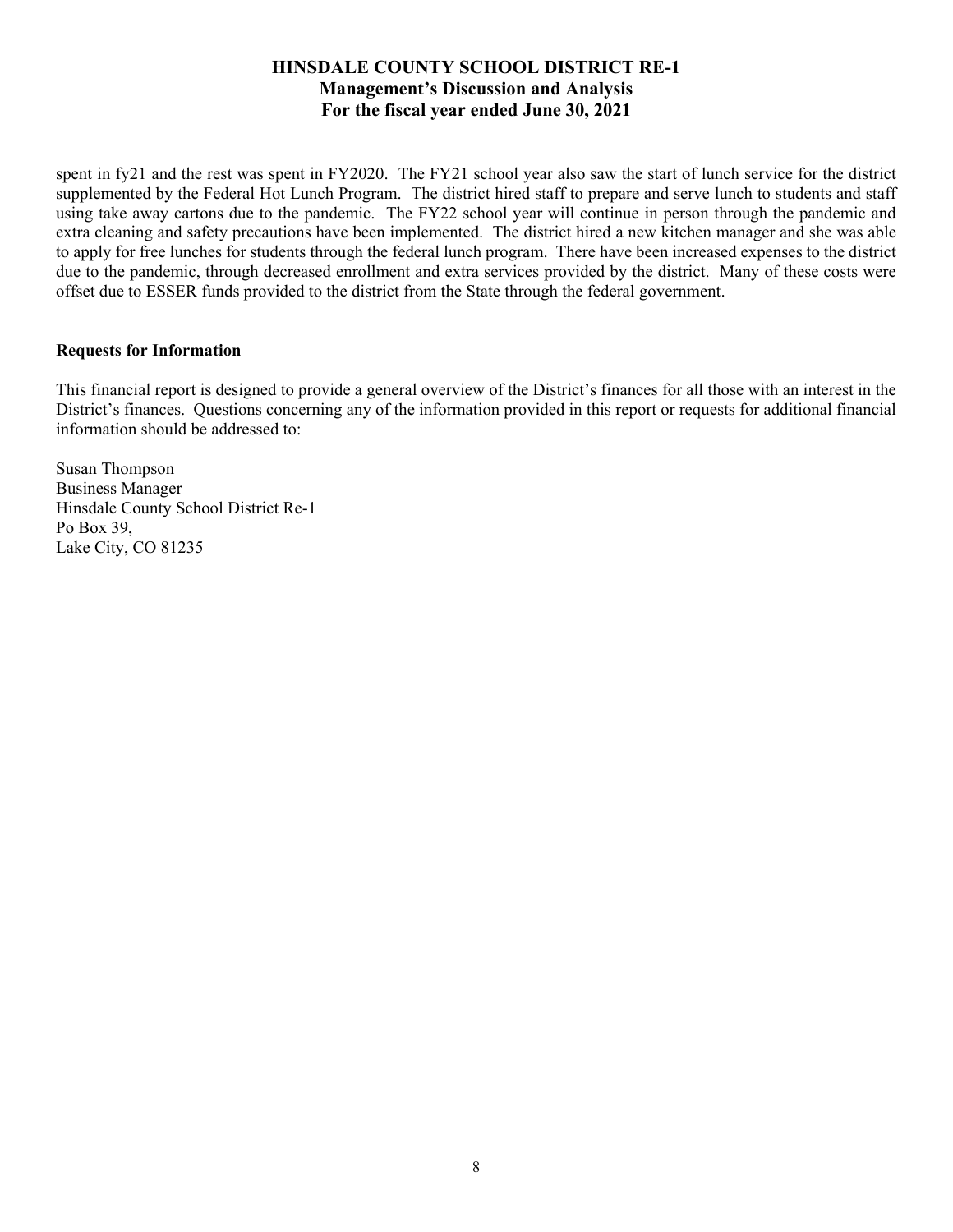#### STATEMENT OF NET POSITION

### June 30, 2021

|                                                 |                                      | Primary Government |
|-------------------------------------------------|--------------------------------------|--------------------|
|                                                 |                                      | Governmental       |
|                                                 |                                      | Activities         |
| Assets                                          |                                      |                    |
| Cash and cash equivalents                       |                                      | \$<br>1,745,479    |
| Restricted cash and cash equivalents            |                                      | 137,751            |
| Property taxes receivable                       |                                      | 242,549            |
| Intergovernmental receivables                   |                                      | 2,607              |
| Other receivables                               |                                      | 70,584             |
| Capital Assets:                                 |                                      |                    |
| Land and improvements not being depreciated     |                                      | 633,903            |
| Buildings and improvements                      |                                      | 14,702,556         |
| Equipment                                       |                                      | 27,249             |
| <b>Transportation Equipment</b>                 |                                      | 163,776            |
| Less: Accumulated depreciation                  |                                      | (643, 646)         |
|                                                 | <b>Total</b> assets                  | 17,082,808         |
| DEFERRED OUTFLOWS OF RESOURCES                  |                                      |                    |
| Outflows related to pension liability           |                                      | 552,763            |
| Outflows related to OPEB obligation             |                                      | 6,178              |
|                                                 | Total deferred outflows of resources | 558,941            |
| <b>LIABILITIES</b>                              |                                      |                    |
| Accounts payable                                |                                      | 56,261             |
| Accrued payroll                                 |                                      | 129,135            |
| Accrued interest on long-term debt              |                                      | 13,942             |
| Long-term liabilities:                          |                                      |                    |
| Current portion of long-term debt               |                                      | 76,759             |
| Net pension liability                           |                                      | 2,549,117          |
| Net OPEB obligation                             |                                      | 93,651             |
|                                                 |                                      | 4,149,905          |
| Due in more than one year                       | <b>Total liabilities</b>             |                    |
|                                                 |                                      | 7,068,770          |
| DEFERRED INFLOWS OF RESOURCES                   |                                      |                    |
| Inflows related to pension obligation           |                                      | 1,033,861          |
| Inflows related to OPEB obligation              |                                      | 38,609             |
|                                                 | Total deferred inflows of resources  | 1,072,470          |
| <b>NET POSITION</b>                             |                                      |                    |
| Invested in capital assets, net of related debt |                                      | 10,657,174         |
| Restricted for:                                 |                                      |                    |
| <b>TABOR Reserve</b>                            |                                      | 112,316            |
| Debt Service                                    |                                      | 170,038            |
| Unrestricted                                    |                                      | (1,439,019)        |
|                                                 |                                      |                    |
|                                                 | Total net position                   | \$<br>9,500,509    |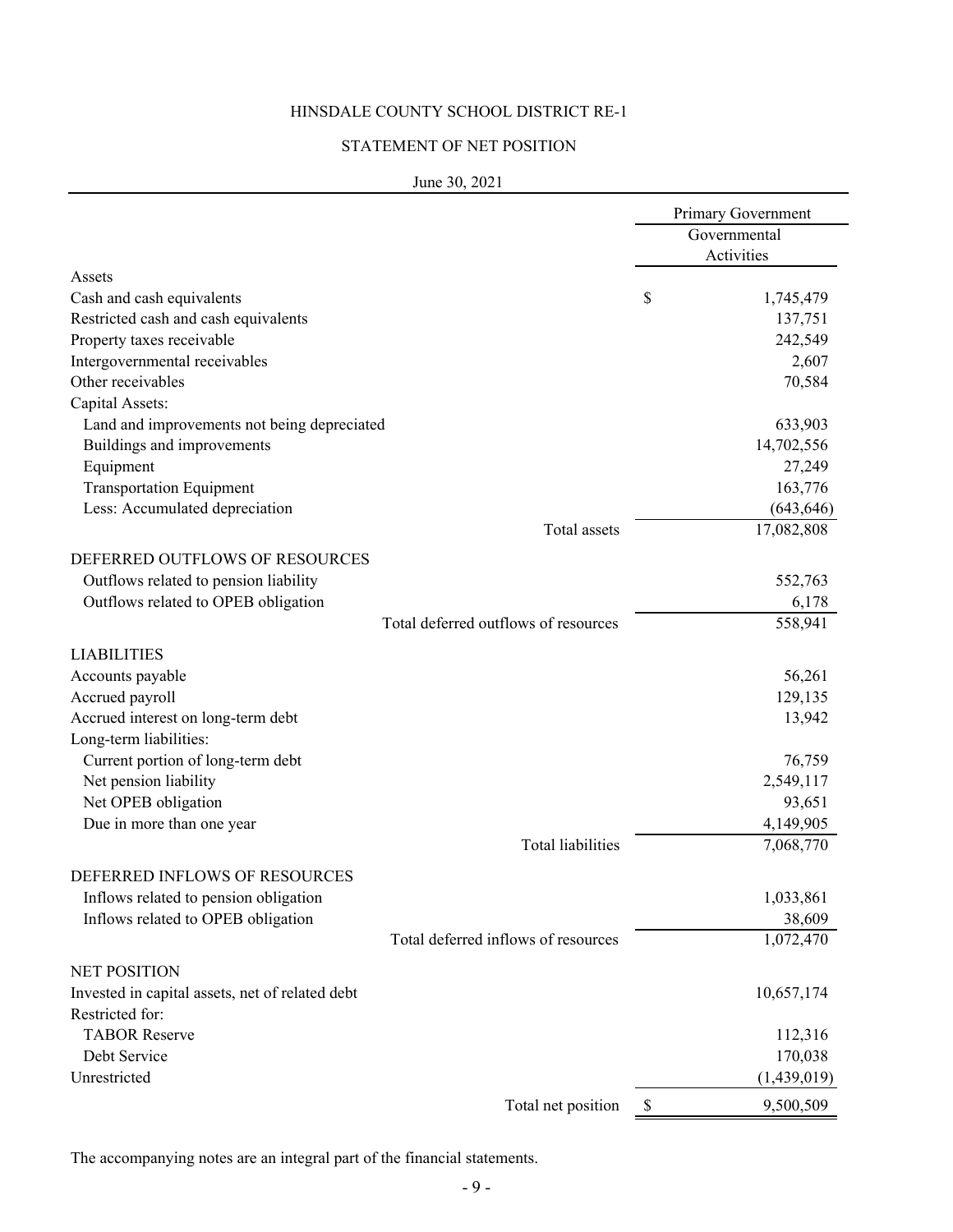#### STATEMENT OF ACTIVITIES

#### Year ended June 30, 2021

|                                    |               |                                                        |                          |    |                         |                   |   | Net (expenses) revenues and<br>changes in net position |
|------------------------------------|---------------|--------------------------------------------------------|--------------------------|----|-------------------------|-------------------|---|--------------------------------------------------------|
|                                    |               |                                                        |                          |    |                         |                   |   | Primary government                                     |
|                                    |               |                                                        | Charges for              |    | <b>Operating Grants</b> | Capital Grants    |   | Governmental                                           |
| Functions/Programs                 |               | Expenses                                               | Service and Sales        |    | and Contributions       | and Contributions |   | Activities                                             |
| Primary government:                |               |                                                        |                          |    |                         |                   |   |                                                        |
| Governmental activities            |               |                                                        |                          |    |                         |                   |   |                                                        |
| <b>Instructional Services</b>      | $\mathbb{S}$  | 467,878                                                | \$<br>1,467              | \$ | 353,000                 | \$<br>$\sim$      | S | (113, 411)                                             |
| <b>Supporting Services:</b>        |               |                                                        |                          |    |                         |                   |   |                                                        |
| Pupil services                     |               | 336,160                                                | 1,766                    |    |                         |                   |   | (334, 394)                                             |
| Business services                  |               | 74,520                                                 |                          |    |                         |                   |   | (74, 520)                                              |
| General and school administration  |               | 147,280                                                | $\overline{\phantom{0}}$ |    |                         | 1,850,717         |   | 1,703,437                                              |
| Community services                 |               | 4,971                                                  |                          |    |                         |                   |   | (4,971)                                                |
| Central support and other services |               | 4,822                                                  |                          |    |                         |                   |   | (4,822)                                                |
| Operations and maintenance         |               | 1,727,603                                              |                          |    |                         |                   |   | (1,727,603)                                            |
| Nutrition services                 |               | 73,137                                                 | 32,638                   |    | 1,427                   |                   |   | (39,072)                                               |
| Pupil transportation               |               | 29,590                                                 |                          |    | 4,382                   |                   |   | (25,208)                                               |
| Interest on long-term debt         |               | 146,641                                                |                          |    |                         |                   |   | (146, 641)                                             |
| Total governmental activities      | <sup>\$</sup> | 3,012,602                                              | \$<br>35,871             | S  | 358,809                 | \$<br>1,850,717   |   | (767, 205)                                             |
|                                    |               | General Revenue                                        |                          |    |                         |                   |   |                                                        |
|                                    | Taxes:        |                                                        |                          |    |                         |                   |   |                                                        |
|                                    |               | Property taxes                                         |                          |    |                         |                   |   | 1,222,829                                              |
|                                    |               | State equalization not restricted to specific programs |                          |    |                         |                   |   | 353,106                                                |
|                                    |               | Specific ownership taxes                               |                          |    |                         |                   |   | 104.488                                                |

| Specific ownership taxes         |  | 104.488   |
|----------------------------------|--|-----------|
| Unrestricted investment earnings |  | 2,685     |
| Other unrestricted revenues      |  | 295,572   |
|                                  |  | 1,978,680 |
| Change in net position           |  | 1,211,475 |
| Net position, beginning of year  |  | 8,289,034 |
| Net position, end of year        |  | 9,500,509 |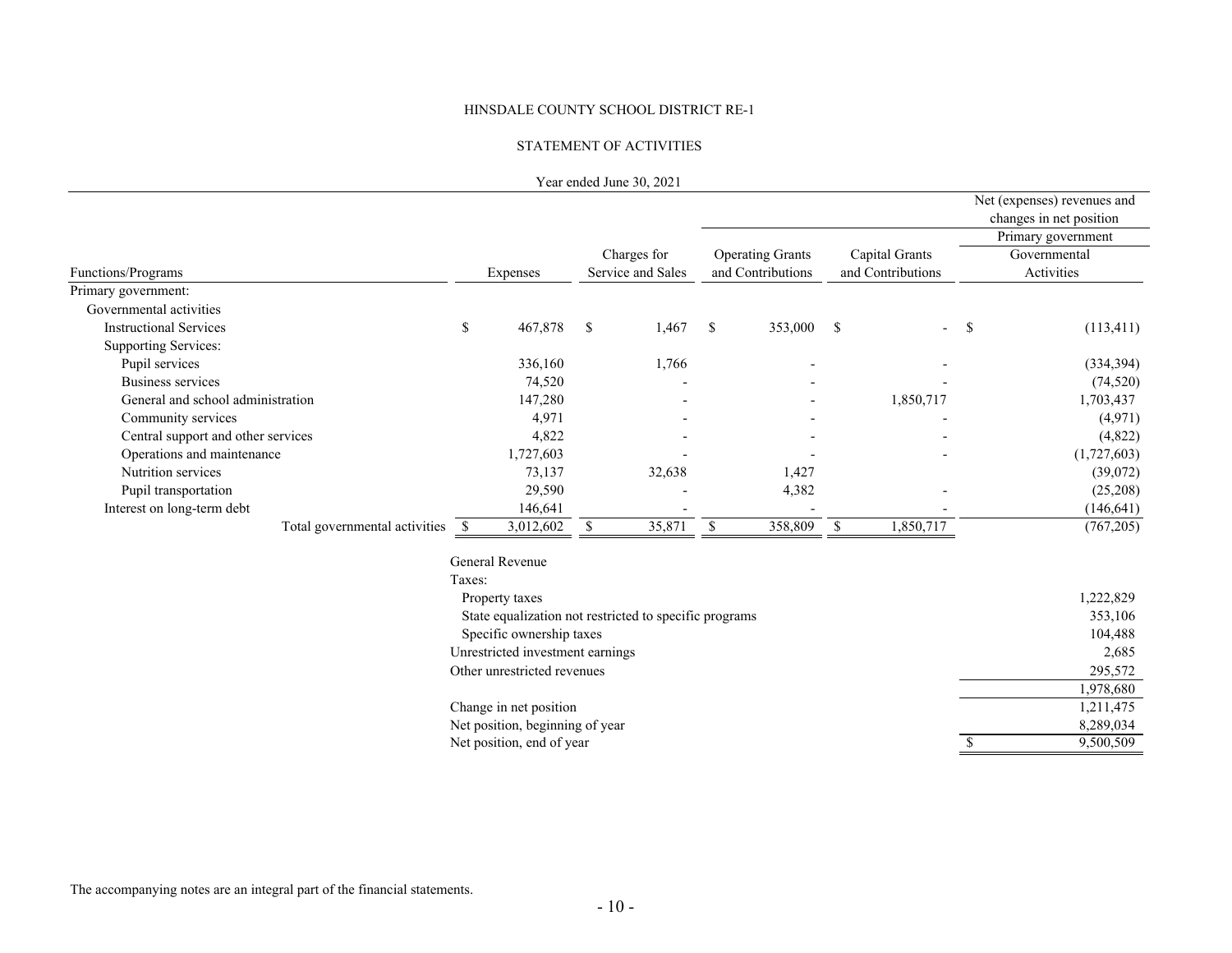## BALANCE SHEET - GOVERNMENTAL FUNDS

|                               | General<br>Fund | Debt<br>Service | Capital<br>Fund | Non-major<br>Food Service<br>Fund | Total<br>Governmental<br>Funds |
|-------------------------------|-----------------|-----------------|-----------------|-----------------------------------|--------------------------------|
| Assets                        |                 |                 |                 |                                   |                                |
| Cash and cash equivalents     | 1,709,262<br>S  | \$<br>137,751   | \$              | \$<br>36,217                      | 1,883,230<br>S                 |
| Property tax receivable       | 194,376         | 48,173          |                 |                                   | 242,549                        |
| Intergovernmental receivable  |                 |                 |                 | 2,607                             | 2,607                          |
| Due from other funds          | 34,926          |                 |                 |                                   | 34,926                         |
| Other receivables             | 70,584          |                 |                 |                                   | 70,584                         |
| Total assets                  | 2,009,148       | 185,924         |                 | 38,824                            | 2,233,896                      |
| Liabilities:                  |                 |                 |                 |                                   |                                |
| Accounts payable              | 9,571           |                 |                 |                                   | 9,571                          |
| Salaries payable              | 129,135         |                 |                 |                                   | 129,135                        |
| Due to other funds            |                 |                 |                 | 34,926                            | 34,926                         |
| Deposits payable              | 46,690          |                 |                 |                                   | 46,690                         |
| Unearned revenues             |                 |                 |                 |                                   |                                |
| Total liabilities             | 185,396         |                 |                 | 34,926                            | 220,322                        |
| Deferred inflows of resources |                 |                 |                 |                                   |                                |
| Deferred property tax revenue | 67,129          | 15,886          |                 |                                   | 83,015                         |
| Total deferred inflows        | 67,129          | 15,886          |                 |                                   | 83,015                         |
| Fund balances                 |                 |                 |                 |                                   |                                |
| Restricted for:               |                 |                 |                 |                                   |                                |
| Tabor reserve                 | 112,316         |                 |                 |                                   | 112,316                        |
| Debt service                  |                 | 170,038         |                 |                                   | 170,038                        |
| Assigned                      |                 |                 |                 |                                   |                                |
| Food service                  |                 |                 |                 | 3,898                             | 3,898                          |
| Capital construction          |                 |                 |                 |                                   |                                |
| Unassigned                    | 1,644,307       |                 |                 |                                   | 1,644,307                      |
| Total fund balances           | 1,756,623<br>S  | \$<br>170,038   | \$              | \$<br>3,898                       | 1,930,559<br>\$                |

June 30, 2021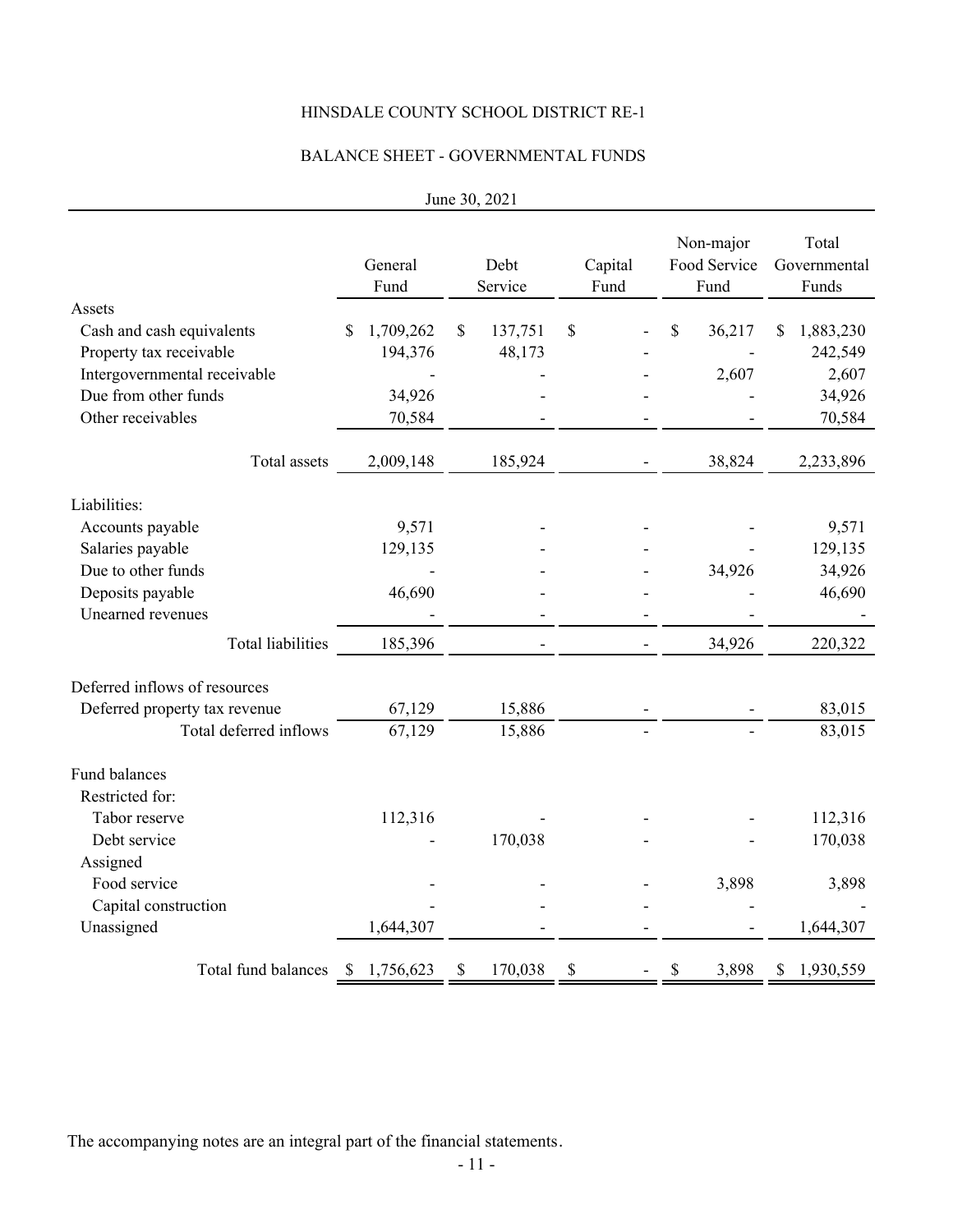## RECONCILIATION OF THE GOVERNMENTAL FUNDS BALANCE SHEET TO THE STATEMENT OF NET POSITION

| June 30, 2021                                                                                                                                                                                                       |                                              |                            |
|---------------------------------------------------------------------------------------------------------------------------------------------------------------------------------------------------------------------|----------------------------------------------|----------------------------|
| Total fund balance, governmental funds                                                                                                                                                                              |                                              | 1,930,559<br>\$            |
| Amounts reported for governmental activities in the Statement of Net Position<br>are different because:                                                                                                             |                                              |                            |
| Property taxes receivable in the funds that are not received within the 60<br>day window or reported as deferred inflows in the funds but as property tax<br>revenue in the government wide statement of activities |                                              | 83,015                     |
| Capital assets used in governmental activities are not current<br>financial resources and therefore are not reported in the funds.<br>Cost of capital assets<br>Less accumulated depreciation                       | \$15,527,484<br>(643, 646)                   | 14,883,838                 |
| Accrued interest on long-term debt is reported in the statement of net<br>position but is not included in the fund financial statements.                                                                            |                                              | (13,942)                   |
| Long-term liabilities are not due and payable in the current<br>period and therefore are not reported as liabilities in the fund.<br>Long term liabilities at year-end consist of:                                  |                                              |                            |
| Net Pension Liability<br>Deferred inflows related to pension<br>Deferred outflows related to pension                                                                                                                | (2,549,117)<br>(1,033,861)<br>552,763        |                            |
| Net OPEB Obligation<br>Deferred inflows related to OPEB<br>Deferred outflows related to OPEB<br>Premium on long term debt                                                                                           | (93, 651)<br>(38,609)<br>6,178<br>(391, 664) |                            |
| General obligation bonds<br>Net position of governmental activities                                                                                                                                                 | (3,835,000)                                  | (7,382,961)<br>\$9,500,509 |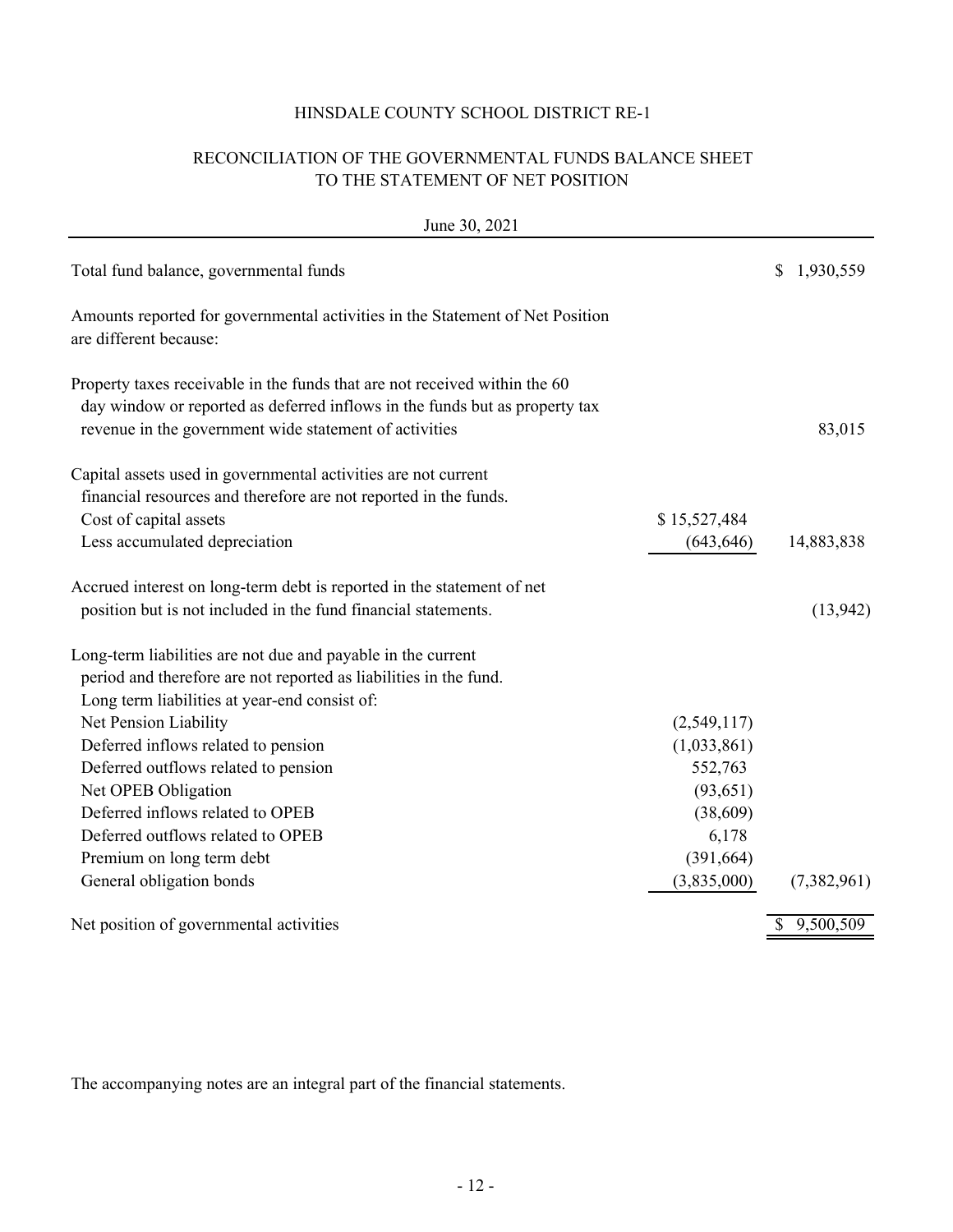#### STATEMENT OF REVENUES, EXPENDITURES AND CHANGES IN FUND BALANCES - GOVERNMENTAL FUNDS

|                                                                  |                                                            |            |                                   | Year ended June 30, 2021       |                          |             |                          |                          |             |
|------------------------------------------------------------------|------------------------------------------------------------|------------|-----------------------------------|--------------------------------|--------------------------|-------------|--------------------------|--------------------------|-------------|
|                                                                  | Debt<br>Capital<br>General<br>Fund<br>Fund<br>Service Fund |            | Non-major<br>Food Service<br>Fund | Total<br>Governmental<br>Funds |                          |             |                          |                          |             |
| Revenues                                                         |                                                            |            |                                   |                                |                          |             |                          |                          |             |
| Property taxes                                                   | \$                                                         | 966,316    | \$                                | 226,276                        | \$                       |             | \$                       | \$                       | 1,192,592   |
| Specific ownership taxes                                         |                                                            | 84,595     |                                   | 19,893                         |                          |             |                          |                          | 104,488     |
| Equalization (net)                                               |                                                            | 353,106    |                                   |                                |                          |             |                          |                          | 353,106     |
| Grant income                                                     |                                                            | 466,625    |                                   |                                |                          | 1,850,717   | 4,382                    |                          | 2,321,724   |
| Investment earnings                                              |                                                            | 2,577      |                                   | 108                            |                          | 1,159       |                          |                          | 3,844       |
| Transportation                                                   |                                                            | 96,222     |                                   |                                |                          |             |                          |                          | 96,222      |
| Other local revenue                                              |                                                            | 90,386     |                                   |                                |                          |             | 32,639                   |                          | 123,025     |
| Total revenues                                                   |                                                            | 2,059,827  |                                   | 246,277                        |                          | 1,851,876   | 37,021                   |                          | 4,195,001   |
| Expenditures                                                     |                                                            |            |                                   |                                |                          |             |                          |                          |             |
| Current:                                                         |                                                            |            |                                   |                                |                          |             |                          |                          |             |
| Instructional services                                           |                                                            | 889,099    |                                   |                                |                          |             |                          |                          | 889,099     |
| Instructional support                                            |                                                            | 336,160    |                                   |                                |                          |             |                          |                          | 336,160     |
| <b>Business services</b>                                         |                                                            | 73,620     |                                   | 900                            |                          |             |                          |                          | 74,520      |
| General and school administration                                |                                                            | 207,279    |                                   |                                |                          |             |                          |                          | 207,279     |
| Transportation                                                   |                                                            | 29,590     |                                   |                                |                          |             |                          |                          | 29,590      |
| Operations and maintenance                                       |                                                            | 218,790    |                                   |                                |                          |             |                          |                          | 218,790     |
| Community service                                                |                                                            | 4,971      |                                   |                                |                          |             |                          |                          | 4,971       |
| Central and other support services                               |                                                            | 4,822      |                                   |                                |                          |             |                          |                          | 4,822       |
| Nutrition services                                               |                                                            |            |                                   |                                |                          |             | 73,137                   |                          | 73,137      |
| Capital outlay                                                   |                                                            | 500        |                                   |                                |                          | 3,508,989   |                          |                          | 3,509,489   |
| Debt service                                                     |                                                            |            |                                   |                                |                          |             |                          |                          |             |
| Principal                                                        |                                                            |            |                                   | 55,000                         |                          |             |                          |                          | 55,000      |
| Interest                                                         |                                                            |            |                                   | 168,400                        |                          |             |                          |                          | 168,400     |
| Total expenditures                                               |                                                            | 1,764,831  |                                   | 224,300                        |                          | 3,508,989   | 73,137                   |                          | 5,571,257   |
| Excess (deficiency) of revenues                                  |                                                            |            |                                   |                                |                          |             |                          |                          |             |
| over (under) expenditures                                        |                                                            | 294,996    |                                   | 21,977                         |                          | (1,657,113) | (36, 116)                |                          | (1,376,256) |
| Other financing sources (uses)                                   |                                                            |            |                                   |                                |                          |             |                          |                          |             |
| Transfers in (out)                                               |                                                            | (191, 267) |                                   |                                |                          | 151,253     | 40,014                   |                          |             |
| Excess (deficiency) of revenues<br>over (under expenditures) and |                                                            |            |                                   |                                |                          |             |                          |                          |             |
| other financing sources (uses)                                   |                                                            | 103,729    |                                   | 21,977                         |                          | (1,505,860) | 3,898                    |                          | (1,376,256) |
| Fund balance, beginning of year                                  |                                                            | 1,652,894  |                                   | 148,061                        |                          | 1,505,860   |                          |                          | 3,306,815   |
| Fund balance, end of year                                        | $\overline{\mathcal{S}}$                                   | 1,756,623  | $\overline{\mathcal{S}}$          | 170,038                        | $\overline{\mathcal{S}}$ |             | $\overline{\$}$<br>3,898 | $\overline{\mathcal{S}}$ | 1,930,559   |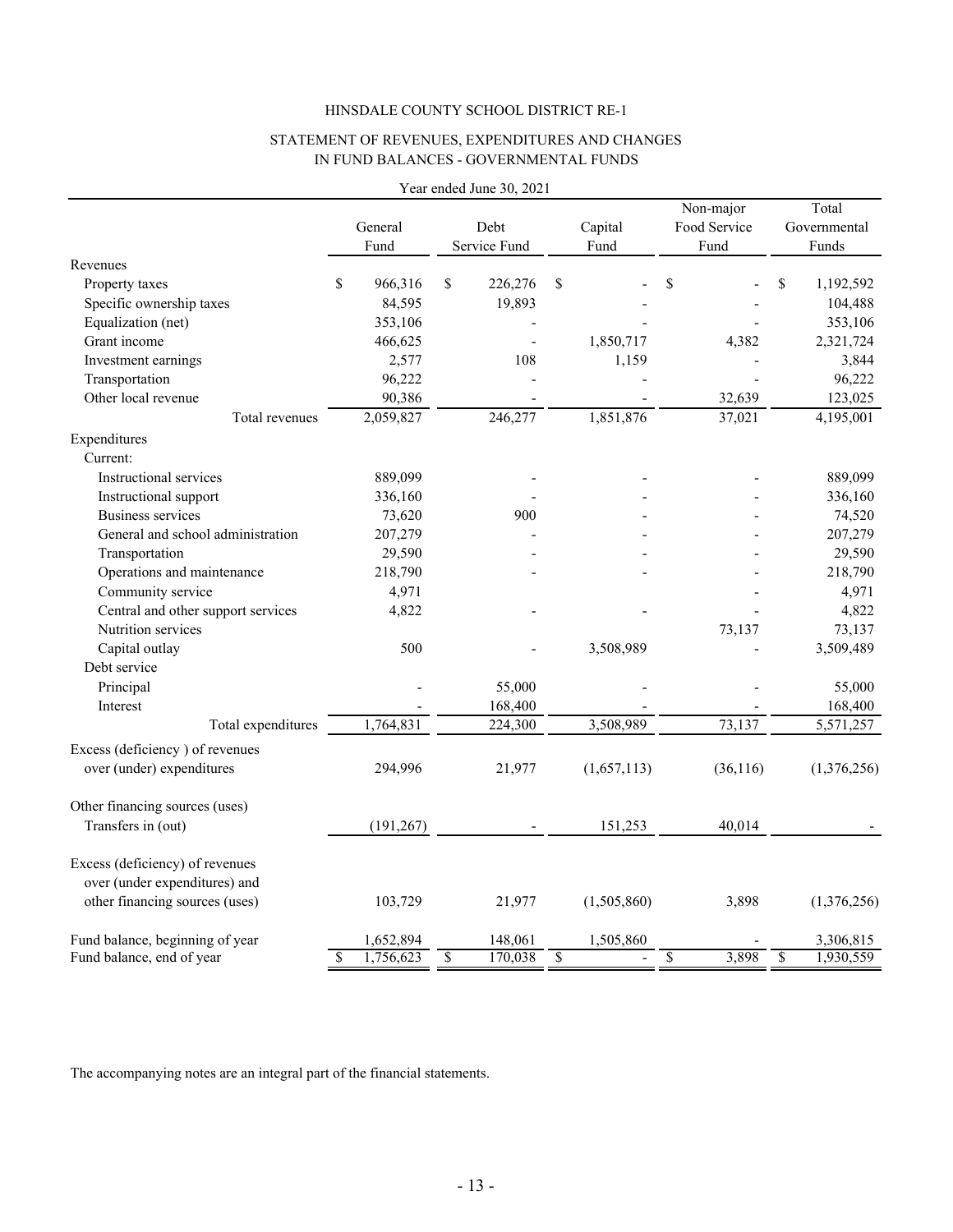#### RECONCILIATION OF THE STATEMENT OF REVENUES, EXPENDITURES AND CHANGES IN FUND BALANCES OF THE GOVERNMENTAL FUNDS TO THE STATEMENT OF ACTIVITIES

| Year ended June 30, 2021                                                                                                                                                                                                                                                                                                                                                                                                 |                               |               |
|--------------------------------------------------------------------------------------------------------------------------------------------------------------------------------------------------------------------------------------------------------------------------------------------------------------------------------------------------------------------------------------------------------------------------|-------------------------------|---------------|
| Net change in fund balances - total governmental funds                                                                                                                                                                                                                                                                                                                                                                   |                               | \$(1,376,256) |
| Amounts reported for governmental activities in the statement of activities<br>are different because:                                                                                                                                                                                                                                                                                                                    |                               |               |
| Governmental funds report capital outlays as expenditures. However, in the<br>statement of activities, the cost of those assets is allocated over their<br>estimated useful lives as depreciation expense. This is the amount by<br>which depreciation exceeded capital outlays in the current period:<br>Capital outlay<br>Depreciation expense                                                                         | \$<br>3,569,488<br>(386, 263) | 3,183,225     |
| Loss on disposal of assets for replacement of building are recognized in the statement<br>of activities, but not in the governmental funds.                                                                                                                                                                                                                                                                              |                               | (1,509,975)   |
| In the governmental funds, expenditures for the defined benefit plan are<br>measured by the amount of financial resources used, whereas<br>in the statement of activities, they are measured as the liability is<br>accrued according to actuarial estimates. This is the amount the net<br>pension liability decreased expense in the current year.                                                                     |                               | 797,634       |
| In the governmental funds, expenditures for the OPEB plan (HCTF) are<br>measured by the amount of financial resources used,<br>whereas in the statement of activities, they are measured as the liability<br>is accrued according to actuarial estimates. This is the amount the net<br>OPEB obligation (increased) expense in the current year.                                                                         |                               | 9,850         |
| Because some property taxes will not be collected for several months after<br>the District's fiscal year ends, they are not considered "available" revenues<br>in the governmental funds. Deferred tax revenues decreased by this amount<br>this year.                                                                                                                                                                   |                               | 30,238        |
| Governmental funds report bond payments as current year expenditures<br>however, in the government -wide statements these payments are<br>reported as reductions of long-term liabilities. Proceeds from the<br>issuance of bonds is treated as a financing source in the funds but is<br>treated as a long term liability in the government-wide statements.<br>Bond principal payments<br>Amortization of bond premium | 55,000<br>21,759              |               |
| Adjustment for accrued interest on long-term debt                                                                                                                                                                                                                                                                                                                                                                        |                               | 76,759        |
|                                                                                                                                                                                                                                                                                                                                                                                                                          |                               | \$1,211,475   |

Change in net position of governmental activities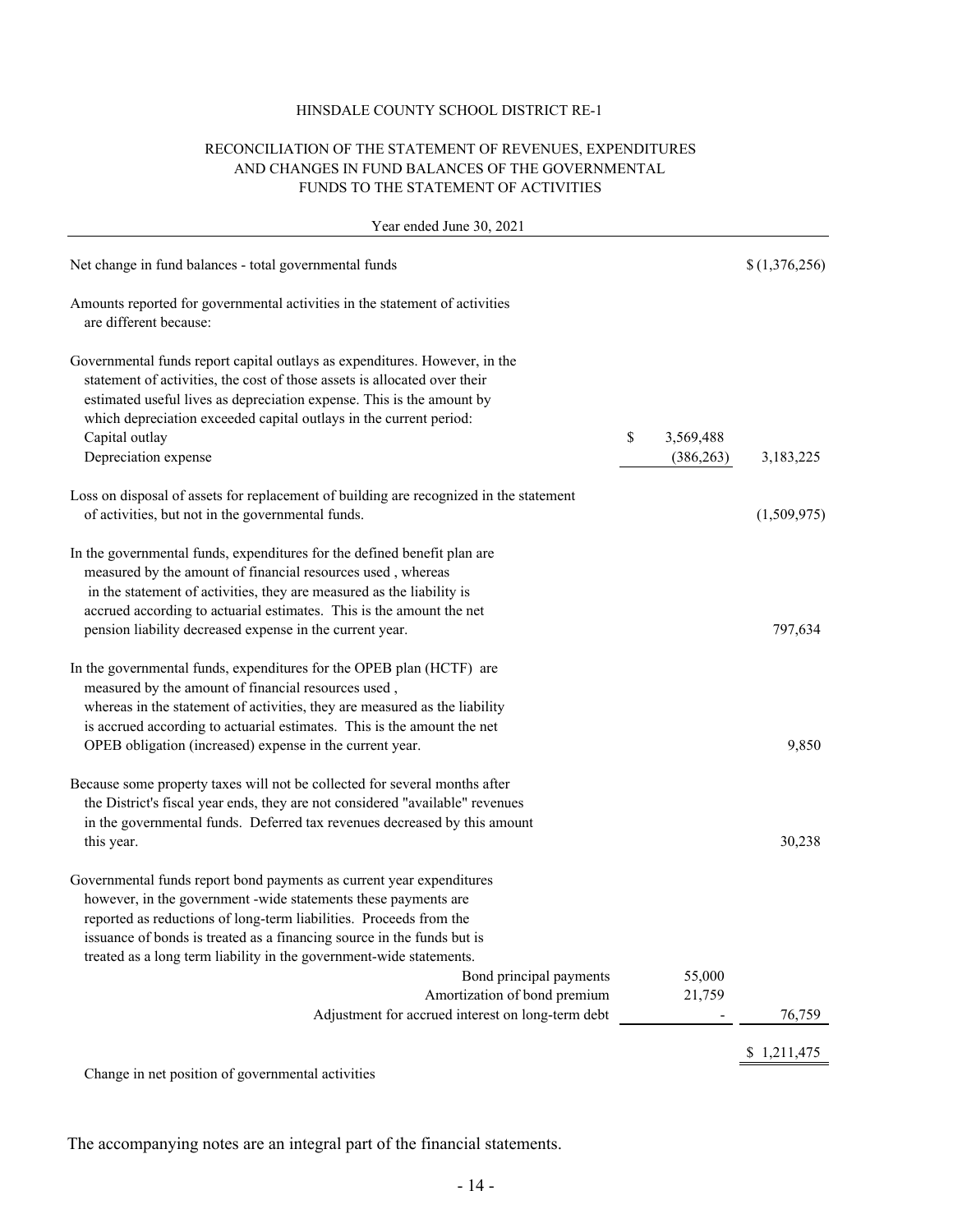#### NOTES TO FINANCIAL STATEMENTS

June 30, 2021

### **NOTE A – SUMMARY OF SIGNIFICANT ACCOUNTING POLICIES**

 The financial statements of Hinsdale County School District RE-1 (the District) have been prepared in conformity with generally accepted accounting principles (GAAP) applicable to local government units. The Governmental Accounting Standards Board (GASB) is the accepted standard-setting body establishing governmental accounting and financial reporting principles.

The following is a summary of the District's significant accounting policies:

#### 1. The Reporting Entity

 The District is governed by a five member Board of Education and is organized and operates in accordance with Colorado Statutes. Board of Education members are elected by the citizens of Hinsdale County, not appointed by any other governing body. The Board selects the superintendent of schools and senior level administrators. The Board is solely responsible for the District's budget adoption process. The District independently issues debt for short and long-term financing. The District meets the criteria of a primary government: its Board is the publicly elected governing body; it is a legally separate entity; and it is fiscally independent. The District is not included in any other governmental reporting entity and does not include any component units.

#### 2. Government-wide and Fund Financial Statements

The government-wide financial statements (i.e., the statement of net position and the statement of activities) report information on all of the non-fiduciary activities of the primary government and its component unit. For the most part, the effect of interfund activity has been removed from these statements. Governmental activities, which normally are supported by taxes and intergovernmental revenues, are reported separately from business-type activities, which rely to a significant extent on fees and charges for support. The District has no business-type activities.

The statement of activities demonstrates the degree to which the direct expenses of a given function or segment are offset by program revenues. Direct expenses are those that are clearly identifiable with a specific function or segment. Program revenues include 1) charges to customers or applicants who purchase, use or directly benefit from goods, services, or privileges provided by a given function or segment and 2) grants and contributions that are restricted to meeting the operational or capital requirements of a particular function or segment. Taxes and other items not properly included among program revenues are reported instead as general revenues.

If needed, separate financial statements are provided for governmental funds, proprietary funds, and fiduciary funds, even though the latter are excluded from government-wide financial statements. Major individual governmental funds and major individual enterprise funds are reported as separate columns in the fund financial statements when they exist. Currently, the District does not have any non-major or proprietary funds.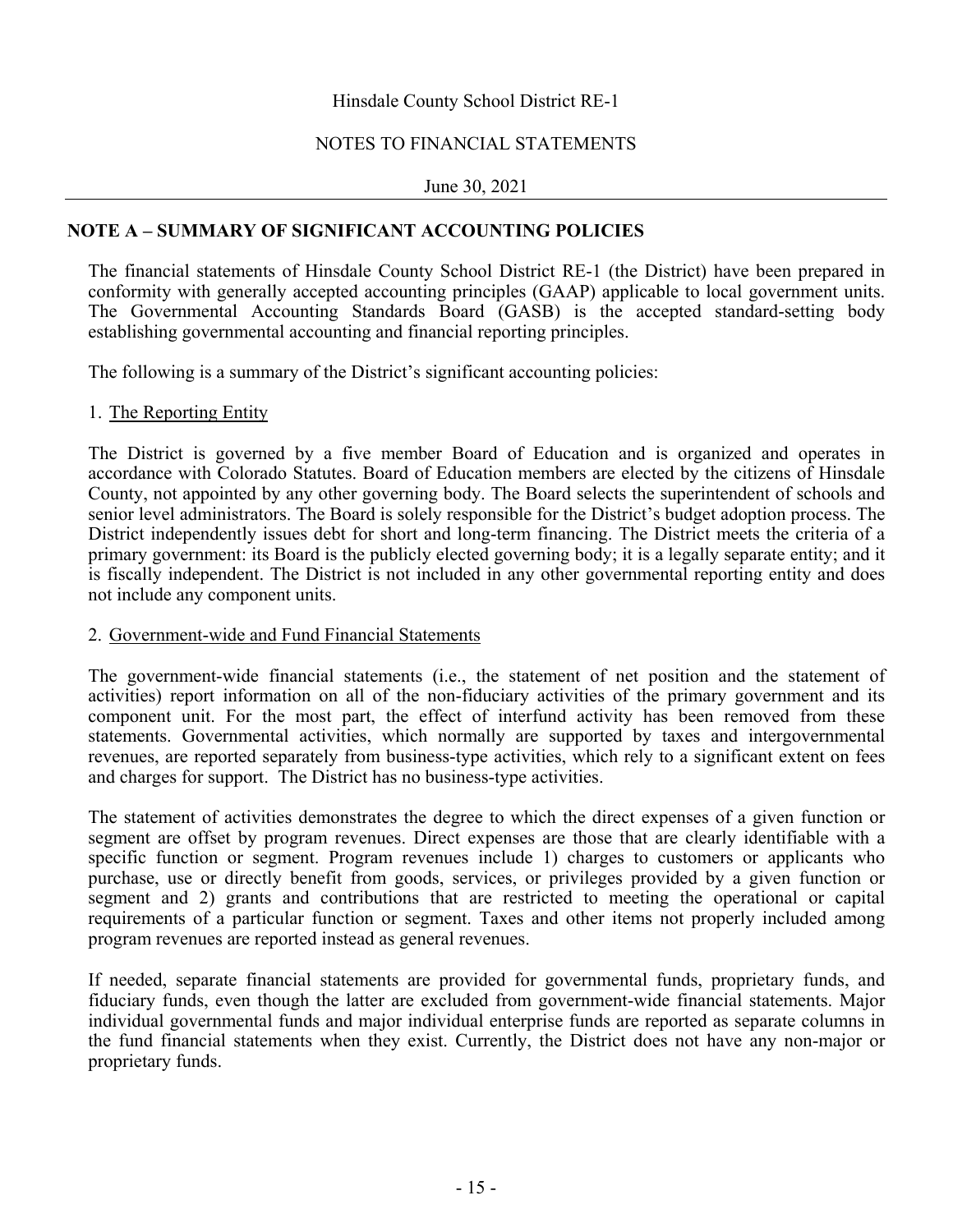## NOTES TO FINANCIAL STATEMENTS

June 30, 2021

## **NOTE A – SUMMARY OF SIGNIFICANT ACCOUNTING POLICIES – CONTINUED**

### 3. Measurement Focus, Basis of Accounting and Financial Statement Presentation

 The government-wide financial statements are reported using the economic resources measurement focus and the accrual basis of accounting. Revenues are recorded when earned and expenses are recorded when a liability is incurred, regardless of the timing of related cash flows. Property taxes are recognized as revenues in the year for which they are levied. Grants and similar items are recognized as revenue as soon as all eligibility requirements imposed by the provider have been met.

 Governmental fund financial statements are reported using the current financial resources measurement focus and the modified accrual basis of accounting. Revenues are recognized as soon as they are both measurable and available. Revenues are considered to be available when they are collectible within the current period or soon enough thereafter to pay liabilities of the current period. For this purpose, the government considers revenues to be available if they are collected within 60 days of the end of the current fiscal period. Expenditures generally are recorded when a liability is incurred, as under accrual accounting. However, debt service expenditures, as well as expenditures related to compensated absences and claims and judgments, are recorded only when payment is due.

 Property taxes, grants and interest associated with the current fiscal period are all considered to be susceptible to accrual and so have been recognized as revenues of the current fiscal period. All other revenue items are considered to be measurable and available only when cash is received by the government.

The government reports the following major governmental funds:

 The *General Fund* is the government's primary operating fund. It accounts for all financial resources of the general government, except those required to be accounted for in another fund.

 The *Bond Redemption Fund* accounts for the resources accumulated and payments made for principal and interest on long-term general obligation debt of the District.

 The *Capital Fund* accounts for bond proceeds, grants, and contributions received and the expenditures made for capital improvements to the District's facilities.

The *Food Service Fund* accounts for the food services provided by the District.

 As a general rule the effect of interfund activity has been eliminated from the government-wide financial statements. Interfund activity is not eliminated in the fund financial statements.

Amounts reported as program revenues include 1) charges to students and customers for tuition, fees, rental or services provided, 2) operating grants and contributions, and 3) capital grants and contributions.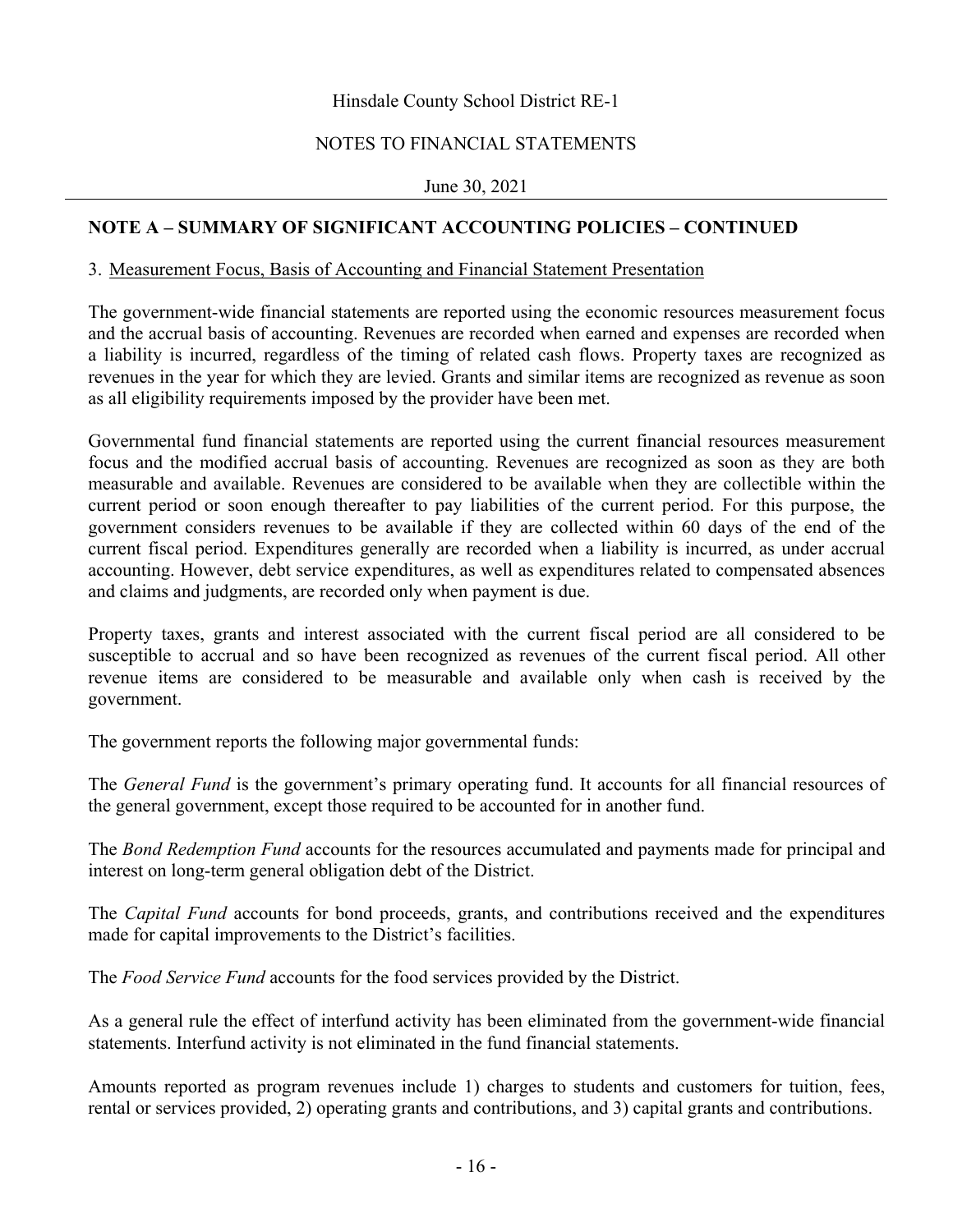#### NOTES TO FINANCIAL STATEMENTS

June 30, 2021

### **NOTE A – SUMMARY OF SIGNIFICANT ACCOUNTING POLICIES – CONTINUED**

 Internally dedicated resources are reported as general revenues rather than as program revenues. Likewise, general revenues include all property taxes.

#### 4. Assets, Liabilities and Net Position or Equity

#### *Cash and Investments*

The government's cash and cash equivalents are considered to be cash on hand, demand deposits, and short-term investments with original maturities of three months or less from the date of acquisition. Investments for the government are reported at fair value.

State statutes authorize the government and the District to invest in obligations of the U.S. Treasury, obligations unconditionally guaranteed by U.S. agencies, certain international agency securities, certain types of bonds of U.S. local government entities, banker's acceptances of certain banks, commercial paper, written repurchase agreements collateralized by certain authorized securities, certain money market funds, and guaranteed investment contracts.

#### *Receivables and Payables*

Interfund receivables and payables, if any, result from overdraws of the cash and investment pool. These outstanding balances between funds are reported as "due to/from other funds."

Property taxes are levied in December and attach as a lien on property the following January 1. They are payable in full by April 30, or in two equal installments due February 28 and June 15. Property taxes previously levied and collected in the following year are reported as a receivable at June 30, net of an estimated uncollectible portion. In the fund financial statements, the portion of the property taxes receivable not collected within 60 days after June 30 are recorded as a deferred inflow of resources, since such tax collections are not available to pay liabilities of the fiscal year ended June 30.

#### *Capital Assets*

Capital assets, which include property, plant, and equipment, are reported in the governmental column in the government-wide financial statements. Capital assets are defined by the government as assets with an initial, individual cost of more than \$5,000 and an estimated useful life in excess of two years. Such assets are recorded at historical cost or estimated historical cost if purchased or constructed. Donated capital assets are recorded at estimated fair market value at the date of donation. The District has no reportable infrastructure.

The cost of normal maintenance and repairs that do not add to the value of the asset or materially extend assets lives are not capitalized.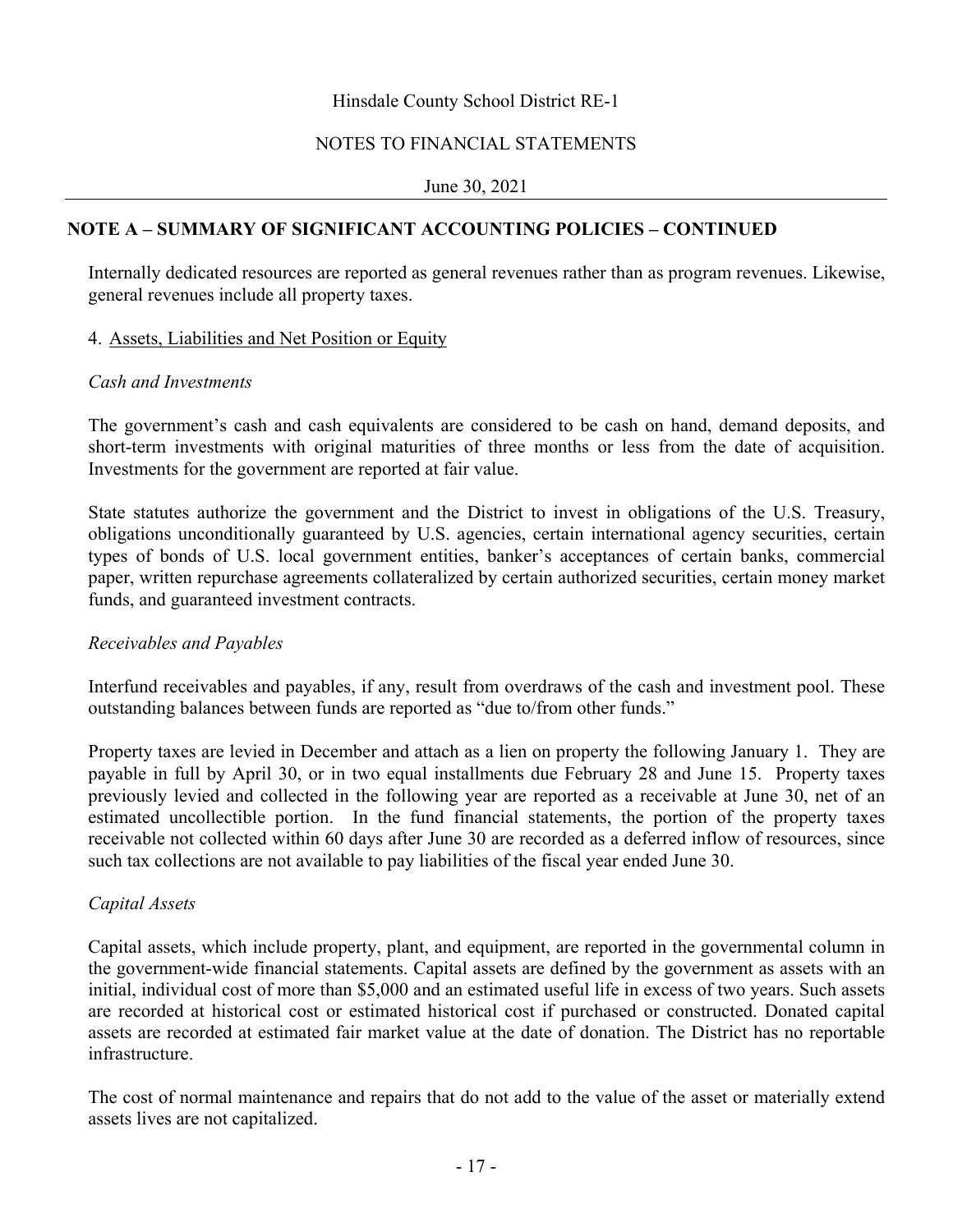#### NOTES TO FINANCIAL STATEMENTS

June 30, 2021

### **NOTE A – SUMMARY OF SIGNIFICANT ACCOUNTING POLICIES – CONTINUED**

Property, plant, and equipment of the District are depreciated using the straight-line method over the following estimated useful lives:

| Assets                              | Y ears |
|-------------------------------------|--------|
| Land improvements                   | 15     |
| Buildings and building improvements | 40     |
| Vehicles                            | 10     |
| Equipment                           |        |

#### *Future Compensated Absences*

 The District's professional staff generally works on a contract basis that provides for an agreed number of working days each year. There is no specific provision in the personnel policies for paid vacation days.

 The personnel policies detail several circumstances requiring leaves of absences including sick leave, personal leave, emergency leave, family illness and termination. The District has no liability for such absences at June 30, 2020.

#### *Long-term obligations*

 In the government-wide financial statements, long-term debt and other long-term obligations are reported as liabilities in the applicable governmental activities statement of net position.

 In the fund financial statements, governmental fund types recognize debt premium and discounts, as well as bond issuance costs during the current period. The face amount of the debt issued is reported as other financing sources. Premiums received on debt issuances are reported as other financial sources while discounts on debt issuances are reported as other financing uses. Issuance costs, whether or not withheld from the actual debt proceeds received, are reported as debt service expenditures.

#### *Deferred Inflows and Outflows*

The District reports decreases in net position that relate to future periods as deferred outflows of resources in a separate section of the government-wide statement of net position. Deferred inflows of resources are items that will increase net position in future periods. The District reports deferred outflows and inflows of resources related to pension and OPEB liabilities as described in Note F.

Deferred inflows of resources for property taxes are recognized in the fund financial statements for property taxes that are due to the District at June 30, but will not be collected by the District until after the 60 day period in which property taxes are allowed to be recognized as current financial resources.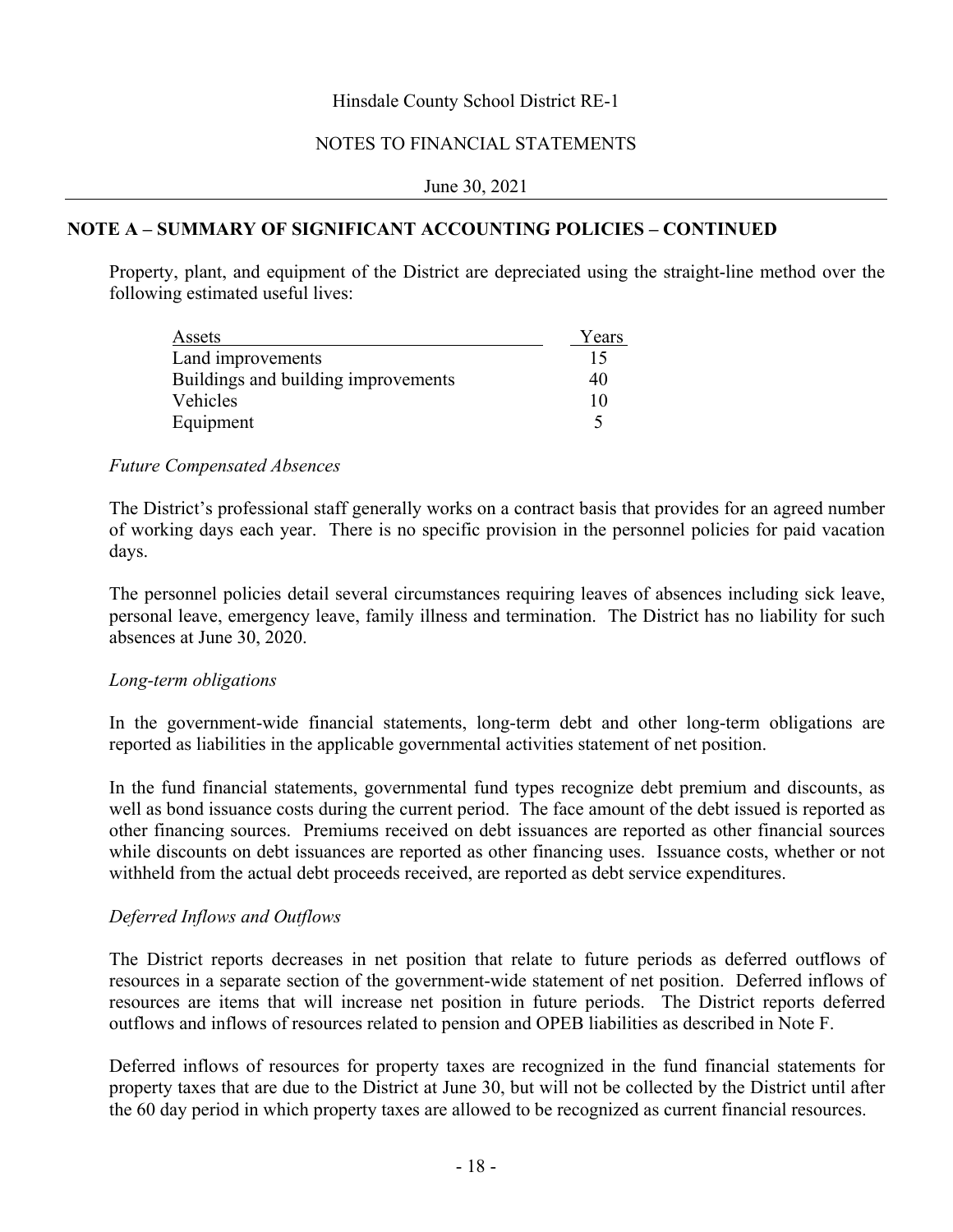### NOTES TO FINANCIAL STATEMENTS

June 30, 2021

## **NOTE A – SUMMARY OF SIGNIFICANT ACCOUNTING POLICIES – CONTINUED**

#### 5. Stewardship, compliance and accountability

### *Budgetary Information*

Annual budgets are adopted for all funds on a basis consistent with GAAP.

 In June, the Board of Education adopts the budget for the following fiscal year. The District submits it's adopted (revised) budget to the CDE on or before January 31 in the approved format. The Board may amend or adopt supplemental budgets during the budget year

## *Budgeted level of expenditures*

Expenditures may not legally exceed appropriations at the fund level. Administrative control is maintained through the use of detailed line-item budgets. Budgets must be amended at the fund level by the Board of Education. At year-end, all appropriations lapse in accordance with Colorado statutes.

### *Budgetary basis of accounting*

Appropriated budgets are adopted by the Board of Education for the General and Bond Redemption funds. All budgets are adopted on a basis consistent with generally accepted accounting principles (GAAP).

## 7. Pensions

The District participates in the School Division Trust Fund (SCHDTF), a cost-sharing multipleemployer defined benefit pension fund administered by the Public Employees' Retirement Association of Colorado ("PERA"). The net pension liability, deferred outflows of resources and deferred inflows of resources related to pensions, pension expense, information about the fiduciary net position, and additions to/deductions from the fiduciary net position of the SCHDTF have been determined using the economic resources measurement focus and the accrual basis of accounting. For this purpose, benefit payments (including refunds of employee contributions) are recognized when due and payable in accordance with the benefit terms. Investments are reported at fair value.

 The Colorado General Assembly passed significant pension reform through Senate Bill (SB) 18-200: *Concerning Modifications to the Public Employees' Retirements Association Hybrid Defined Benefit Plan Necessary to Eliminate with a High Probability the Unfunded Liability of the Plan within the Next Thirty Years*. The bill was signed into law by Governor Hickenlooper on June 4, 2018. Some, but not all, of these changes were in effect as of June 30, 2021. A full copy of the bill can be found online at www.leg.colorado.gov.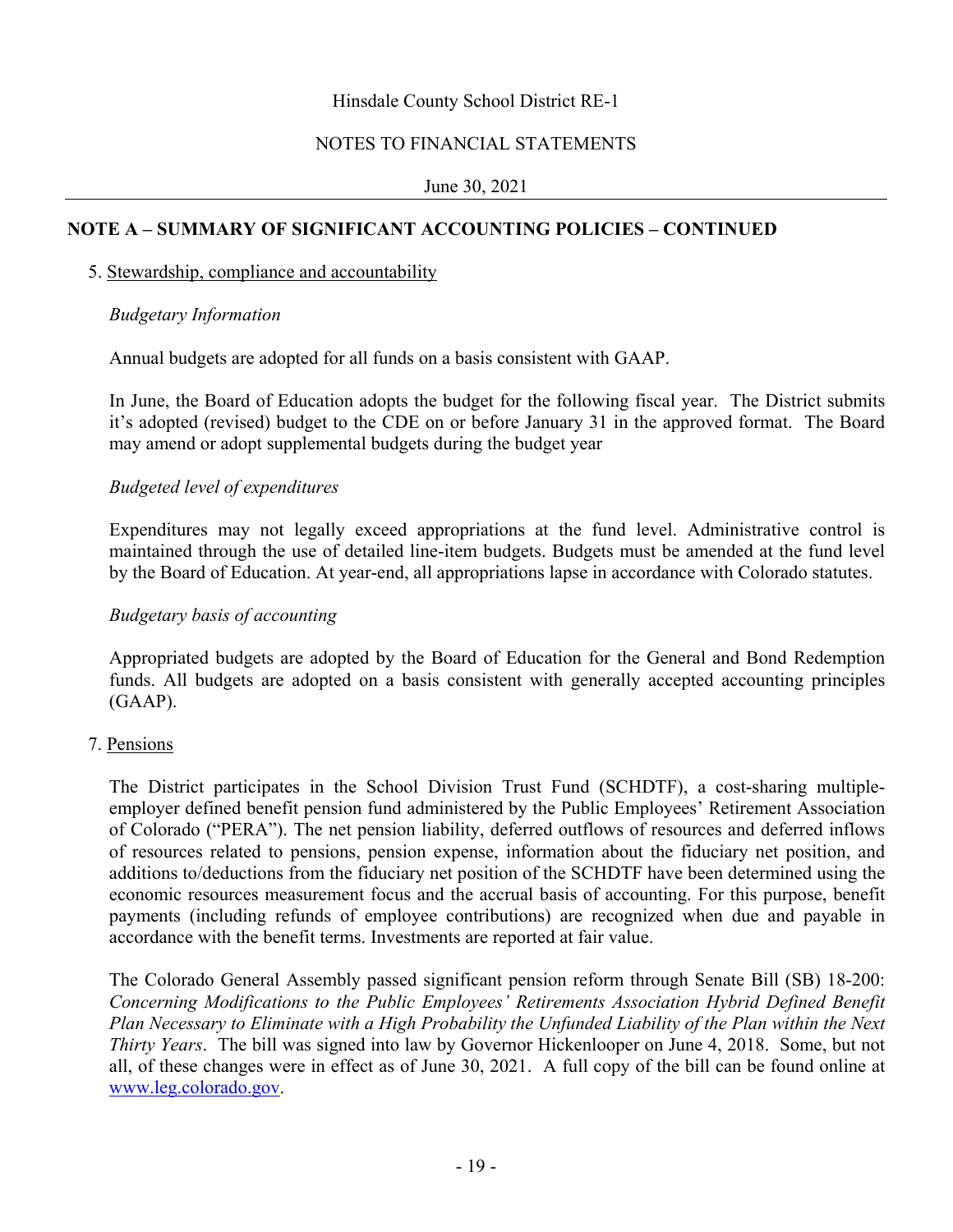#### NOTES TO FINANCIAL STATEMENTS

June 30, 2021

#### **NOTE A – SUMMARY OF SIGNIFICANT ACCOUNTING POLICIES – CONTINUED**

#### 8. Defined Benefit Other Post Employment Benefit Plan (OPEB)

 *OPEB.* The District participates in the Health Care Trust Fund (HCTF), a cost-sharing multipleemployer defined benefit OPEB fund administered by the Public Employees' Retirement Association of Colorado ("PERA"). The net OPEB liability, deferred outflow of resources and deferred inflows of resources related to OPEB, OPEB expense, information about the fiduciary net position and additions to/deductions form the fiduciary net position of the HCTF have been determined using the economic resources measurement focus and the accrual basis of accounting. For this purpose, benefits paid on behalf of health care participants are recognized when due and/or payable in accordance with the benefit terms. Investments are reported at fair value.

#### **NOTE B – CASH AND INVESTMENTS**

Cash and investments consist of the following:

| Demand accounts            | 687,605     |
|----------------------------|-------------|
| <b>CSAFE</b>               | 137,751     |
| <b>COLOTRUST</b>           | 1,057,874   |
| Total cash and investments | \$1,883,230 |

#### *Deposits*

 The Colorado Public Deposit Protection Act (PDPA) requires that all units of local government deposit cash in eligible public depositories; eligibility is determined by state regulators. Amounts on deposit in excess of federal insurance levels must be collateralized. The eligible collateral is determined by the PDPA. PDPA allows the institution to create a single collateral pool for all public funds. The pool is to be maintained by another institution or held in trust for all the uninsured public deposits as a group. The market value of the collateral must be at least 102% of the aggregate uninsured deposits.

 At year-end the carrying amount of the district's bank accounts was \$768,194 and \$250,000 of that balance was covered by federal depository insurance. The remaining \$518,193 was collateralized with securities held in a single financial institution collateral pool, in accordance with Title II, Article 10.5 of the Colorado Revised Statutes.

#### *Investments*

 The District had invested \$1,057,874 in the Colorado Government Liquid Asset Trust (COLOTRUST), an investment vehicle established for local government entities in Colorado to pool surplus funds. The trust operates similarly to a money market fund and each share is equal in value to \$1.00. Investments of COLOTRUST consist of U.S. Treasury bills, notes and note strips and repurchase agreements collateralized by U.S. Treasury securities. A designated custodial bank provides safekeeping and depository services to this trust in connection with their direct investment and withdrawal functions. Substantially all securities owned by COLOTRUST are held by the Federal Reserve Bank in the account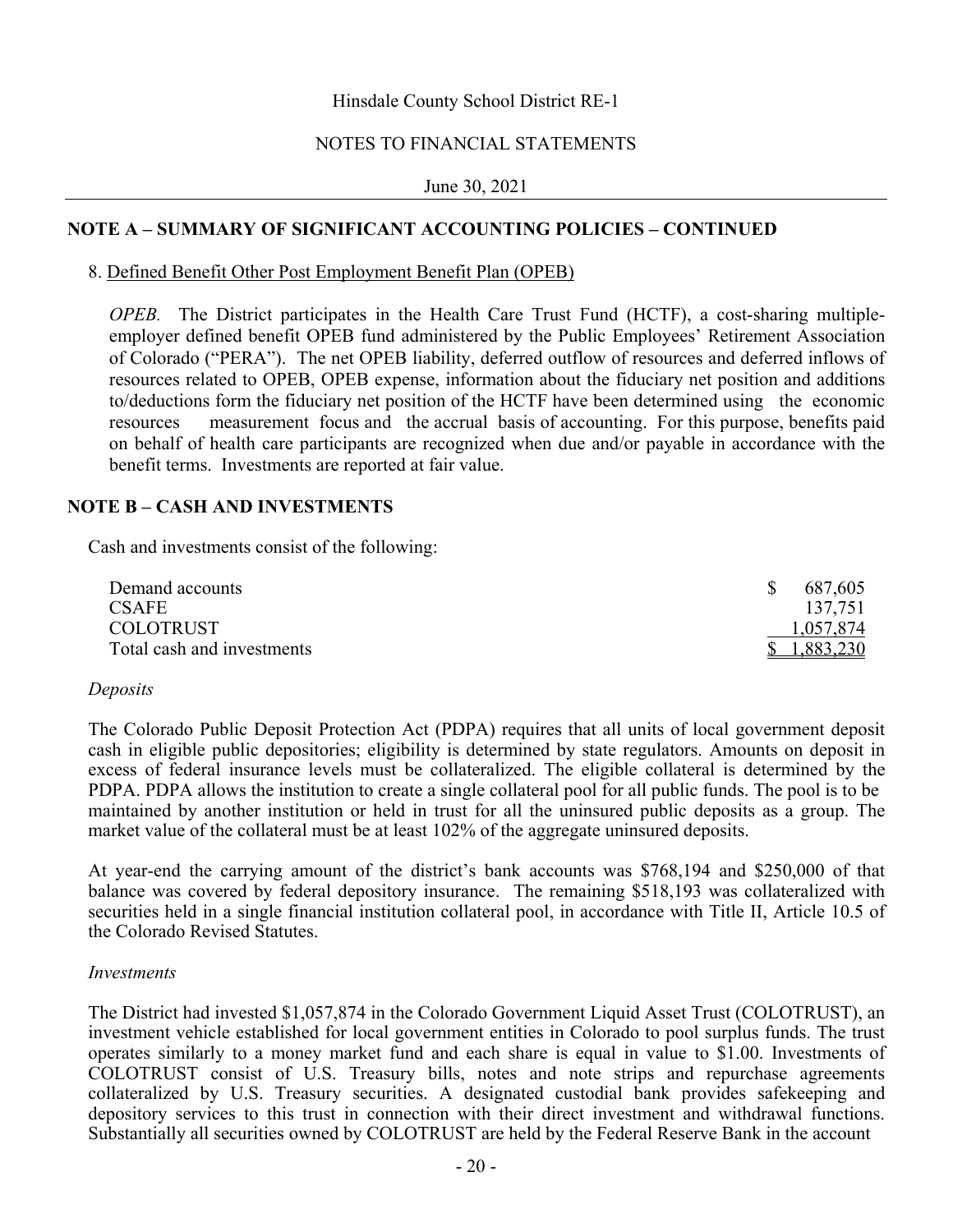### NOTES TO FINANCIAL STATEMENTS

June 30, 2021

### **NOTE B – CASH AND INVESTMENTS - CONTINUED**

maintained for the custodial bank. The custodian's internal records identify the investments owned by COLOTRUST. COLOTRUST funds carry a AAAm rating from Standard & Poor's. COLOTRUST is at fair value.

The District had invested \$137,751 in The Colorado Surplus Asset Fund (CSafe) which exists under the laws of the State of Colorado and is registered with the Securities Commissioner of the State of Colorado. CSAFE adheres to the guidelines outlined in GASB 79, *Certain External Investment Pools and Pool Participants*, regarding liquidity, maturity, quality, diversification and shadow NAV pricing. CSAFE measures its investment at amortized cost for financial reporting purposes and has been rated AAm by Standard & Poor's. The pool is similar to a money market fund, with each share valued at \$1, though this is not guaranteed. Investment objectives focus on safety, liquidity, transparency, and competitive yields through investment in a diversified portfolio of short-term marketable securities. CSAFE may invest in U.S. Treasury securities, U.S. governmental agency securities, commercial paper, corporate fixed notes, and repurchase agreement collateralized with securities valued in excess of the repurchase agreement amount. All securities owned by CSAFE are held by the Federal Reserve Bank in the account maintained for the custodian. There are no limits or restrictions on participant withdrawals.

## **NOTE C – FUND BALANCES**

 GASB Statement No. 54, "Fund Balance Reporting and Governmental Fund Type Definitions" clearly defines fund balance categories to make the nature and extent of the constraints placed on a government's fund balances more transparent. In the fund financial statements the following classifications describe the relative strength of the spending constraints.

- *Non-spendable fund balance* The portion of fund balance that cannot be spent because it is either not in spendable form (such as inventory) or is legally or contractually required to be maintained intact.
- *Restricted fund balance* The portion of fund balance constrained to being used for a specific purpose by external parties (such as grantors or bondholders), constitutional provisions or enabling legislation.
- *Committed fund balance* The portion of fund balance constrained for specific purposes according to limitations imposed by the District's highest level of decision making authority, the School Board, prior to the end of the current fiscal year. The constraint may be removed or changed only through formal action of the School Board.
- *Assigned fund balance* The portion of fund balance set aside for planned or intended purposes. The intended use may be expressed by the School Board or other individuals authorized to assign funds to be used for a specific purpose. Assigned fund balances in special revenue funds will also include any remaining fund balance that is not restricted or committed. This classification is necessary to indicate that those funds are, at a minimum, intended to be used for the purpose of that particular fund.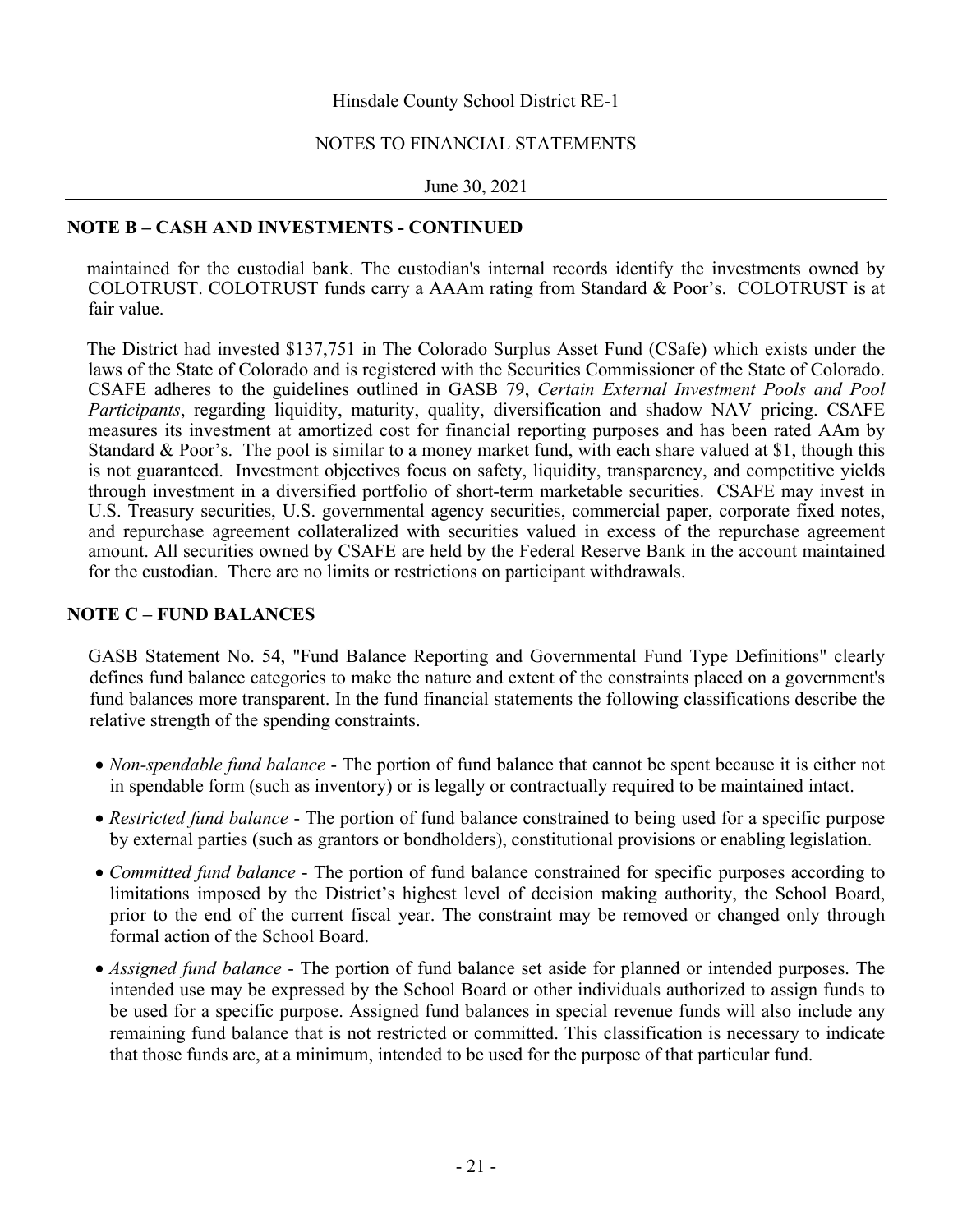### NOTES TO FINANCIAL STATEMENTS

June 30, 2021

### **NOTE C – FUND BALANCES - CONTINUED**

 *Unassigned fund balance* - The residual portion of fund balance that does not meet any of the above criteria. The District will only report a positive unassigned fund balance in the General Fund.

If both restricted and unrestricted amounts of fund balance are available for use when an expenditure is incurred, the District will use restricted amounts first. Unrestricted fund balance will be used in the following order: committed, assigned, and unassigned.

### **NOTE D – CAPITAL ASSETS**

|                                        | Beginning  |              |                | Ending        |
|----------------------------------------|------------|--------------|----------------|---------------|
|                                        | Balance    | Increases    | Decreases      | Balance       |
| <b>Governmental activities:</b>        |            |              |                |               |
| Capital assets, not being depreciated: |            |              |                |               |
| Land                                   | 633,903    | \$           | \$             | \$<br>633,903 |
| Construction in progress               | 11,494,581 | 3,049,217    | (14, 543, 798) |               |
| Total non-depreciable capital assets   | 12,128,484 | 3,049,217    | (14, 543, 798) | 633,903       |
| Capital assets, being depreciated:     |            |              |                |               |
| Buildings and improvements             | 2,288,402  | 14,543,798   | (2,129,644)    | 14,702,556    |
| Equipment                              | 29,514     | 14,562       | (16,827)       | 27,249        |
| Transportation equipment               | 163,776    |              |                | 163,776       |
| Total depreciable capital assets       | 2,481,692  | 14,558,360   | (2,146,471)    | 14,893,581    |
| Less accumulated depreciation:         |            |              |                |               |
| Buildings and improvements             | (719, 523) | (373,762)    | 619,669        | (473, 616)    |
| Equipment                              | (29, 514)  | (583)        | 16,827         | (13,270)      |
| Transportation equipment               | (144, 842) | (11, 918)    |                | (156,760)     |
| Total accumulated depreciation         | (893, 879) | (386, 263)   | 636,496        | (643, 646)    |
| Total depreciable capital assets, net  | 1,587,813  | 14,172,097   | 1,509,975      | 14,249,935    |
| Governmental activities capital        |            |              |                |               |
| assets, net                            | 13,716,297 | \$17,221,314 | \$16,053,773   | \$14,883,838  |

Depreciation expense was charged for functions/programs of the primary government as follows:

| Governmental activities:      |                         |
|-------------------------------|-------------------------|
| Instructional services        | 373,762<br><sup>S</sup> |
| Pupil transportation services |                         |
| Total depreciation expense    |                         |
| Governmental activities       |                         |
|                               |                         |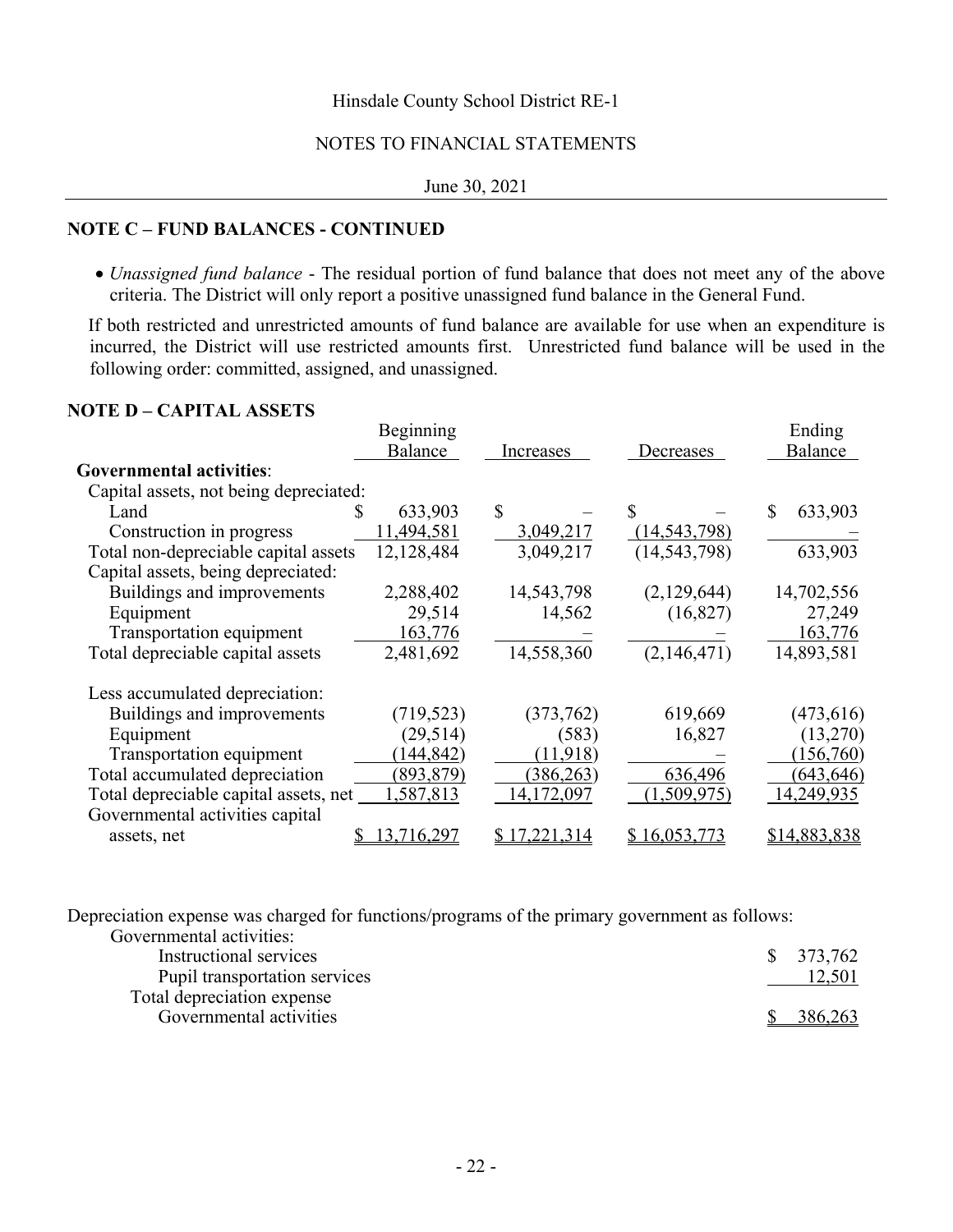#### NOTES TO FINANCIAL STATEMENTS

#### June 30, 2021

#### **NOTE E – LONG-TERM DEBT**

Changes in the District's long-term obligations during the year end June 30, 2021 were as follows:

|                          | Beginning<br>Balance | Addition | Reductions | Ending<br>Balance | Amounts<br>Due Within<br>One Year |
|--------------------------|----------------------|----------|------------|-------------------|-----------------------------------|
| General obligation bonds |                      |          |            |                   |                                   |
| Series 2019              | \$3,890,000          |          | (55,000)   | \$3,835,000       | 55,000                            |
| Bond premium             | 413,423              |          | (21, 759)  | 391,664           | 21,759                            |
| Total                    | \$4,303,423          |          | 76,759)    | 34,226,664        | 76,759                            |

#### General Obligation Bonds, Series 2019

In 2019 the District issued \$3,950,000 of General Obligation Series 2019 Bonds. The proceeds of the bond issue were used to build a gymnasium, and additional classroom and administration space at the school. The bonds will be paid over 20 years with interest rates varying from 4.00 to 5.00 percent. The bonds were sold at a premium of \$435,182.

Debt service for the bonds is accounted for in the Bond Redemption Fund. UMB Corporate Services is the bond registrar and paying agent for the 2001 and 2019 bonds.

General obligation bonds are direct obligations and pledge the full faith and credit of the District.

Debt service requirements to maturity for the Series 2019 General Obligation Bonds are as follows:

| Year          |    | Principal |   | Interest  | Total           | <b>Interest Rate</b> |
|---------------|----|-----------|---|-----------|-----------------|----------------------|
| 2022          | \$ | 55,000    |   | 166,200   | \$<br>221,200   | $4.00\%$             |
| 2023          |    | 155,000   |   | 162,000   | 317,000         | $4.00\%$             |
| 2024          |    | 160,000   |   | 155,700   | 315,700         | $4.00\%$             |
| 2025          |    | 175,000   |   | 149,000   | 324,000         | $4.00\%$             |
| 2026          |    | 175,000   |   | 142,000   | 317,000         | $4.00\%$             |
| $2027 - 2031$ |    | 985,000   |   | 593,250   | 1,578,250       | $4.00\%$             |
| $2032 - 2036$ |    | 1,245,000 |   | 326,500   | 1,571,500       | 5.00%                |
| $2037 - 2039$ |    | 885,000   |   | 53,900    | 938,900         | 5.00%                |
|               | S  | 3,835,000 | S | 1,748,550 | \$<br>5,583,550 |                      |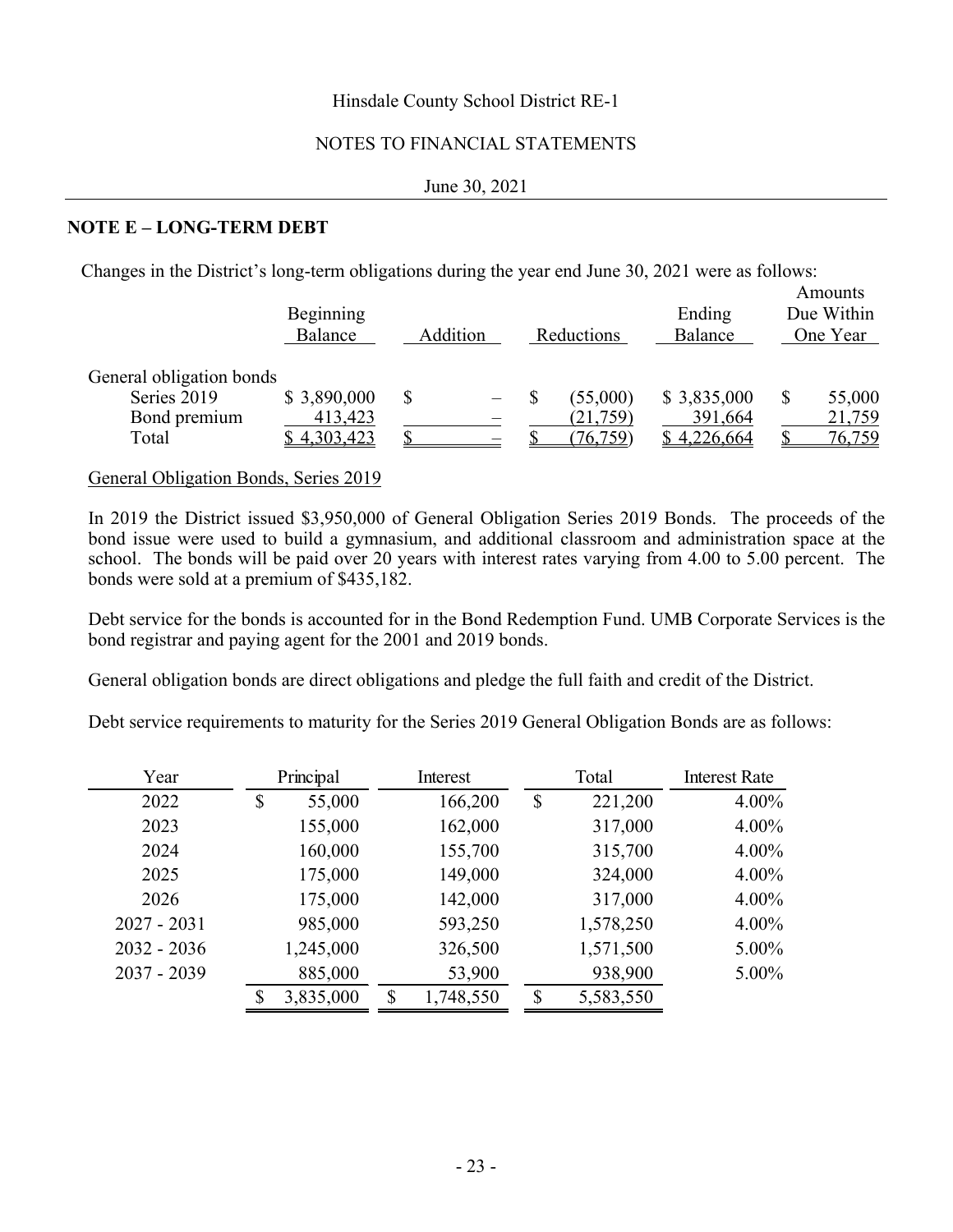### NOTES TO FINANCIAL STATEMENTS

June 30, 2021

### **NOTE F – DEFINED BENEFIT PENSION PLAN**

#### **General Information about the Pension Plan**

*Plan description.* Eligible employees of the District are provided with pensions through the SCHDTF—a cost-sharing multiple-employer defined benefit pension plan administered by PERA. Plan benefits are specified in Title 24, Article 51 of the Colorado Revised Statutes (C.R.S.), administrative rules set forth at 8 C.C.R. 1502-1, and applicable provisions of the federal Internal Revenue Code. Colorado State law provisions may be amended from time to time by the Colorado General Assembly. PERA issues a publicly available comprehensive annual financial report (Annual Report) that can be obtained at www.copera.org/investments/pera-financial-reports.

*Benefits provided as of December 31, 2020.* PERA provides retirement, disability, and survivor benefits. Retirement benefits are determined by the amount of service credit earned and/or purchased, highest average salary, the benefit structure(s) under which the member retires, the benefit option selected at retirement, and age at retirement. Retirement eligibility is specified in tables set forth at C.R.S. § 24-51- 602, 604, 1713, and 1714.

The lifetime retirement benefit for all eligible retiring employees under the PERA Benefit Structure is the greater of the:

- Highest average salary multiplied by 2.5 percent and then multiplied by years of service credit.
- The value of the retiring employee's member contribution account plus a 100 percent match on eligible amounts as of the retirement date. This amount is then annuitized into a monthly benefit based on life expectancy and other actuarial factors.

The lifetime retirement benefit for all eligible retiring employees under the Denver Public Schools (DPS) Benefit Structure is the greater of the:

- Highest average salary multiplied by 2.5 percent and then multiplied by years of service credit.
- \$15 times the first 10 years of service credit plus \$20 times service credit over 10 years plus a monthly amount equal to the annuitized member contribution account balance based on life expectancy and other actuarial factors.

In all cases the service retirement benefit is limited to 100 percent of highest average salary and also cannot exceed the maximum benefit allowed by federal Internal Revenue Code.

Members may elect to withdraw their member contribution accounts upon termination of employment with all PERA employers; waiving rights to any lifetime retirement benefits earned. If eligible, the member may receive a match of either 50 percent or 100 percent on eligible amounts depending on when contributions were remitted to PERA, the date employment was terminated, whether 5 years of service credit has been obtained and the benefit structure under which contributions were made.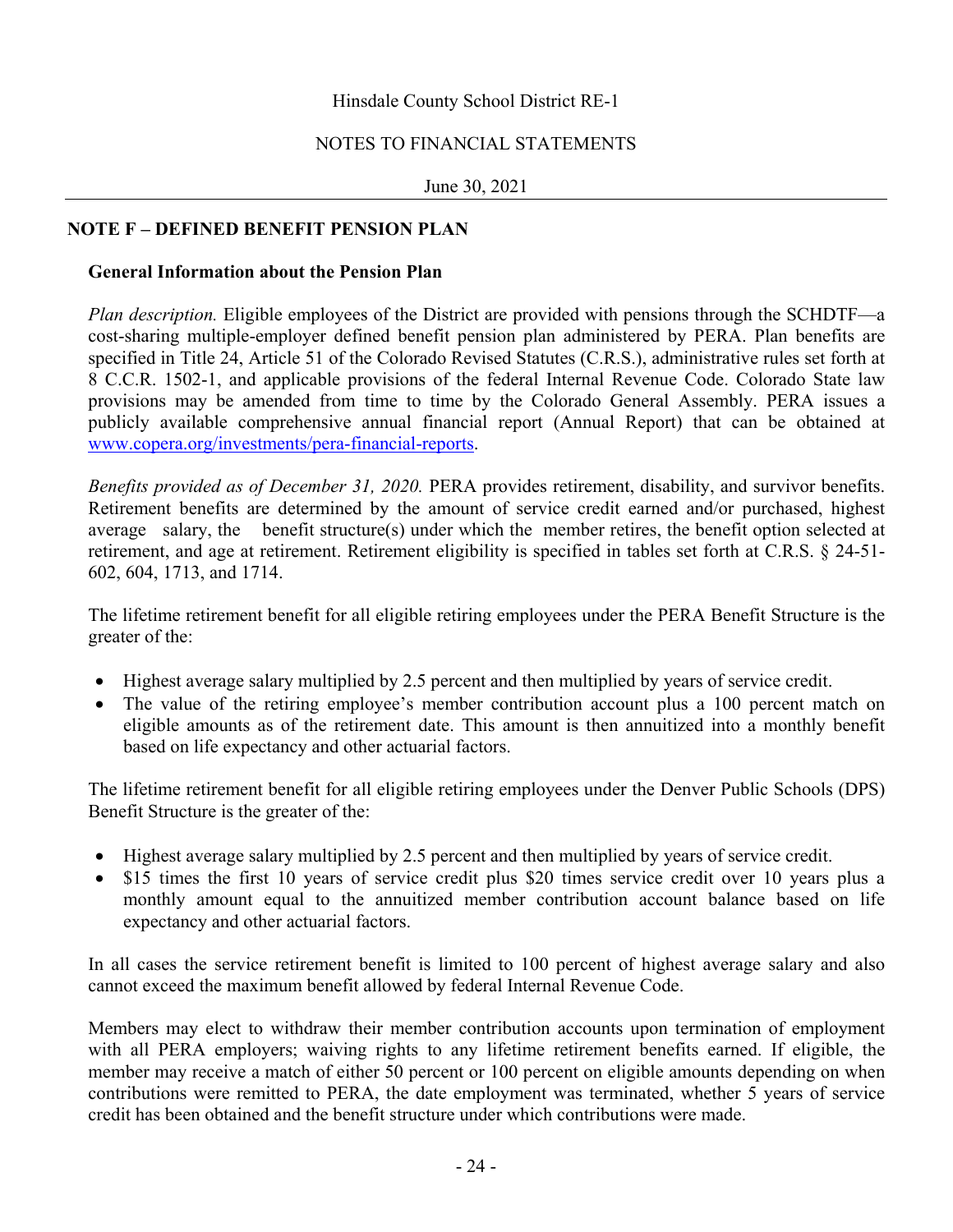### NOTES TO FINANCIAL STATEMENTS

#### June 30, 2021

#### **NOTE F – DEFINED BENEFIT PENSION PLAN - CONTINUED**

As of December 31, 2020, benefit recipients who elect to receive a lifetime retirement benefit are generally eligible to receive post-retirement cost-of-living adjustments, referred to as annual increases in the C.R.S., once certain criteria are met. Pursuant to SB 18-200, eligible benefit recipients under the PERA benefit structure who began eligible employment before January 1, 2007, and all benefit recipients of the DPS benefit structure will receive an annual increase of 1.25 percent unless adjusted by the automatic adjustment provision (AAP) pursuant to C.R.S. § 24-51-413. Benefit recipients under the PERA benefit structure who began eligible employment on or after January 1, 2007, will receive the lessor of an annual increase of 1.25 percent or the average of the Consumer Price Index for Urban Wage Earners and Clerical Workers for the prior calendar year, not to exceed 10 percent of PERA's Annual Increase Reserve (AIR) for the SCHDTF. The AAP may raise or lower the aforementioned annual increase by up to 0.25 percent based on the parameters specified in C.R.S. § 24-51-413.

Disability benefits are available for eligible employees once they reach five years of earned service credit and are determined to meet the definition of disability. The disability benefit amount is based on the retirement benefit formula(s) shown above considering a minimum 20 years of service credit, if deemed disabled.

Survivor benefits are determined by several factors, which include the amount of earned service credit, highest average salary of the deceased, the benefit structure(s) under which service credit was obtained, and the qualified survivor(s) who will receive the benefits.

*Contributions provisions as of June 30, 2021:* Eligible employees of the District and the State are required to contribute to the SCHDTF at a rate set by Colorado statute. The contribution requirements for the SCHDTF are established under C.R.S. § 24-51-401, *et seq*. and § 24-51-413. Eligible employees are required to contribute 8.75 percent of their PERA-includable salary during the period of July 1, 2020 through June 30, 2021. Employer contribution requirements are summarized in the table below: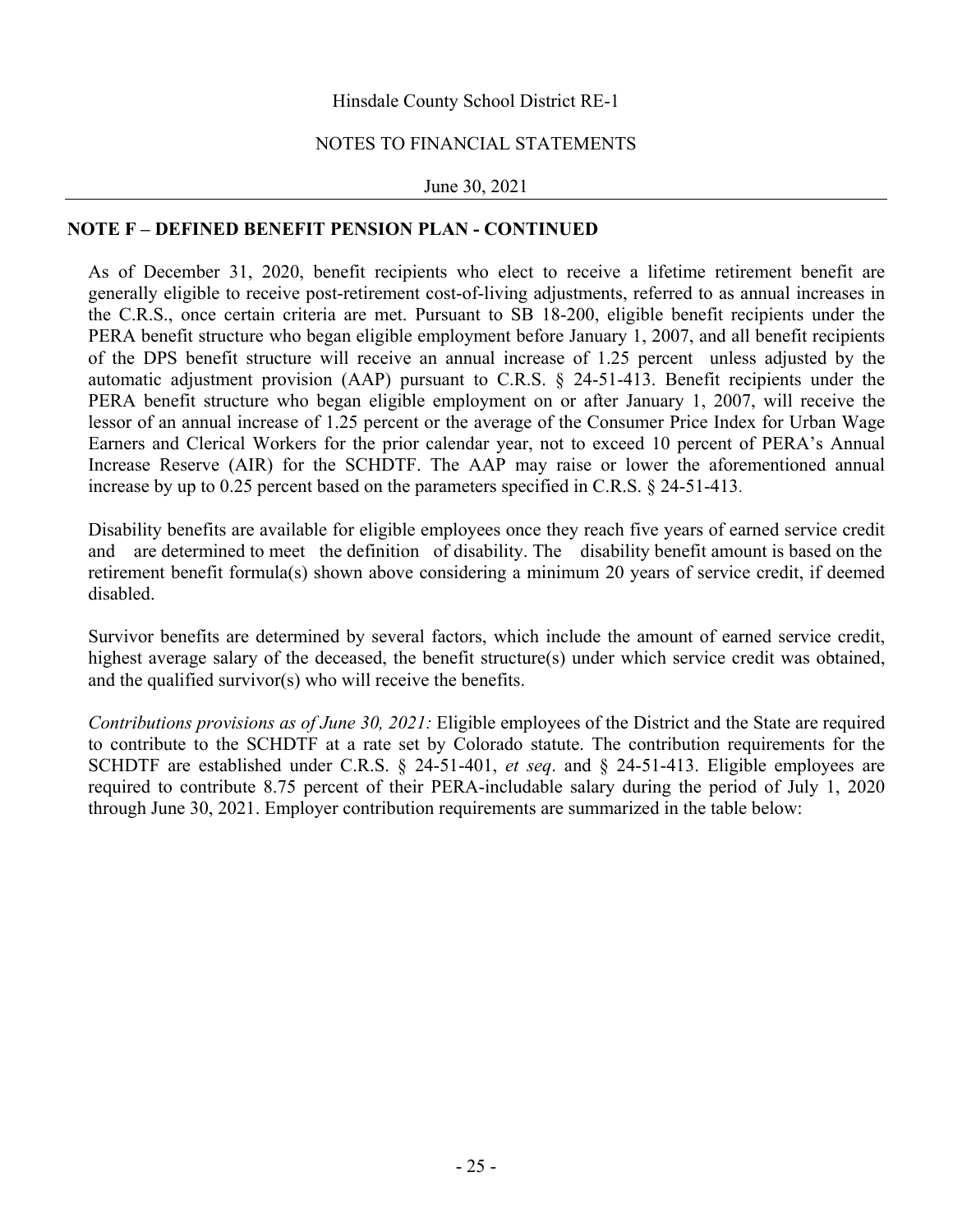## NOTES TO FINANCIAL STATEMENTS

#### June 30, 2021

## **NOTE F – DEFINED BENEFIT PENSION PLAN - CONTINUED**

|                                                                                                                             | July 1, 2020<br>Through<br>June 30, 2021 |
|-----------------------------------------------------------------------------------------------------------------------------|------------------------------------------|
|                                                                                                                             |                                          |
| Employer contribution rate                                                                                                  | 10.90%                                   |
| Amount of employer contribution<br>apportioned to the Health Care Trust Fund<br>as specified in C.R.S. $\S$ 24-51-208(1)(f) | $(1.02)\%$                               |
| Amount apportioned to the SCHDTF                                                                                            | 9.88%                                    |
| <b>Amortization Equalization Disbursement</b><br>(AED) as specified in C.R.S. $\S$ 24-51-411                                | 4.50%                                    |
| Supplemental Amortization Equalization<br>Disbursement (SAED) as specified in<br>C.R.S. $§$ 24-51-411                       | 5.50%                                    |
| Total employer contribution rate to the<br><b>SCHDTF</b>                                                                    | 19.88%                                   |

Contribution rates for the SCHDTF are expressed as a percentage of salary as defined in C.R.S. § 24-51- 101(42).

As specified in C.R.S. § 24-51-414, the State is required to contribute \$225 million (actual dollars) each year to PERA starting on July 1, 2018. A portion of the direct distribution payment is allocated to the SCHDTF based on the proportionate amount of annual payroll of the SCHDTF to the total annual payroll of the SCHDTF, State Division Trust Fund, Judicial Division Trust Fund, and Denver Public Districts Division Trust Fund. House Bill (HB) 20-1379 suspended the \$225 million (actual dollars) direct distribution payable on July 1, 2020 for the State's 2020-21 fiscal year.

Employer contributions are recognized by the SCHDTF in the period in which the compensation becomes payable to the member and the District is statutorily committed to pay the contributions to the SCHDTF. Employer contributions recognized by the SCHDTF from the District were \$194,786 for the year ended June 30, 2021.

### **Pension Liabilities, Pension Expense, and Deferred Outflows of Resources and Deferred Inflows of Resources Related to Pensions**

The net pension liability for the SCHDTF was measured as of December 31, 2020, and the total pension liability used to calculate the net pension liability was determined by an actuarial valuation as of December 31, 2019. Standard update procedures were used to roll-forward the total pension liability to December 31, 2020. The District's proportion of the net pension liability was based on the District's contributions to the SCHDTF for the calendar year 2020 relative to the total contributions of participating employers and the State as a nonemployer contributing entity.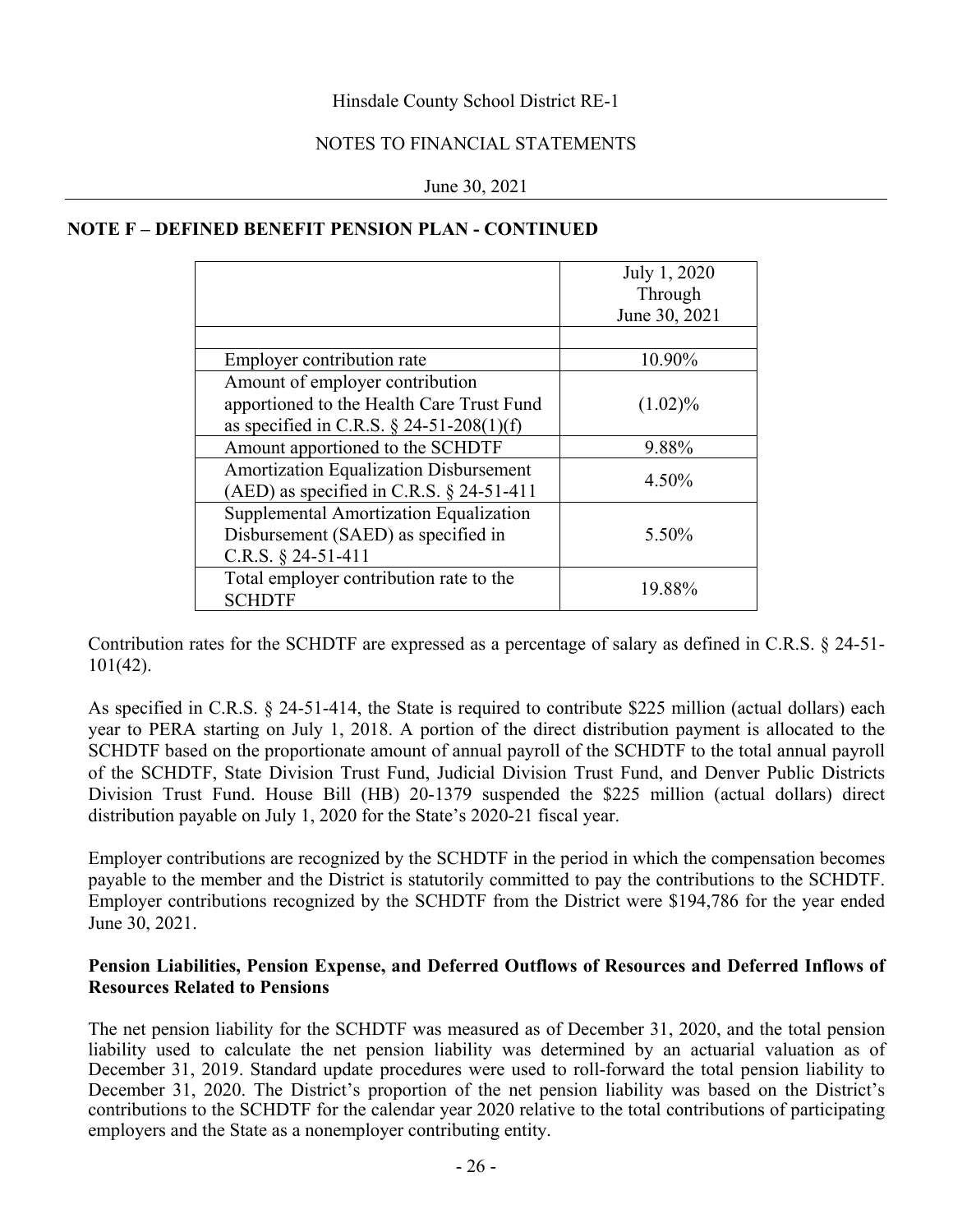### NOTES TO FINANCIAL STATEMENTS

June 30, 2021

### **NOTE F – DEFINED BENEFIT PENSION PLAN - CONTINUED**

Due to the aforementioned suspension of the July 1, 2020, direct distribution payment, the nonemployer contributing entity's proportion is zero percent. Pursuant to C.R.S. § 24-51-414, the direct distribution payment from the State of Colorado is to recommence annually starting on July 1, 2021. For purposes of GASB 68 paragraph 15, a circumstance exists in which a nonemployer contributing entity is legally responsible for making contributions to the SCHDTF and is considered to meet the definition of a special funding situation.

At June 30, 2021, the District reported a liability of \$2,549,117 for its proportionate share of the net pension liability that reflected a reduction for support from the State as a nonemployer contributing entity. The amount recognized by the District as its proportionate share of the net pension liability, the related support from the State as a nonemployer contributing entity, and the total portion of the net pension liability that was associated with the District were as follows:

| The District's proportionate share of the net pension        | \$2,549,117 |
|--------------------------------------------------------------|-------------|
| liability                                                    |             |
| The State's proportionate share of the net pension liability | \$0         |
| as a nonemployer contributing entity associated with the     |             |
| District                                                     |             |
| Total                                                        | \$2,549,117 |

At December 31, 2020, the District proportion was .01686149 percent, which was an increase of .00135422 percent from its proportion measured as of December 31, 2019.

For the year ended June 30, 2021, the District recognized pension expense of \$(602,848). At June 30, 2021, the District reported deferred outflows of resources and deferred inflows of resources related to pensions from the following sources: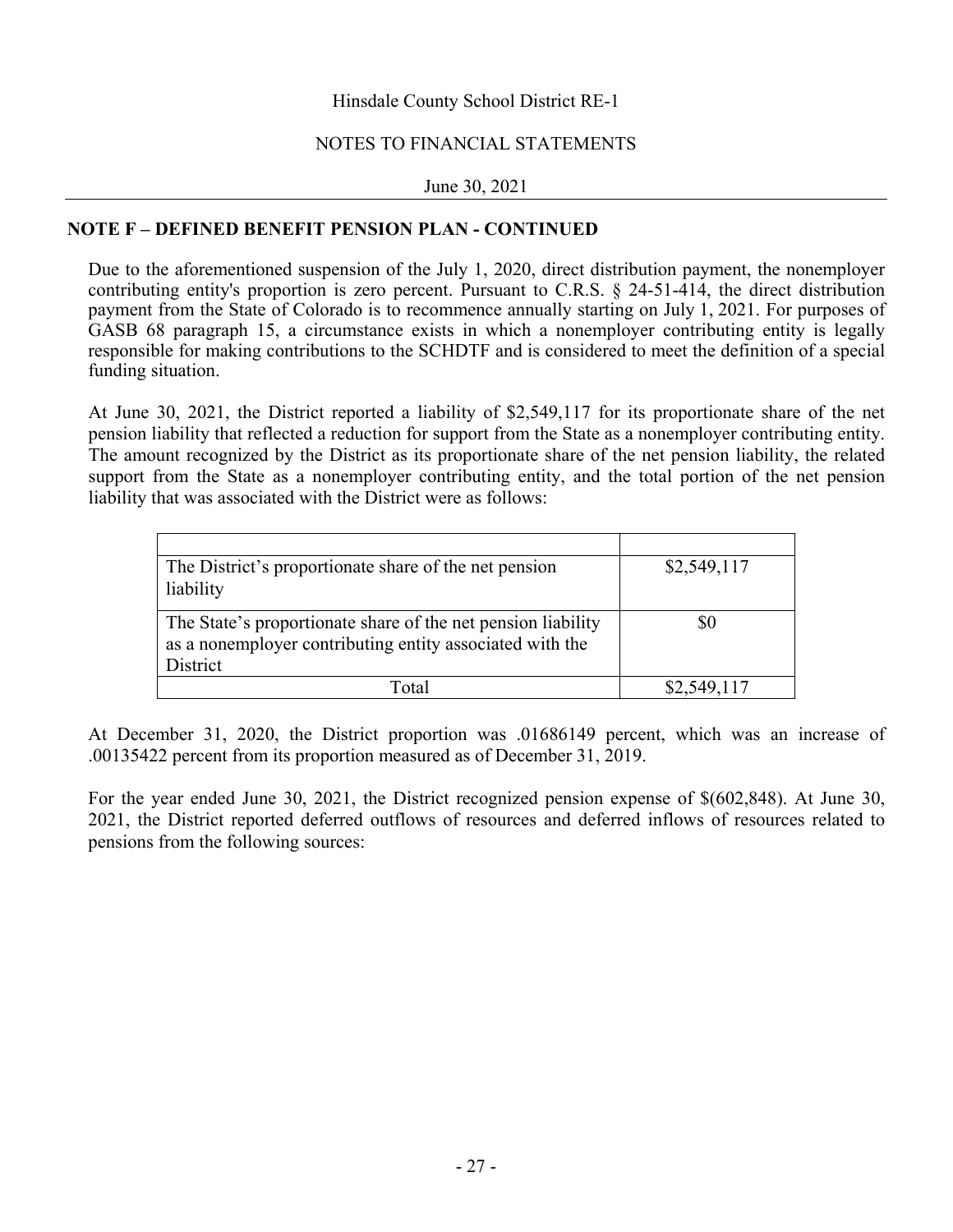## NOTES TO FINANCIAL STATEMENTS

#### June 30, 2021

## **NOTE F – DEFINED BENEFIT PENSION PLAN - CONTINUED**

|                                                                                                                          | Deferred Outflows<br>of Resources | Deferred Inflows of Resources |
|--------------------------------------------------------------------------------------------------------------------------|-----------------------------------|-------------------------------|
| Difference between expected and<br>actual experience                                                                     | \$140,061                         | \$                            |
| Changes of assumptions or other<br>inputs                                                                                | 245,217                           | 428,485                       |
| Net difference between projected<br>and actual earnings on pension plan<br>investments                                   |                                   | 561,119                       |
| Changes in proportion and<br>differences between contributions<br>recognized and proportionate share<br>of contributions | 65,577                            | 44,257                        |
| Contributions subsequent to the<br>measurement date                                                                      | 101,908                           | N/A                           |
| Total                                                                                                                    | \$552,763                         | \$1,033,861                   |

\$101,908 reported as deferred outflows of resources related to pensions, resulting from contributions subsequent to the measurement date, will be recognized as a reduction of the net pension liability in the year ended June 30, 2021. Other amounts reported as deferred outflows of resources and deferred inflows of resources related to pensions will be recognized in pension expense as follows:

| Year ended June 30, 2021: |            |
|---------------------------|------------|
| 2022                      | (533, 490) |
| 2023                      | 110,504    |
| 2024                      | (71,500)   |
| 2025                      | (88, 520)  |
| 2026                      |            |
| Thereafter                |            |

*Actuarial assumptions.* The total pension liability in the December 31, 2019 actuarial valuation was determined using the following actuarial cost method, actuarial assumptions and other inputs: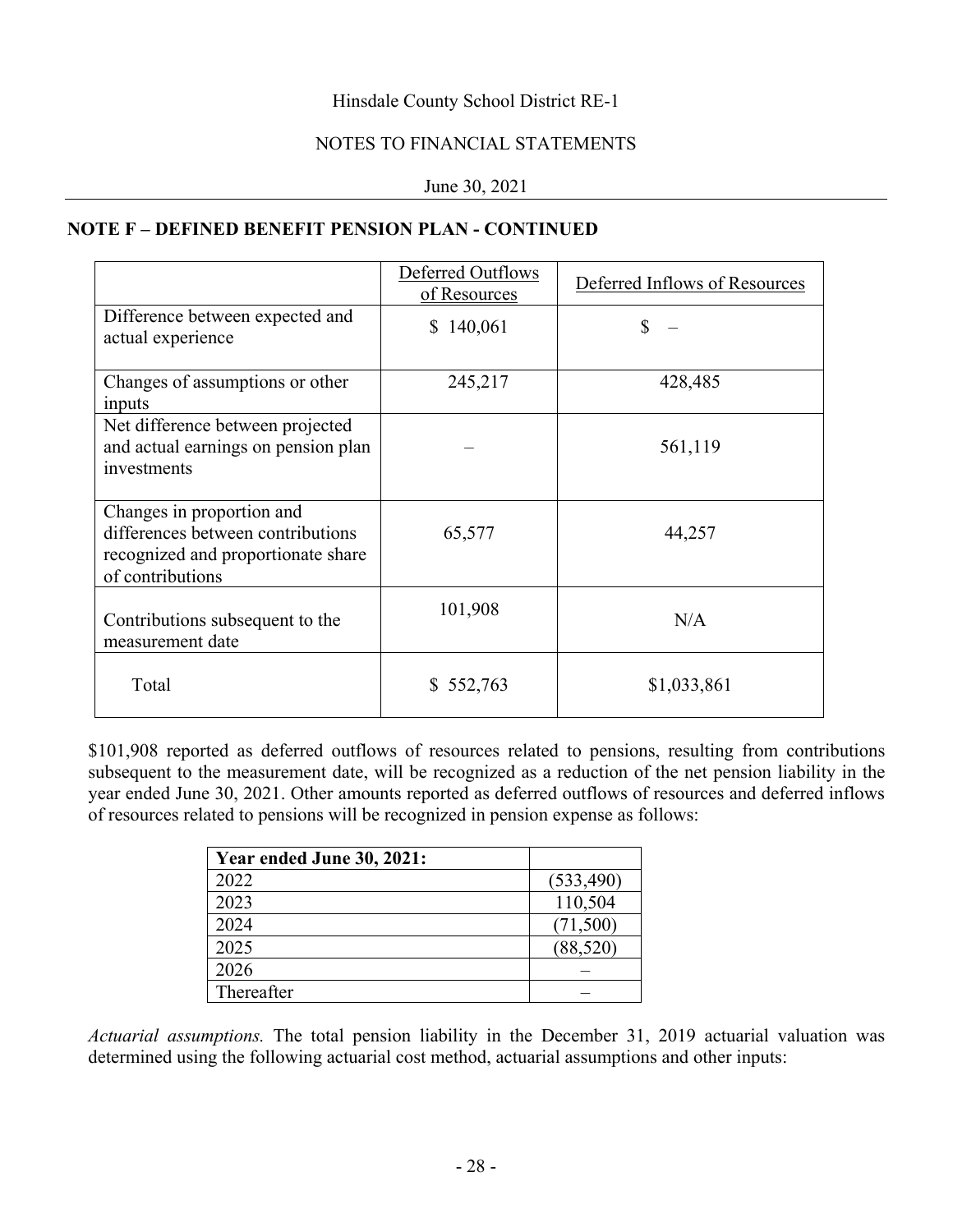## NOTES TO FINANCIAL STATEMENTS

June 30, 2021

## **NOTE F – DEFINED BENEFIT PENSION PLAN - CONTINUED**

| Actuarial cost method                                           | Entry age                      |
|-----------------------------------------------------------------|--------------------------------|
| Price inflation                                                 | 2.40 percent                   |
| Real wage growth                                                | $1.10$ percent                 |
| Wage inflation                                                  | 3.50 percent                   |
| Salary increases, including wage inflation                      | $3.50 - 9.70$ percent          |
| Long-term investment rate of return, net of pension             |                                |
| plan investment expenses, including price inflation             | 7.25 percent                   |
| Discount rate                                                   | 7.25 percent                   |
| Post-retirement benefit increases:                              |                                |
| PERA benefit structure hired prior to 1/1/07;                   |                                |
| and DPS benefit structure (automatic)                           | 1.25 percent                   |
| PERA benefit structure hired after 12/31/06                     |                                |
| (ad hoc, substantively automatic) <sup><math>\perp</math></sup> | Financed by the                |
|                                                                 | <b>Annual Increase Reserve</b> |

<sup>1</sup> Post-retirement benefit increases are provided by the AIR, accounted separately within each Division Trust Fund, and subject to moneys being available, therefore, liabilities related to increases for members of these benefit tiers can never exceed available assets.

Healthy mortality assumptions for active members reflect the RP-2014 White Collar Employee Mortality Table, a table specifically developed for actively working people. To allow for an appropriate margin of improved mortality prospectively, the mortality rates incorporate a 70 percent factor applied to male rates and a 55 percent factor applied to female rates.

Post-retirement non-disabled mortality assumptions reflect the RP-2014 Healthy Annuitant Mortality Table, adjusted as follows:

- Males: Mortality improvement projected to 2018 using the MP-2015 projection scale, a 93 percent factor applied to rates for ages less than 80, a 113 percent factor applied to rates for ages 80 and above, and further adjustments for credibility.
- **Females:** Mortality improvement projected to 2020 using the MP-2015 projection scale, a 68 percent factor applied to rates for ages less than 80, a 106 percent factor applied to rates for ages 80 and above, and further adjustments for credibility.

For disabled retirees, the mortality assumption was based on 90 percent of the RP-2014 Disabled Retiree Mortality Table.

The actuarial assumptions used in the December 31, 2019, valuation were based on the results of the 2016 experience analysis for the periods January 1, 2012, through December 31, 2015, as well as, the October 28, 2016, actuarial assumptions workshop and were adopted by the PERA Board during the November 18, 2016, Board meeting.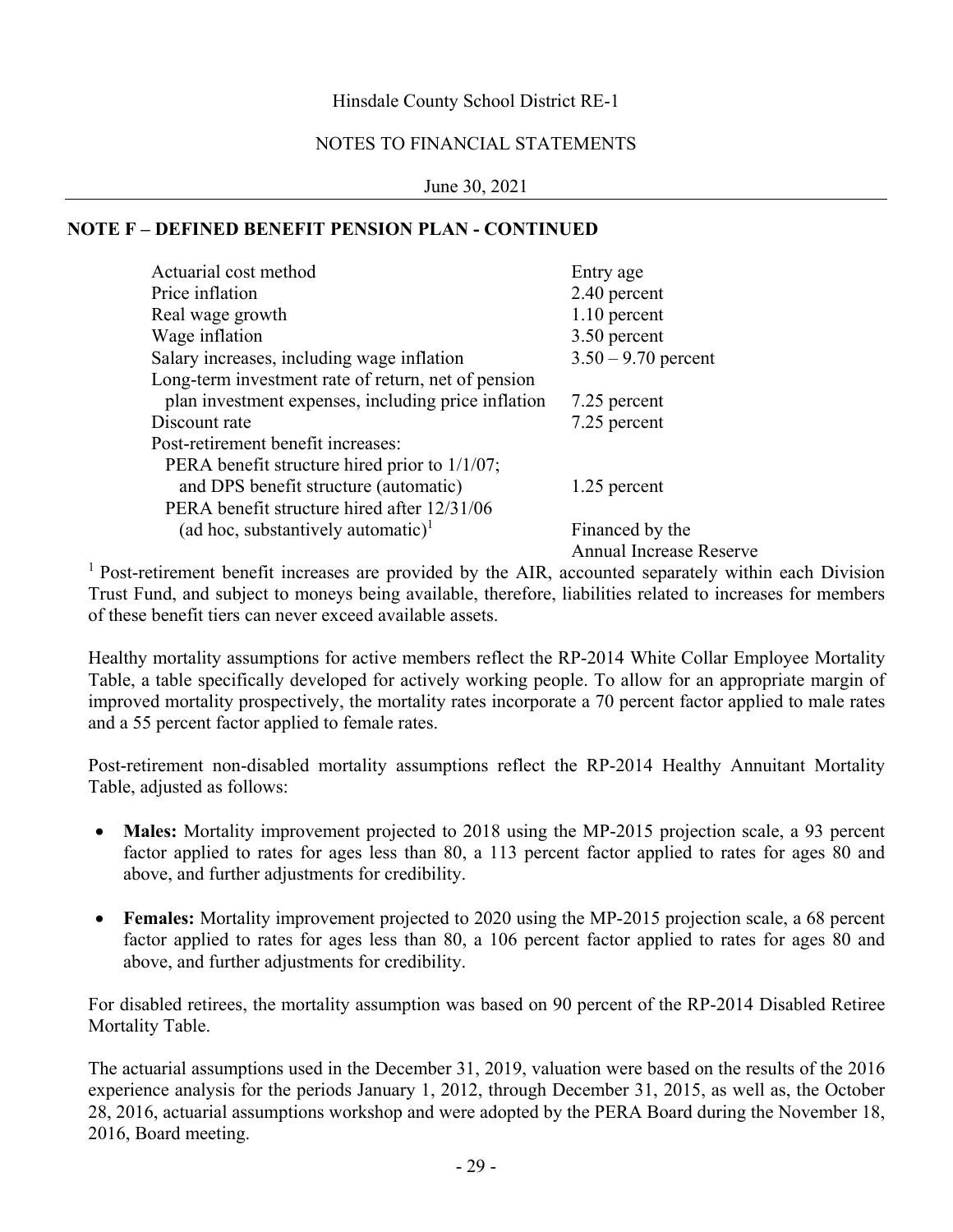#### NOTES TO FINANCIAL STATEMENTS

June 30, 2021

### **NOTE F – DEFINED BENEFIT PENSION PLAN - CONTINUED**

Based on the 2020 experience analysis, dated October 28, 2020, for the period January 1, 2016, through December 31, 2019, revised economic and demographic assumptions were adopted by PERA's Board on November 20, 2020, and were effective as of December 31, 2020. The assumptions shown below were reflected in the roll forward calculation of the total pension liability from December 31, 2019, to December 31, 2020.

| Actuarial cost method                                                                                      | Entry age           |
|------------------------------------------------------------------------------------------------------------|---------------------|
| Price inflation                                                                                            | 2.30%               |
| Real wage growth                                                                                           | 0.70%               |
| Wage inflation                                                                                             | $3.00\%$            |
| Salary increases, including wage inflation:                                                                | 3.40%-11.00%        |
| Long-term investment rate of return, net of pension<br>plan investment expenses, including price inflation | 7.25%               |
| Discount rate                                                                                              | 7.25%               |
| Post-retirement benefit increases:                                                                         |                     |
| PERA benefit structure hired prior to 1/1/07<br>and DPS benefit structure (compounded annually)            | 1.25%               |
| PERA benefit structure hired after 12/31/06 <sup>1</sup>                                                   | Financed by the AIR |

1 Post-retirement benefit increases are provided by the AIR, accounted separately within each Division Trust Fund, and subject to moneys being available; therefore, liabilities related to increases for members of these benefit tiers can never exceed available assets.

Salary scale assumptions were revised to align with revised economic assumptions and to more closely reflect actual experience.

Rates of termination/withdrawal, retirement, and disability were revised to more closely reflect actual experience.

The pre-retirement mortality assumptions were based upon the PubT-2010 Employee Table with generational projection using scale MP-2019.

Post-retirement non-disabled mortality assumptions were based upon the PubT-2010 Healthy Retiree Table, adjusted as follows:

- **Males:** 112 percent of the rates prior to age 80 and 94 percent of the rates for ages 80 and older, with generational projection using scale MP-2019.
- **Females:** 83 percent of the rates prior to age 80 and 106 percent of the rates for ages 80 and older, with generational projection using scale MP-2019.

•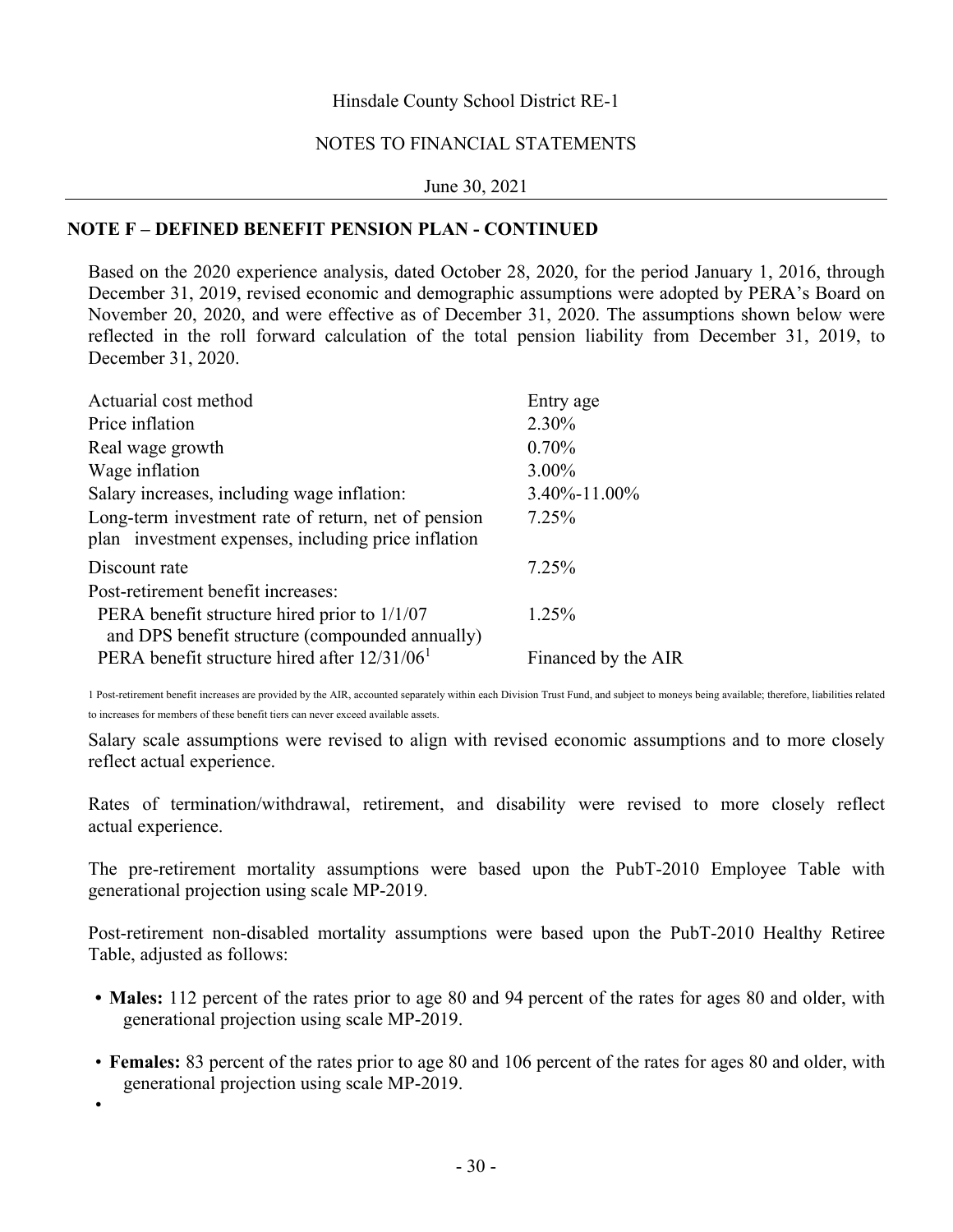#### NOTES TO FINANCIAL STATEMENTS

#### June 30, 2021

### **NOTE F – DEFINED BENEFIT PENSION PLAN – CONTINUED**

Post-retirement non-disabled beneficiary mortality assumptions were based upon the Pub-2010 Contingent Survivor Table, adjusted as follows:

- **Males:** 97 percent of the rates for all ages, with generational projection using scale MP-2019.
- **Females:** 105 percent of the rates for all ages, with generational projection using scale MP-2019.

Disabled mortality assumptions were based upon the PubNS-2010 Disabled Retiree Table using 99 percent of the rates for all ages with generational projection using scale MP-2019.

The mortality tables described above are generational mortality tables on a benefit-weighted basis.

The long-term expected return on plan assets is reviewed as part of regular experience studies prepared every four to five years for PERA. Recently this assumption has been reviewed more frequently. The most recent analyses were outlined in the Experience Study report dated October 28, 2020. As a result of the November 20, 2020, PERA Board meeting, the following economic assumptions were changed, effective December 31, 2020:

- Price inflation assumption decreased from 2.40 percent per year to 2.30 percent per year.
- Real rate of investment return assumption increased from 4.85 percent per year, net of investment expenses to 4.95 percent per year, net of investment expenses.
- Wage inflation assumption decreased from 3.50 percent per year to 3.00 percent per year.

Several factors are considered in evaluating the long-term rate of return assumption, including long-term historical data, estimates inherent in current market data, and a log-normal distribution analysis in which best-estimate ranges of expected future real rates of return (expected return, net of investment expense and inflation) were developed for each major asset class. These ranges were combined to produce the longterm expected rate of return by weighting the expected future real rates of return by the target asset allocation percentages and then adding expected inflation.

The PERA Board first adopted the 7.25 percent long-term expected rate of return as of November 18, 2016. Following an asset/liability study, the Board reaffirmed the assumed rate of return at the Board's November 15, 2019, meeting, to be effective January 1, 2020. As of the most recent reaffirmation of the long-term rate of return, the target asset allocation and best estimates of geometric real rates of return for each major asset class are summarized in the table as follows: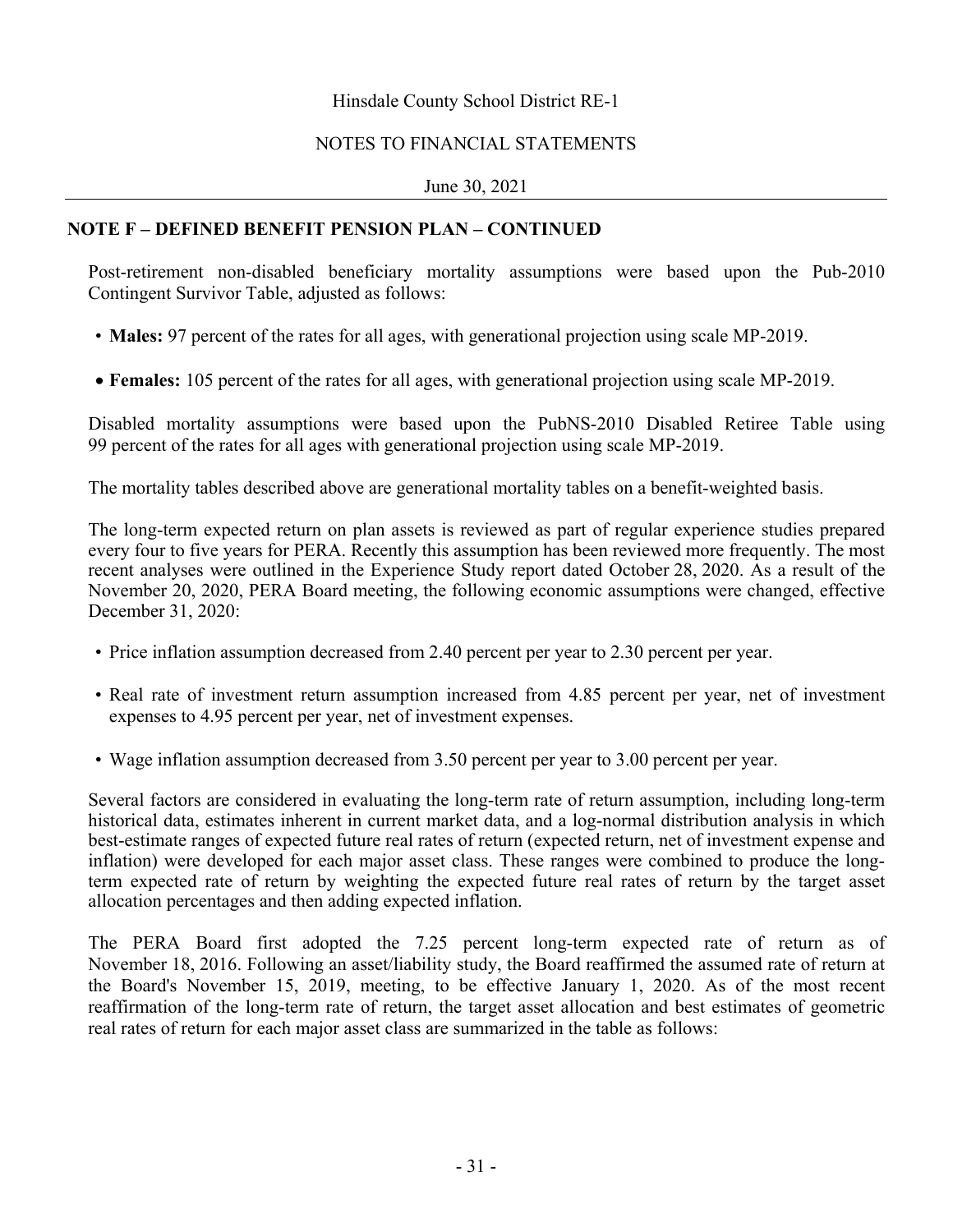#### NOTES TO FINANCIAL STATEMENTS

#### June 30, 2021

| <b>Asset Class</b>       | <b>Target</b><br><b>Allocation</b> | <b>30 Year Expected</b><br><b>Geometric Real</b><br><b>Rate of Return</b> |
|--------------------------|------------------------------------|---------------------------------------------------------------------------|
| Global Equity            | 54.00%                             | 5.60%                                                                     |
| Fixed Income             | 23.00%                             | 1.30%                                                                     |
| Private Equity           | 8.50%                              | 7.10%                                                                     |
| <b>Real Estate</b>       | 8.50%                              | 4.40%                                                                     |
| Alternative <sup>1</sup> | $6.00\%$                           | 4.70%                                                                     |
| <b>Total</b>             | 100.00%                            |                                                                           |

### **NOTE F – DEFINED BENEFIT PENSION PLAN – CONTINUED**

1 The Opportunity Fund's name changed to Alternatives effective January 1, 2020.

In setting the long-term expected rate of return, projections employed to model future returns provide a range of expected long-term returns that, including expected inflation, ultimately support a long-term expected rate of return assumption of 7.25%.

*Discount rate.* The discount rate used to measure the total pension liability was 7.25 percent. The projection of cash flows used to determine the discount rate applied the actuarial cost method and assumptions shown above. In addition, the following methods and assumptions were used in the projection of cash flows:

- Total covered payroll for the initial projection year consists of the covered payroll of the active membership present on the valuation date and the covered payroll of future plan members assumed to be hired during the year. In subsequent projection years, total covered payroll was assumed to increase annually at a rate of 3.00 percent.
- Employee contributions were assumed to be made at the member contribution rates in effect for each year, including the scheduled increases in SB 18-200. Employee contributions for future plan members were used to reduce the estimated amount of total service costs for future plan members.
- Employer contributions were assumed to be made at rates equal to the fixed statutory rates specified in law for each year, including the scheduled increase in SB 18-200. Employer contributions also include current and estimated future AED and SAED, until the actuarial value funding ratio reaches 103 percent, at which point the AED and SAED will each drop 0.50 percent every year until they are zero. Additionally, estimated employer contributions reflect reductions for the funding of the AIR and retiree health care benefits. For future plan members, employer contributions were further reduced by the estimated amount of total service costs for future plan members not financed by their member contributions.
- As specified in law, the State, as a nonemployer contributing entity, will provide an annual direct distribution of \$225 million (actual dollars), commencing July 1, 2018, that is proportioned between the State, School, Judicial, and DPS Division Trust Funds based upon the covered payroll of each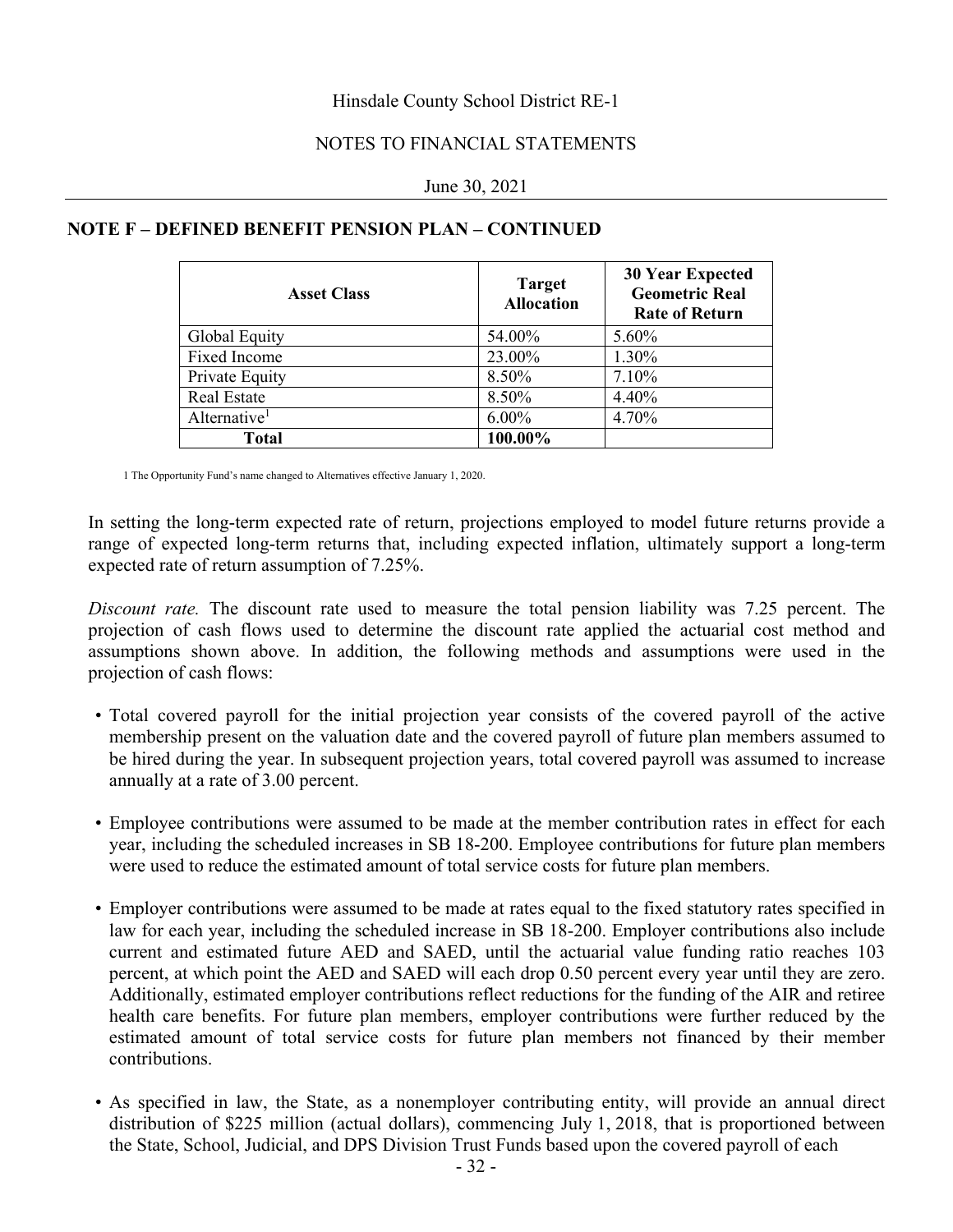### NOTES TO FINANCIAL STATEMENTS

June 30, 2021

## **NOTE F – DEFINED BENEFIT PENSION PLAN – CONTINUED**

 Division. The annual direct distribution ceases when all Division Trust Funds are fully funded. HB 20- 1379 suspended the \$225 million (actual dollars) direct distribution payable on July 1, 2020, for the State's 2020-21 fiscal year.

- Employer contributions and the amount of total service costs for future plan members were based upon a process to estimate future actuarially determined contributions assuming an analogous future plan member growth rate.
- The AIR balance was excluded from the initial FNP, as, per statute, AIR amounts cannot be used to pay benefits until transferred to either the retirement benefits reserve or the survivor benefits reserve, as appropriate. AIR transfers to the FNP position and the subsequent AIR benefit payments were estimated and included in the projections.
- Benefit payments and contributions were assumed to be made at the middle of the year.

Based on the above assumptions and methods, the projection test indicates the SCHDTF's fiduciary net position was projected to be available to make all projected future benefit payments of current members. Therefore, the long-term expected rate of return of 7.25 percent on pension plan investments was applied to all periods of projected benefit payments to determine the total pension liability. The discount rate determination does not use the municipal bond rate, and therefore, the discount rate is 7.25 percent. There was no change in the discount rate from the prior measurement date.

*Sensitivity of the District's proportionate share of the net pension liability to changes in the discount rate.*  The following presents the proportionate share of the net pension liability calculated using the discount rate of 7.25 percent, as well as what the proportionate share of the net pension liability would be if it were calculated using a discount rate that is 1-percentage-point lower (6.25 percent) or 1-percentage-point higher (8.25 percent) than the current rate:

|                                        | $(6.25\%)$  | 1% Decrease   Current Discount<br>Rate (4.78%) | 1% Increase<br>$(5.78\%)$ |
|----------------------------------------|-------------|------------------------------------------------|---------------------------|
| Proportionate share of the net pension |             |                                                |                           |
| liability                              | \$3,477,205 | \$2,549,117                                    | \$1,775,715               |

*Pension plan fiduciary net position.* Detailed information about the SCHDTF's fiduciary net position is available in PERA's comprehensive annual financial report which can be obtained at www.copera.org/investments/pera-financial-reports.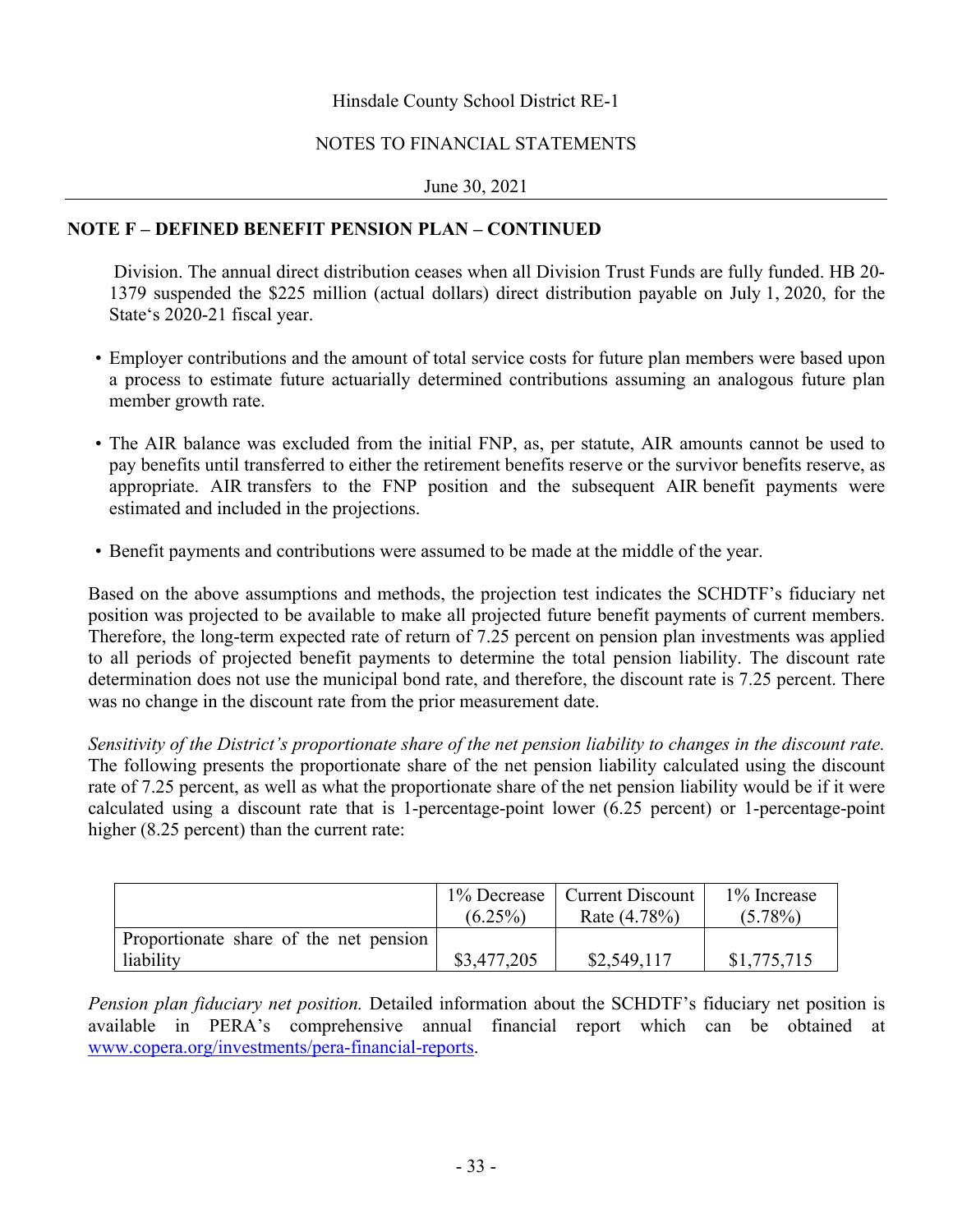#### NOTES TO FINANCIAL STATEMENTS

June 30, 2021

#### **NOTE G – DEFINED BENEFIT OTHER POST EMPLOYMENT BENEFIT (OPEB) PLAN**

#### **General Information about the OPEB Plan**

*Plan description.* Eligible employees of the School are provided with OPEB through the HCTF—a costsharing multiple-employer defined benefit OPEB plan administered by PERA. The HCTF is established under Title 24, Article 51, Part 12 of the Colorado Revised Statutes (C.R.S.), as amended. Colorado State law provisions may be amended from time to time by the Colorado General Assembly. Title 24, Article 51, Part 12 of the C.R.S., as amended, sets forth a framework that grants authority to the PERA Board to contract, self-insure, and authorize disbursements necessary in order to carry out the purposes of the PERACare program, including the administration of the premium subsidies. Colorado State law provisions may be amended from time to time by the Colorado General Assembly. PERA issues a publicly available comprehensive annual financial report (Annual Report) that can be obtained at www.copera.org/investments/pera-financial-reports.

*Benefits provided.* The HCTF provides a health care premium subsidy to eligible participating PERA benefit recipients and retirees who choose to enroll in one of the PERA health care plans, however, the subsidy is not available if only enrolled in the dental and/or vision plan(s). The health care premium subsidy is based upon the benefit structure under which the member retires and the member's years of service credit. For members who retire having service credit with employers in the Denver Public Schools (DPS) Division and one or more of the other four Divisions (State, School, Local Government and Judicial), the premium subsidy is allocated between the HCTF and the Denver Public Schools Health Care Trust Fund (DPS HCTF). The basis for the amount of the premium subsidy funded by each trust fund is the percentage of the member contribution account balance from each division as it relates to the total member contribution account balance from which the retirement benefit is paid.

C.R.S. § 24-51-1202 et seq. specifies the eligibility for enrollment in the health care plans offered by PERA and the amount of the premium subsidy. The law governing a benefit recipient's eligibility for the subsidy and the amount of the subsidy differs slightly depending under which benefit structure the benefits are calculated. All benefit recipients under the PERA benefit structure and all retirees under the DPS benefit structure are eligible for a premium subsidy, if enrolled in a health care plan under PERACare. Upon the death of a DPS benefit structure retiree, no further subsidy is paid.

Enrollment in the PERACare is voluntary and is available to benefit recipients and their eligible dependents, certain surviving spouses, and divorced spouses and guardians, among others. Eligible benefit recipients may enroll into the program upon retirement, upon the occurrence of certain life events, or on an annual basis during an open enrollment period.

#### *PERA Benefit Structure*

The maximum service-based premium subsidy is \$230 per month for benefit recipients who are under 65 years of age and who are not entitled to Medicare; the maximum service-based subsidy is \$115 per month for benefit recipients who are 65 years of age or older or who are under 65 years of age and entitled to Medicare. The basis for the maximum service-based subsidy, in each case, is for benefit recipients with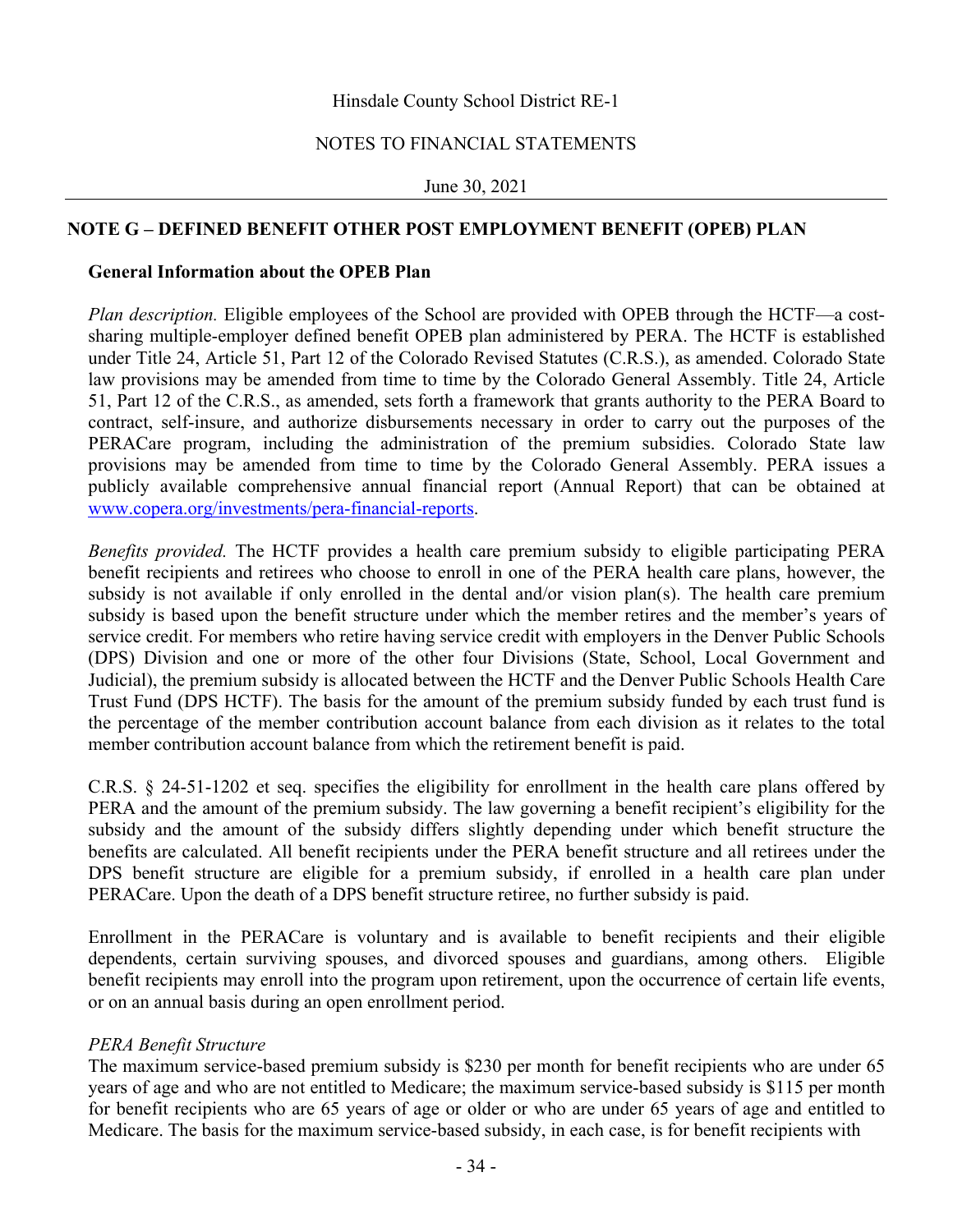#### NOTES TO FINANCIAL STATEMENTS

June 30, 2021

#### **NOTE G – DEFINED BENEFIT OTHER POST EMPLOYMENT BENEFIT (OPEB) PLAN**

retirement benefits based on 20 or more years of service credit. There is a 5 percent reduction in the subsidy for each year less than 20. The benefit recipient pays the remaining portion of the premium to the extent the subsidy does not cover the entire amount.

For benefit recipients who have not participated in Social Security and who are not otherwise eligible for premium-free Medicare Part A for hospital-related services, C.R.S. § 24-51-1206(4) provides an additional subsidy. According to the statute, PERA cannot charge premiums to benefit recipients without Medicare Part A that are greater than premiums charged to benefit recipients with Part A for the same plan option, coverage level, and service credit. Currently, for each individual PERACare enrollee, the total premium for Medicare coverage is determined assuming plan participants have both Medicare Part A and Part B and the difference in premium cost is paid by the HCTF or the DPS HCTF on behalf of benefit recipients not covered by Medicare Part A.

#### *DPS Benefit Structure*

The maximum service-based premium subsidy is \$230 per month for retirees who are under 65 years of age and who are not entitled to Medicare; the maximum service-based subsidy is \$115 per month for retirees who are 65 years of age or older or who are under 65 years of age and entitled to Medicare. The basis for the maximum subsidy, in each case, is for retirees with retirement benefits based on 20 or more years of service credit. There is a 5 percent reduction in the subsidy for each year less than 20. The retiree pays the remaining portion of the premium to the extent the subsidy does not cover the entire amount.

For retirees who have not participated in Social Security and who are not otherwise eligible for premiumfree Medicare Part A for hospital-related services, the HCTF or the DPS HCTF pays an alternate servicebased premium subsidy. Each individual retiree meeting these conditions receives the maximum \$230 per month subsidy reduced appropriately for service less than 20 years, as described above. Retirees who do not have Medicare Part A pay the difference between the total premium and the monthly subsidy.

*Contributions.* Pursuant to Title 24, Article 51, Section 208(1) (f) of the C.R.S., as amended, certain contributions are apportioned to the HCTF. PERA-affiliated employers of the State, School, Local Government, and Judicial Divisions are required to contribute at a rate of 1.02 percent of PERAincludable salary into the HCTF.

Employer contributions are recognized by the HCTF in the period in which the compensation becomes payable to the member and the District is statutorily committed to pay the contributions. Employer contributions recognized by the HCTF from the District were \$9,994 for the year ended June 30, 2021.

### **OPEB Liabilities, OPEB Expense, and Deferred Outflows of Resources and Deferred Inflows of Resources Related to OPEB**

At June 30, 2021, the District reported a liability of \$93,651 for its proportionate share of the net OPEB liability. The net OPEB liability for the HCTF was measured as of December 31, 2020, and the total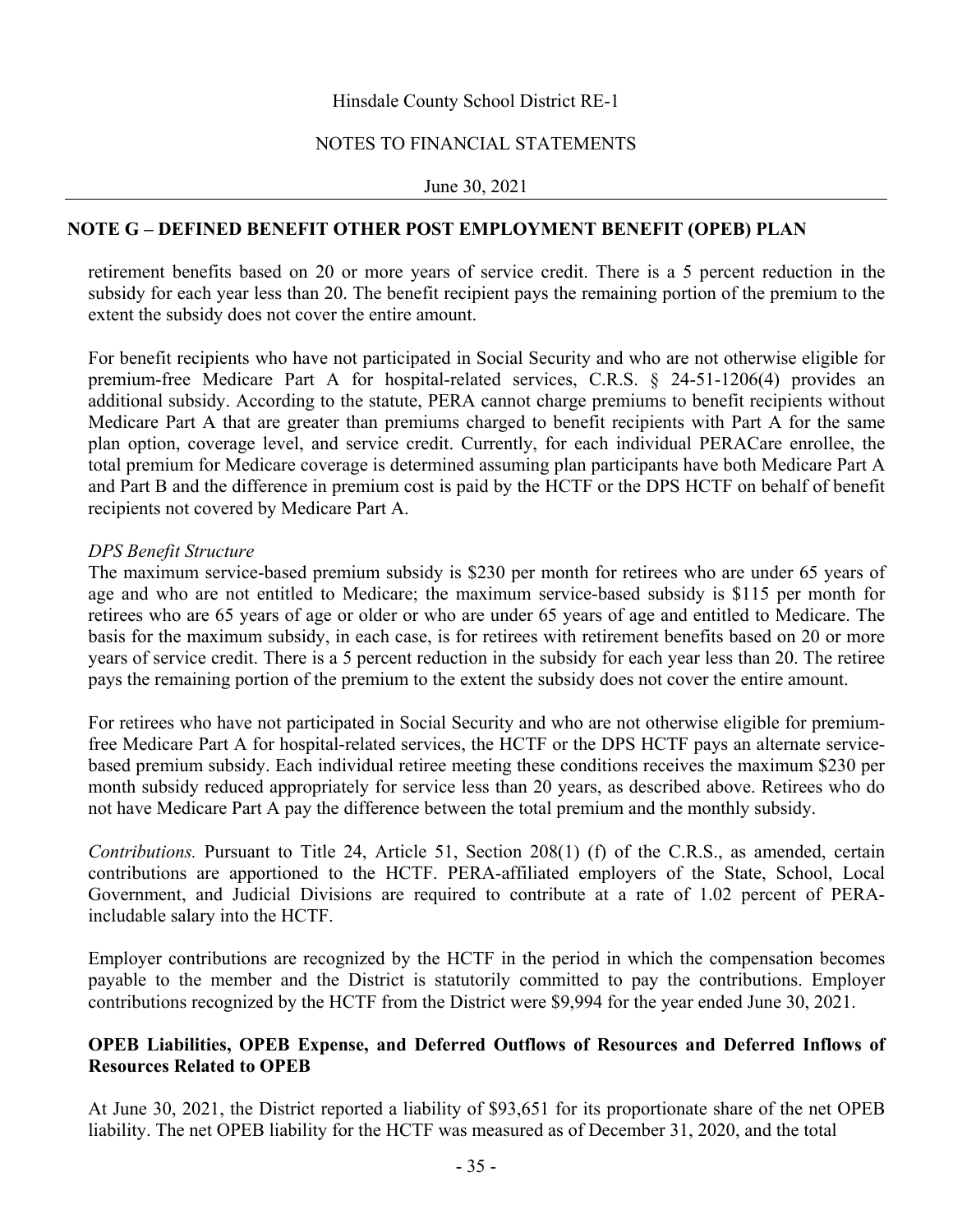#### NOTES TO FINANCIAL STATEMENTS

June 30, 2021

## **NOTE G – DEFINED BENEFIT OTHER POST EMPLOYMENT BENEFIT (OPEB) PLAN - CONTINUED**

OPEB liability used to calculate the net OPEB liability was determined by an actuarial valuation as of December 31, 2019. Standard update procedures were used to roll-forward the total OPEB liability to December 31, 2020. The District's proportion of the net OPEB liability was based on the District's contributions to the HCTF for the calendar year 2020 relative to the total contributions of participating employers to the HCTF.

At December 31, 2020, the District's proportion was .009855 percent, which was a decrease of .0002804 from its proportion measured as of December 31, 2019.

For the year ended June 30, 2021, the District recognized OPEB expense of \$144. At June 30, 2021, the District reported deferred outflows of resources and deferred inflows of resources related to OPEB from the following sources:

|                                                                                                                          | Deferred Outflows<br>of Resources | Deferred Inflows of<br>Resources |
|--------------------------------------------------------------------------------------------------------------------------|-----------------------------------|----------------------------------|
| Difference between expected and<br>actual experience                                                                     | \$249                             | \$20,589                         |
| Changes of assumptions or other<br>inputs                                                                                | 700                               | 5,743                            |
| Net difference between projected<br>and actual earnings on OPEB plan<br>investments                                      |                                   | 3,827                            |
| Changes in proportion and<br>differences between contributions<br>recognized and proportionate share<br>of contributions |                                   | 8,450                            |
| Contributions subsequent to the<br>measurement date                                                                      | 5,229                             | N/A                              |
| Total                                                                                                                    | \$6,178                           | \$38,609                         |

\$5,229 reported as deferred outflows of resources related to OPEB, resulting from contributions subsequent to the measurement date, will be recognized as a reduction of the net OPEB liability in the year ended June 30, 2021. Other amounts reported as deferred outflows of resources and deferred inflows of resources related to OPEB will be recognized in OPEB expense as follows: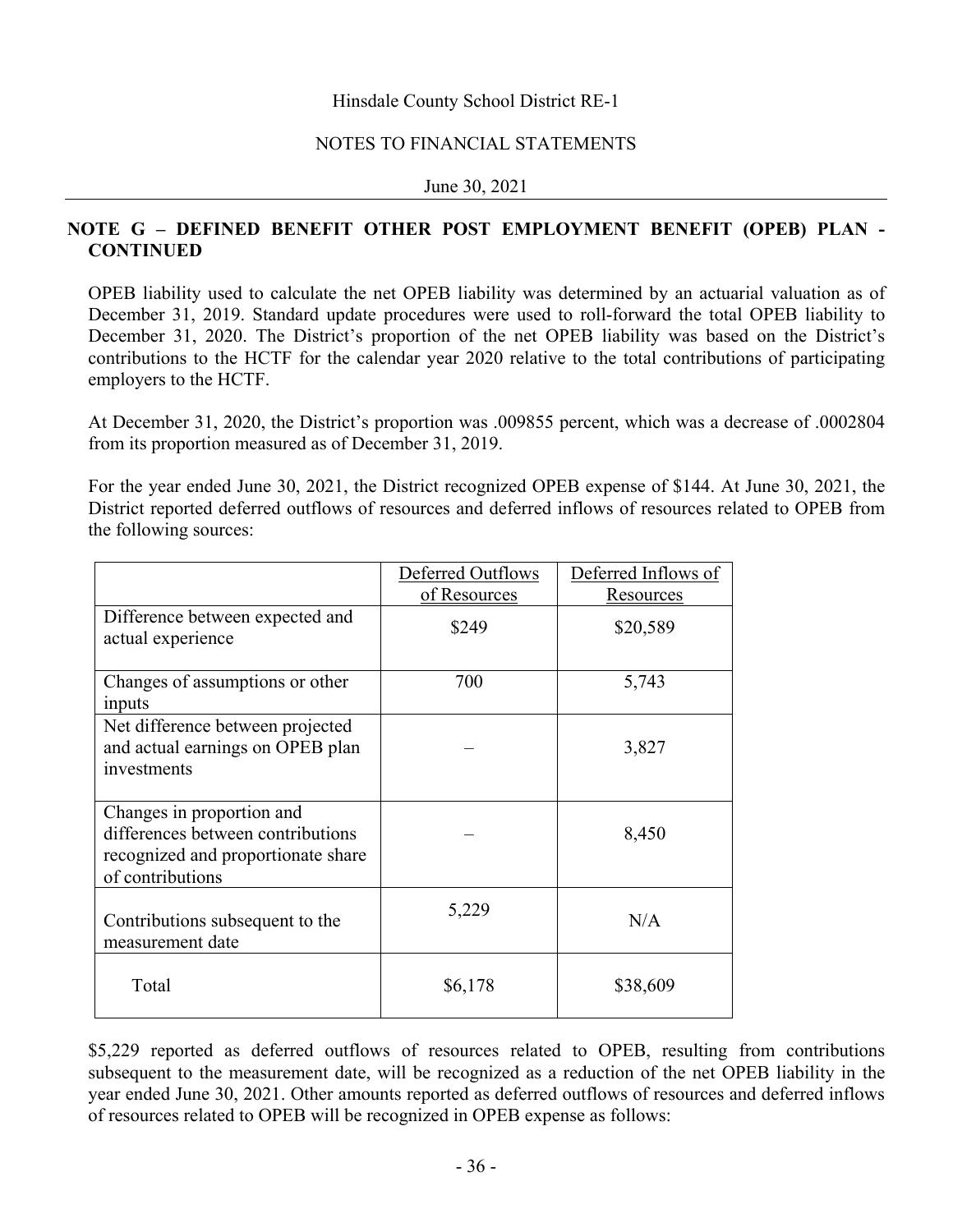#### NOTES TO FINANCIAL STATEMENTS

June 30, 2021

### **NOTE G – DEFINED BENEFIT OTHER POST EMPLOYMENT BENEFIT (OPEB) PLAN – CONTINUED**

| Year ended June 30, 2021: |           |
|---------------------------|-----------|
| 2022                      | \$(8,774) |
| 2023                      | (8,239)   |
| 2024                      | (9,674)   |
| 2025                      | (7,673)   |
| 2026                      | (3,104)   |
| Thereafter                |           |

*Actuarial assumptions.* The total OPEB liability in the December 31, 2019 actuarial valuation was determined using the following actuarial cost method, actuarial assumptions and other inputs:

| Actuarial cost method                               | Entry age                                                              |
|-----------------------------------------------------|------------------------------------------------------------------------|
| Price inflation                                     | 2.40 percent                                                           |
| Real wage growth                                    | 1.10 percent                                                           |
| Wage inflation                                      | 3.50 percent                                                           |
| Salary increases, including wage inflation          | 3.50 percent in aggregate                                              |
| Long-term investment rate of return, net of OPEB    |                                                                        |
| plan investment expenses, including price inflation | 7.25 percent                                                           |
| Discount rate                                       | 7.25 percent                                                           |
| Health care cost trend rates                        |                                                                        |
| PERA benefit structure:                             |                                                                        |
| Service-based premium subsidy                       | $0.00$ percent                                                         |
| PERACare Medicare plans                             | 8.10 percent in 2020, gradually                                        |
|                                                     | decreasing to 4.50 percent in 2029                                     |
| Medicare Part A premiums                            | 3.50 percent for 2020, gradually<br>increasing to 4.50 percent in 2029 |
| DPS benefit structure:                              |                                                                        |
| Service-based premium subsidy                       | $0.00$ percent                                                         |
| PERACare Medicare plans                             | N/A                                                                    |
| Medicare Part A premiums                            | N/A                                                                    |

Calculations are based on the benefits provided under the terms of the substantive plan in effect at the time of each actuarial valuation and on the pattern of sharing of costs between employers of each fund to that point.

The actuarial assumptions used in the December 31, 2018, valuations were based on the results of the 2016 experience analysis for the periods January 1, 2012, through December 31, 2015, as well as, the October 28, 2016, actuarial assumptions workshop and were adopted by the PERA Board during the November 18, 2016, Board meeting. In addition, certain actuarial assumptions pertaining to per capita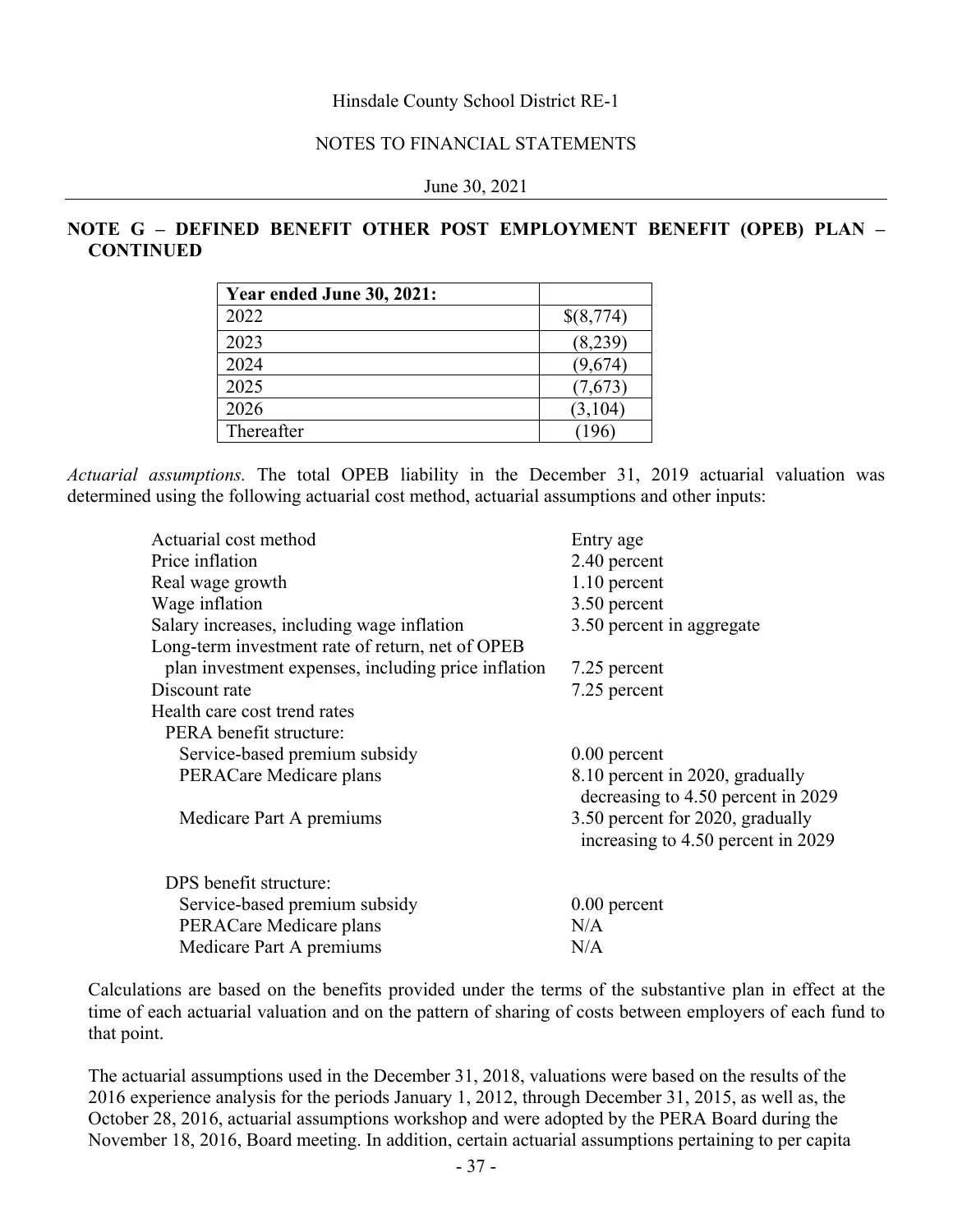#### NOTES TO FINANCIAL STATEMENTS

June 30, 2021

### **NOTE G – DEFINED BENEFIT OTHER POST EMPLOYMENT BENEFIT (OPEB) PLAN - CONTINUED**

health care costs and their related trends are analyzed and reviewed by PERA's actuary, as discussed below.

In determining the additional liability for PERACare enrollees who are age sixty–five or older and who are not eligible for premium–free Medicare Part A, the following monthly costs/premiums are assumed for 2019 for the PERA Benefit Structure:

|                                               | <b>Initial Costs for Members</b><br>without Medicare Part A |                           |                                                     |  |  |  |
|-----------------------------------------------|-------------------------------------------------------------|---------------------------|-----------------------------------------------------|--|--|--|
| <b>Medicare Plan</b>                          | <b>Monthly</b><br>Cost                                      | <b>Monthly</b><br>Premium | <b>Monthly Cost</b><br><b>Adjusted to</b><br>Age 65 |  |  |  |
| Medicare Advantage/Self-<br><b>Insured Rx</b> | \$588                                                       | \$227                     | \$550                                               |  |  |  |
| Kaiser Permanente Medicare<br>Advantage HMO   | 621                                                         | 232                       | 586                                                 |  |  |  |

The 2020 Medicare Part A premium is \$458 (actual dollars) per month.

All costs are subject to the health care cost trend rates, as discussed below.

Health care cost trend rates reflect the change in per capita health costs over time due to factors such as medical inflation, utilization, plan design, and technology improvements. For the PERA benefit structure, health care cost trend rates are needed to project the future costs associated with providing benefits to those PERACare enrollees not eligible for premium-free Medicare Part A.

Health care cost trend rates for the PERA benefit structure are based on published annual health care inflation surveys in conjunction with actual plan experience (if credible), building block models and industry methods developed by health plan actuaries and administrators. In addition, projected trends for the Federal Hospital Insurance Trust Fund (Medicare Part A premiums) provided by the Centers for Medicare & Medicaid Services are referenced in the development of these rates. Effective December 31, 2018, the health care cost trend rates for Medicare Part A premiums were revised to reflect the current expectation of future increases in rates of inflation applicable to Medicare Part A premiums.

The PERA benefit structure health care cost trend rates that were used to measure the total OPEB liability are summarized in the table below: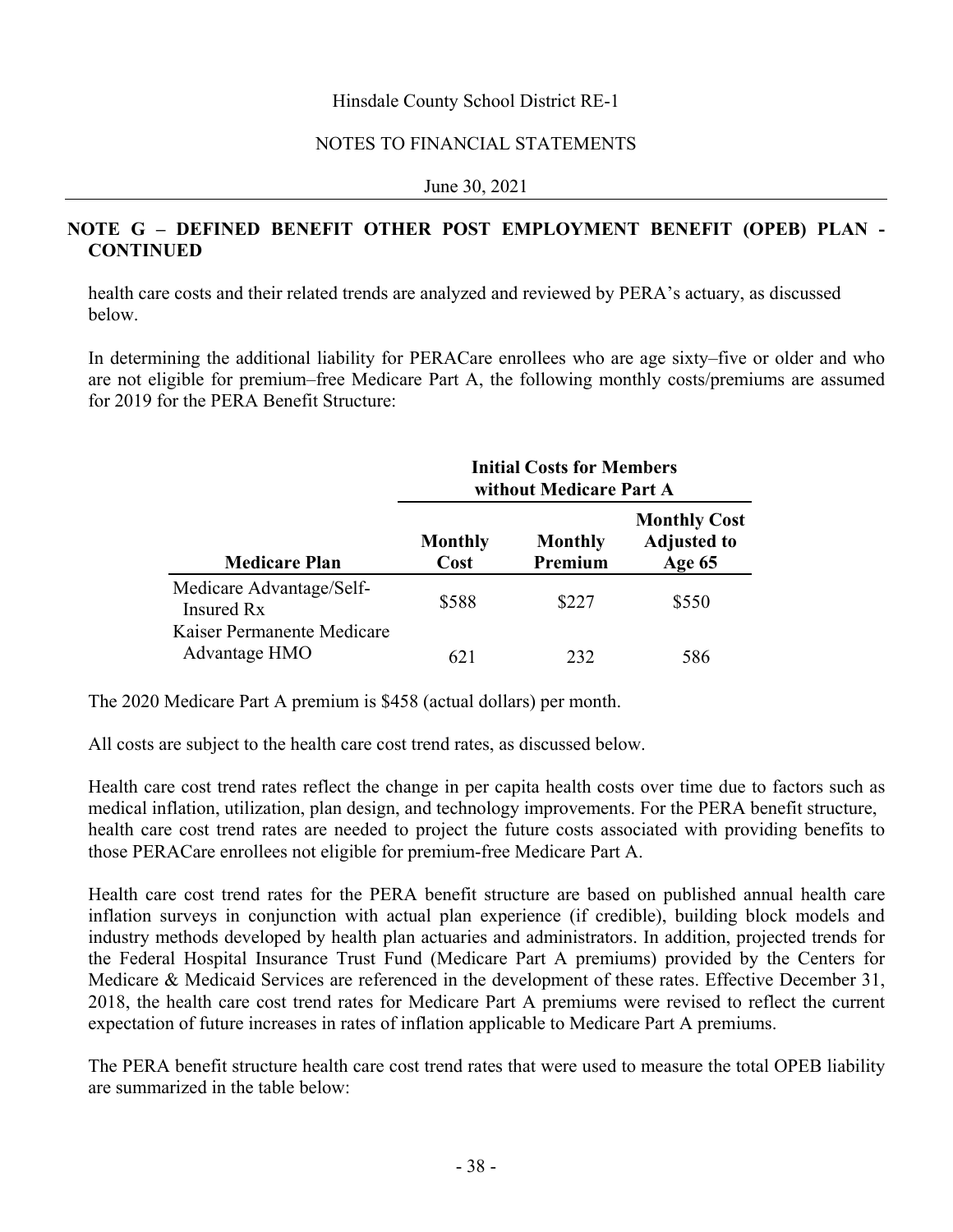#### NOTES TO FINANCIAL STATEMENTS

June 30, 2021

## **NOTE G – DEFINED BENEFIT OTHER POST EMPLOYMENT BENEFIT (OPEB) PLAN - CONTINUED**

| Year    | PERACare<br>Medicare Plans | Medicare Part A<br>Premiums |
|---------|----------------------------|-----------------------------|
| 2020    | 8.10%                      | 3.50%                       |
| 2021    | 6.40%                      | 3.75%                       |
| 2022    | $6.00\%$                   | 3.75%                       |
| 2023    | 5.70%                      | 3.75%                       |
| 2024    | 5.50%                      | 4.00%                       |
| 2025    | 5.30%                      | 4.00%                       |
| 2026    | 5.10%                      | 4.00%                       |
| 2027    | 4.90%                      | 4.25%                       |
| 2028    | 4.70%                      | 4.25%                       |
| $2029+$ | 4.50%                      | 4.50%                       |

Mortality assumptions used in the December 31, 2019 valuation for the determination of the total pension liability for each of the Division Trust Funds as shown below were applied, as applicable, in the determination of the total OPEB liability for the HCTF. Affiliated employers of the State, School, Local Government, and Judicial Divisions participate in the HCTF.

Healthy mortality assumptions for active members were based on the RP-2014 White Collar Employee Mortality Table, a table specifically developed for actively working people. To allow for an appropriate margin of improved mortality prospectively, the mortality rates incorporate a 70 percent factor applied to male rates and a 55 percent factor applied to female rates

Post-retirement non-disabled mortality assumptions for the State and Local Government Divisions were based on the RP-2014 Healthy Annuitant Mortality Table, adjusted as follows:

- Males: Mortality improvement projected to 2018 using the MP-2015 projection scale, a 73 percent factor applied to rates for ages less than 80, a 108 percent factor applied to rates for ages 80 and above, and further adjustments for credibility.
- Females: Mortality improvement projected to 2020 using the MP-2015 projection scale, a 78 percent factor applied to rates for ages less than 80, a 109 percent factor applied to rates for ages 80 and above, and further adjustments for credibility.

Post-retirement non-disabled mortality assumptions for the School and Judicial Divisions were based on the RP-2014 White Collar Healthy Annuitant Mortality Table, adjusted as follows: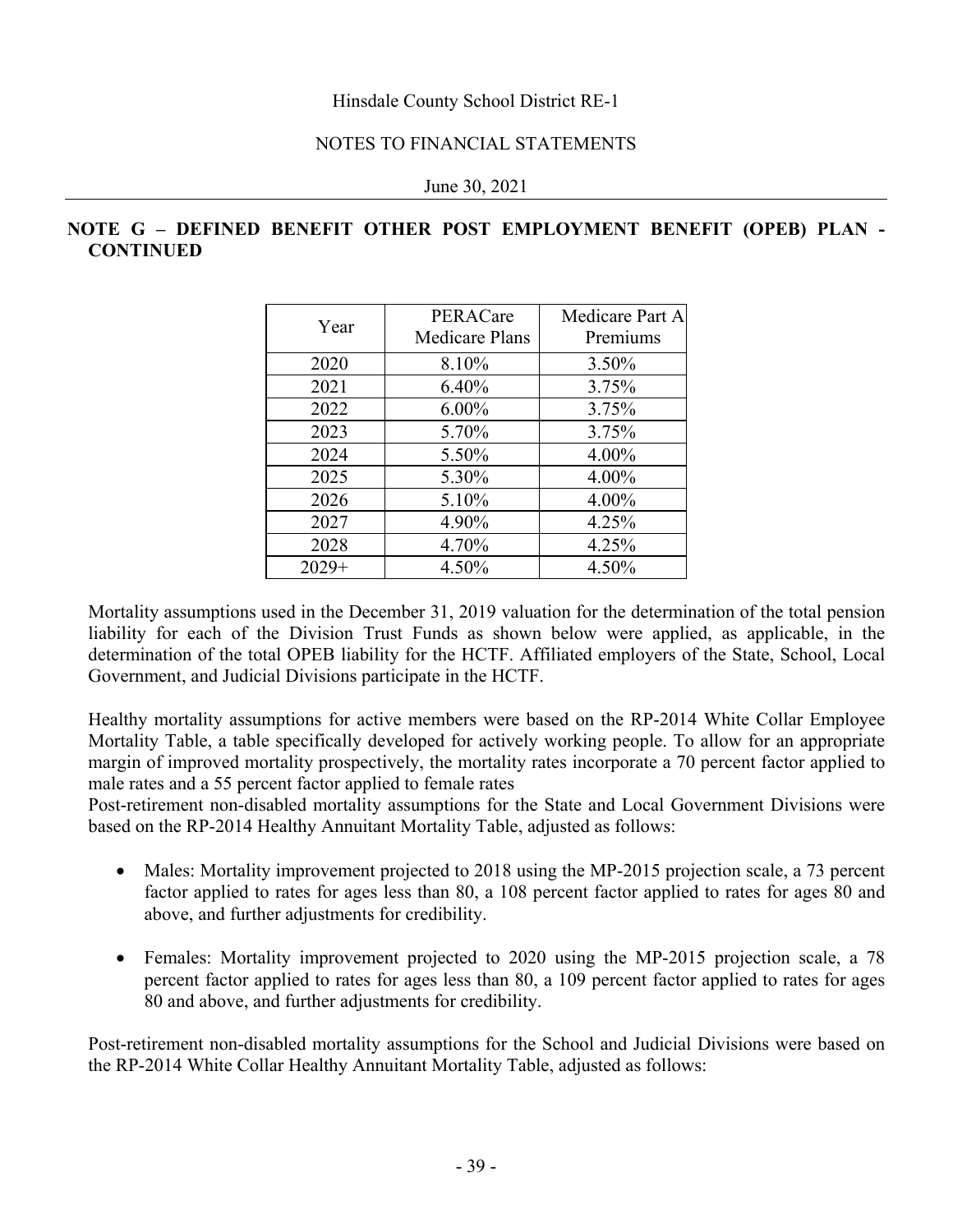#### NOTES TO FINANCIAL STATEMENTS

June 30, 2021

## **NOTE G – DEFINED BENEFIT OTHER POST EMPLOYMENT BENEFIT (OPEB) PLAN - CONTINUED**

- Males: Mortality improvement projected to 2018 using the MP-2015 projection scale, a 93 percent factor applied to rates for ages less than 80, a 113 percent factor applied to rates for ages 80 and above, and further adjustments for credibility.
- Females: Mortality improvement projected to 2020 using the MP-2015 projection scale, a 68 percent factor applied to rates for ages less than 80, a 106 percent factor applied to rates for ages 80 and above, and further adjustments for credibility.

For disabled retirees, the mortality assumption was based on 90 percent of the RP-2014 Disabled Retiree Mortality Table.

The actuarial assumptions used in the December 31, 2019, valuation were based on the results of the 2016 experience analysis for the period January 1, 2012, through December 31, 2015, as well as the October 28, 2016, actuarial assumptions workshop and were adopted by PERA's Board during the November 18, 2016, Board meeting.

Based on the 2020 experience analysis, dated October 28, 2020, and November 4, 2020, for the period of January 1, 2016, through December 31, 2019, revised economic and demographic assumptions were adopted by PERA's Board on November 20, 2020, and were effective as of December 31, 2020. The assumptions shown below were reflected in the roll forward calculation of the total OPEB liability from December 31, 2019, to December 31, 2020.

|                                             | <b>Trust Fund</b>               |                                  |                                        |                                    |  |  |
|---------------------------------------------|---------------------------------|----------------------------------|----------------------------------------|------------------------------------|--|--|
|                                             | <b>State</b><br><b>Division</b> | <b>School</b><br><b>Division</b> | Local<br>Government<br><b>Division</b> | <b>Judicial</b><br><b>Division</b> |  |  |
| Actuarial cost method                       | Entry age                       | Entry age                        | Entry age                              | Entry age                          |  |  |
| Price inflation                             | 2.30%                           | 2.30%                            | 2.30%                                  | 2.30%                              |  |  |
| Real wage growth                            | 0.70%                           | 0.70%                            | 0.70%                                  | 0.70%                              |  |  |
| Wage inflation                              | $3.00\%$                        | $3.00\%$                         | 3.00%                                  | 3.00%                              |  |  |
| Salary increases, including wage inflation: |                                 |                                  |                                        |                                    |  |  |
| Members other than State Troopers           | 3.30%-10.90%                    | 3.40%-11.00%                     | 3.20%-11.30%                           | 2.80%-5.30%                        |  |  |
| <b>State Troopers</b>                       | 3.20%-12.40%                    | N/A                              | 3.20%-12.40%1                          | N/A                                |  |  |

<sup>1</sup> C.R.S. § 24-51-101 (46), as amended, expanded the definition of "State Troopers" to include certain employees within the Local Government Division, effective January 1, 2020. See Note 4 of the Notes to the Financial Statements in PERA's 2020 Annual Report for more information.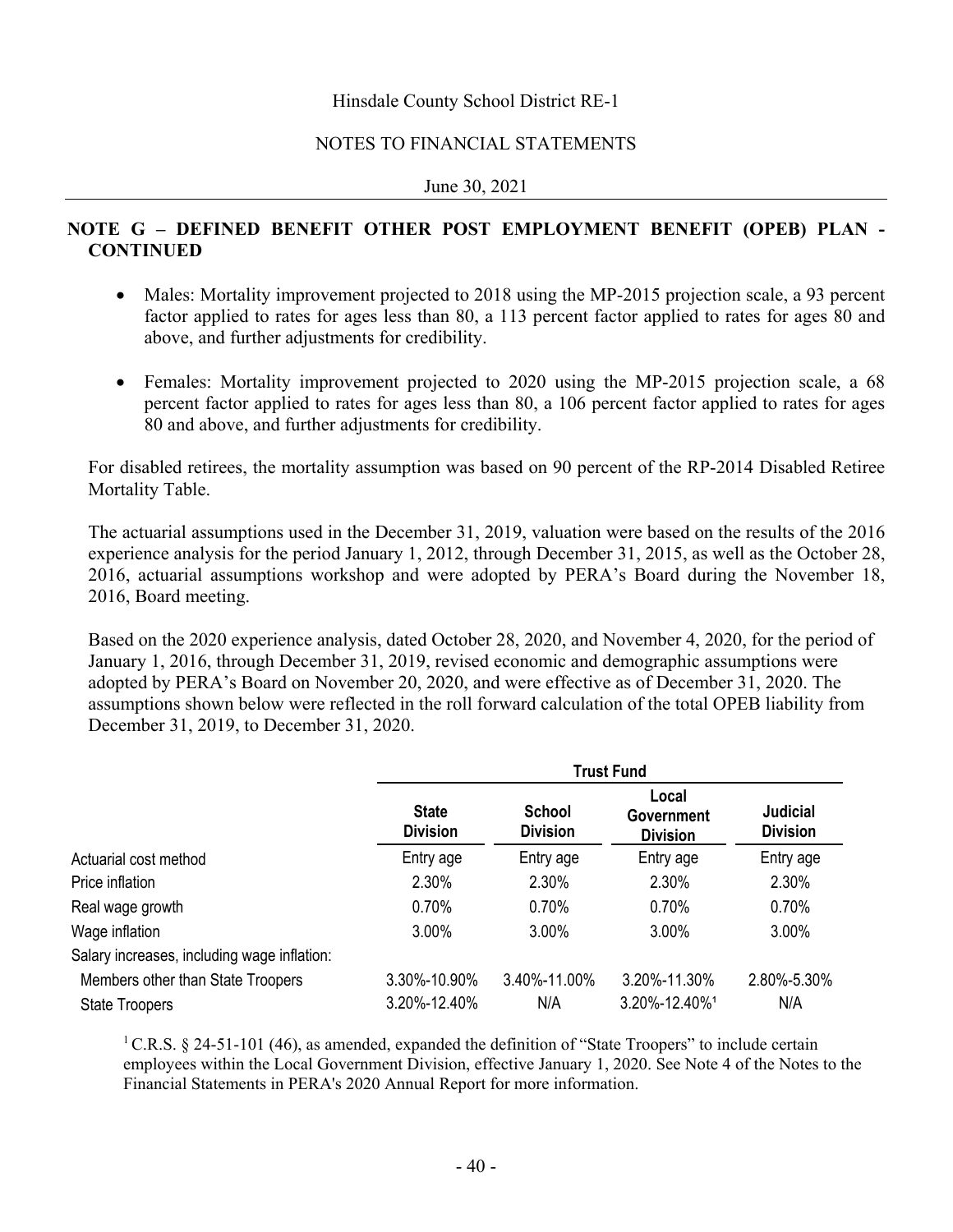## NOTES TO FINANCIAL STATEMENTS

June 30, 2021

## **NOTE G – DEFINED BENEFIT OTHER POST EMPLOYMENT BENEFIT (OPEB) PLAN - CONTINUED**

The long-term rate of return, net of OPEB plan investment expense, including price inflation and discount rate assumptions were 7.25 percent.

Rates of termination/withdrawal, retirement, and disability were revised to more closely reflect actual experience.

Mortality assumptions used in the roll forward calculations for the determination of the total pension liability for each of the Division Trust Funds as shown below were applied, as applicable in the roll forward calculation for the HCTF, using a headcount-weighted basis.

Pre-retirement mortality assumptions for the State and Local Government Divisions (Members other than State Troopers) were based upon the PubG-2010 Employee Table with generational projection using scale MP-2019.

Pre-retirement mortality assumptions for State Troopers were based upon the PubS-2010 Employee Table with generational projection using scale MP-2019.

The pre-retirement mortality assumptions for the School Division were based upon the PubT-2010 Employee Table with generational projection using scale MP-2019.

Post-retirement non-disabled mortality assumptions for the School Division were based upon the PubT-2010 Health Retiree Table, adjusted as follows:

- Males: 112 percent of the rates prior to age 80 and 94 percent of the rates for ages 80 and older, with generational projection using scale MP-2019.
- Females: 83 percent of the rates prior to age 80 and 106 percent of the rates for ages 80 and older, with generational projection using scale MP-2019.

The mortality tables described above are generational mortality tables on a head-count weighted basis

The following health care costs assumptions were updated and used in the measurement of the obligations for the HCTF:

- Initial per capita health care costs for those PERACare enrollees under the PERA benefit structure who are expected to attain age 65 and older ages and are not eligible for premium-free Medicare Part A benefits were updated to reflect the change in costs for the 2020 plan year.
- The health care cost trend rates for Medicare Part A premiums were revised to reflect the thencurrent expectation of future increases in rates of inflation applicable to Medicare Part A premiums.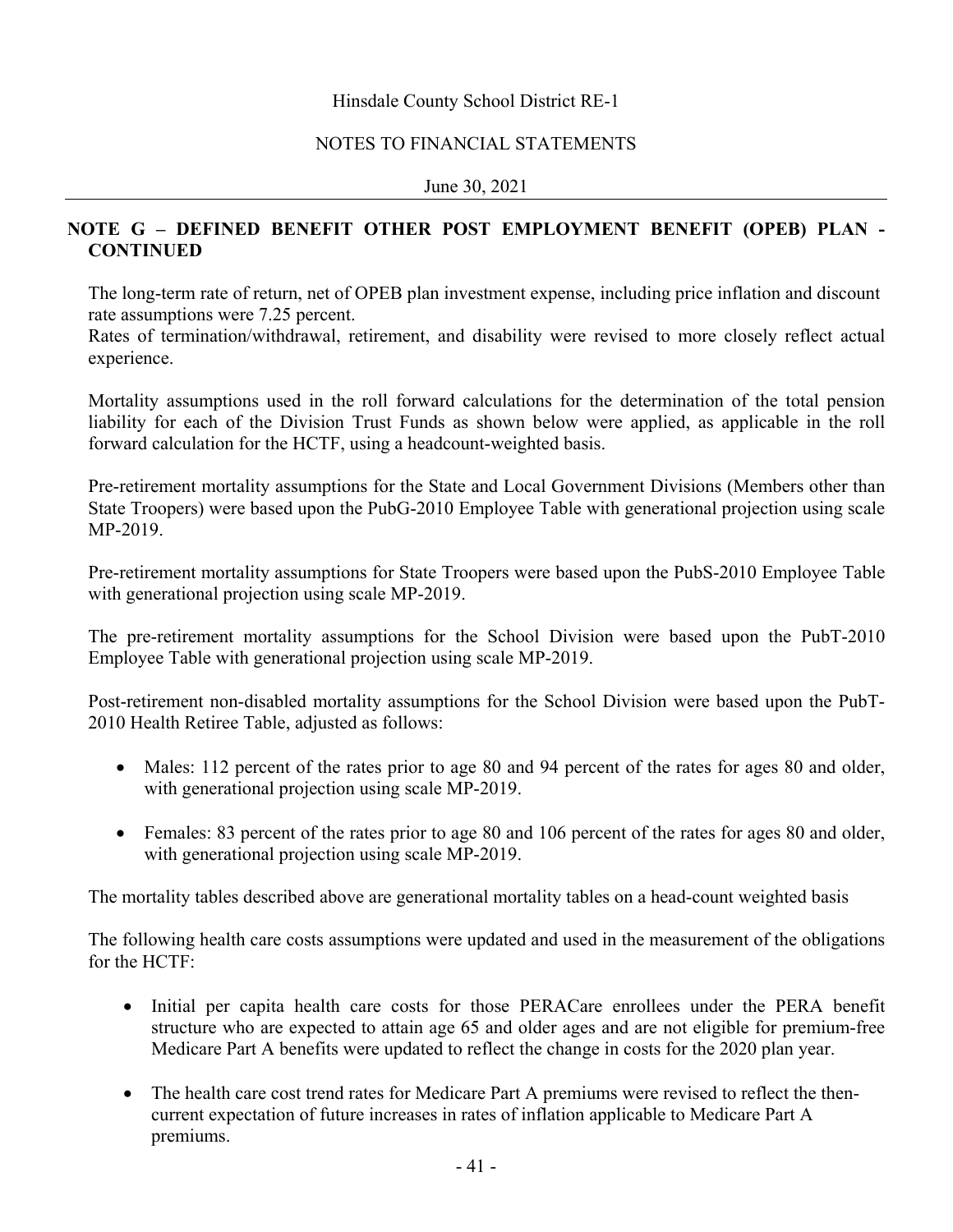### NOTES TO FINANCIAL STATEMENTS

June 30, 2021

## **NOTE G – DEFINED BENEFIT OTHER POST EMPLOYMENT BENEFIT (OPEB) PLAN - CONTINUED**

Actuarial assumptions pertaining to per capital health care costs and their related trend rates are analyzed and updated annually by the Board's actuary, as discussed above.

The long-term expected return on plan assets is reviewed as part of regular experience studies prepared every four or five years for PERA. Recently, this assumption has been reviewed more frequently. The most recent analyses were outlined in the Experience Study report dated October 28, 2020. As a result of the November 20, 2020, PERA Board meeting, the following economic assumptions were changed, effective December 31, 2020:

- Price inflation assumption decreased from 2.40 percent per year to 2.30 percent per year.
- Real rate of investment return assumption increased from 4.85 percent per year, net of investment expenses to 4.95 percent per year, net of investment expenses.
- Wage inflation assumption decreased from 3.50 percent per year to 3.00 percent per year.

Several factors are considered in evaluating the long-term rate of return assumption, including long-term historical data, estimates inherent in current market data, and a log-normal distribution analysis in which best-estimate ranges of expected future real rates of return (expected return, net of investment expense and inflation) were developed for each major asset class. These ranges were combined to produce the longtermexpected rate of return by weighting the expected future real rate of return by the target asset allocation percentage and then adding expected inflation.

The PERA Board first adopted the 7.25 percent long-term expected rate of return as of November 18, 2016. Following an asset/liability study, the Board reaffirmed the assumed rate of return at the Board's November 15, 2019, meeting to be effective January 1, 2020. As of the most recent reaffirmation of the long-term rate of return, the target asset allocation and best estimates of geometric real rates of return for each major asset class are summarized in the table as follows:

|                           | <b>Target</b>     | <b>30 Year Expected Geometric</b> |
|---------------------------|-------------------|-----------------------------------|
| <b>Asset Class</b>        | <b>Allocation</b> | <b>Real Rate of Return</b>        |
| Global Equity             | 54.00%            | 5.60%                             |
| <b>Fixed Income</b>       | 23.00%            | 1.30%                             |
| Private Equity            | 8.50%             | 7.10%                             |
| <b>Real Estate</b>        | 8.50%             | 4.40%                             |
| Alternatives <sup>1</sup> | $6.00\%$          | 4.70%                             |
| <b>Total</b>              | 100.00%           |                                   |

<sup>1</sup> The Opportunity Fund's name changed to Alternatives, effective January 1, 2020.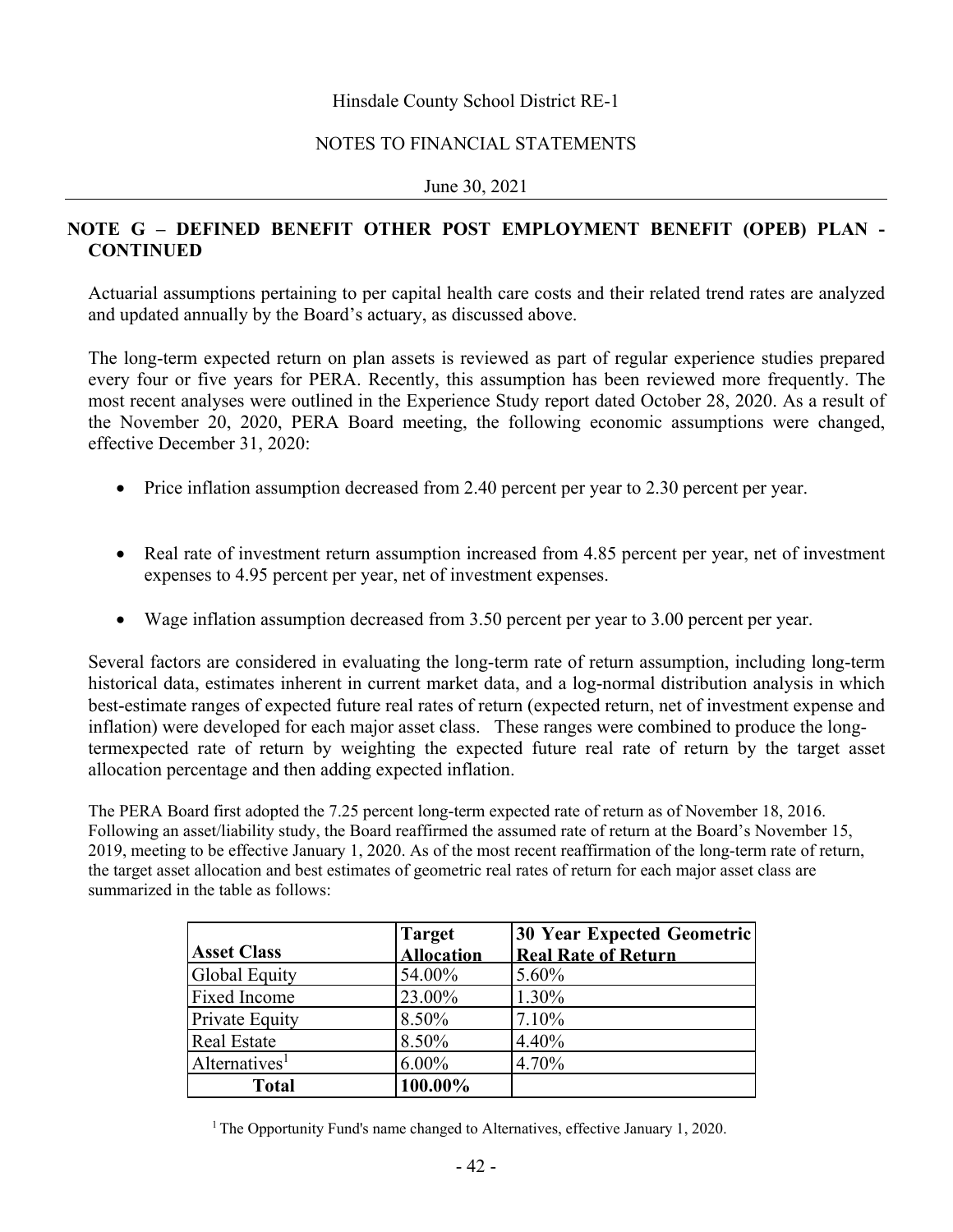### NOTES TO FINANCIAL STATEMENTS

June 30, 2021

## **NOTE G – DEFINED BENEFIT OTHER POST EMPLOYMENT BENEFIT (OPEB) PLAN - CONTINUED**

In setting the long-term expected rate of return, projections employed to model future returns provide a range of expected long-term returns that, including expected inflation, ultimately support a long-term expected rate of return assumption of 7.25 percent.

*Sensitivity of the District's proportionate share of the net OPEB liability to changes in the Health Care Cost Trend Rates.* The following presents the net OPEB liability using the current health care cost trend rates applicable to the PERA benefit structure, as well as if it were calculated using health care cost trend rates that are one percentage point lower or one percentage point higher than the current rates:

|                                       | $1\%$<br>Decrease in<br>Trend<br>Rates | Current<br>Trend<br>Rates | 1% Increase<br>in Trend<br>Rates |
|---------------------------------------|----------------------------------------|---------------------------|----------------------------------|
| Initial PERACare Medicare trend rate  | 7.10%                                  | 8.10%                     | 9.10%                            |
| Ultimate PERACare Medicare trend rate | $3.50\%$                               | $4.50\%$                  | 5.50%                            |
| Initial Medicare Part A trend rate    | $2.50\%$                               | $3.50\%$                  | 4.50%                            |
| Ultimate Medicare Part A trend rate   | $3.50\%$                               | 4.50%                     | 5.50%                            |
| Net OPEB Liability                    | \$91,230                               | \$93,651                  | \$96,469                         |

*Discount rate.* The discount rate used to measure the total OPEB liability was 7.25 percent. The projection of cash flows used to determine the discount rate applied the actuarial cost method and assumptions shown above. In addition, the following methods and assumptions were used in the projection of cash flows:

- **•** Updated health care cost trend rates for Medicare Part A premiums as of the December 31, 2020, measurement date.
- **•** Total covered payroll for the initial projection year consists of the covered payroll of the active membership present on the valuation date and the covered payroll of future plan members assumed to be hired during the year. In subsequent projection years, total covered payroll was assumed to increase annually at a rate of 3.00 percent.
- **•** Employer contributions were assumed to be made at rates equal to the fixed statutory rates specified in law and effective as of the measurement date.
- **•** Employer contributions and the amount of total service costs for future plan members were based upon a process to estimate future actuarially determined contributions assuming an analogous future plan member growth rate.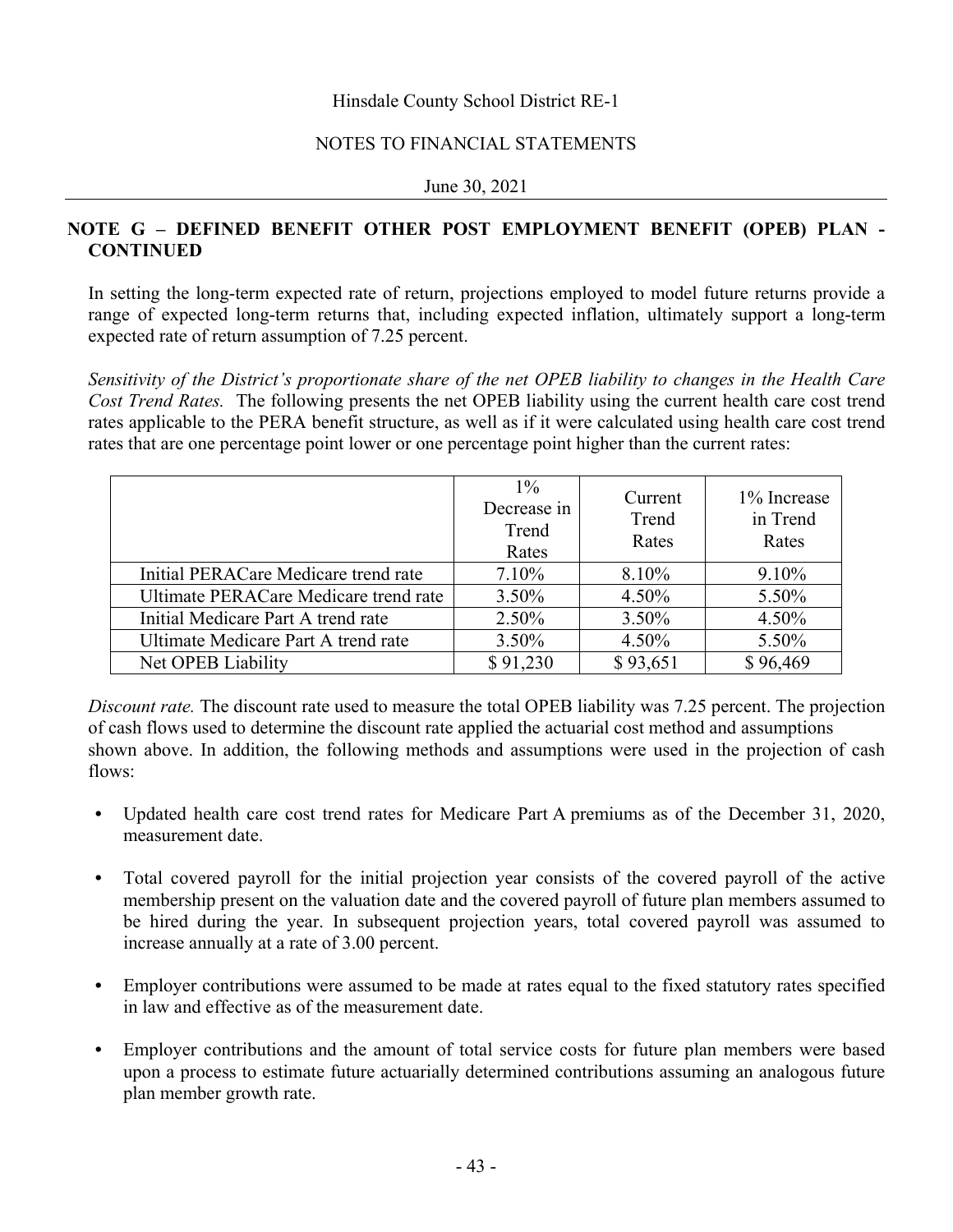## NOTES TO FINANCIAL STATEMENTS

June 30, 2021

## **NOTE G – DEFINED BENEFIT OTHER POST EMPLOYMENT BENEFIT (OPEB) PLAN - CONTINUED**

- **•** Estimated transfers of dollars into the HCTF representing a portion of purchase service agreements intended to cover the costs associated with OPEB benefits.
- **•** Benefit payments and contributions were assumed to be made at the middle of the year.

Based on the above assumptions and methods, the projection test indicates the HCTF's fiduciary net position was projected to make all projected future benefit payments of current members. Therefore, the long-term expected rate of return of 7.25 percent on OPEB plan investments was applied to all periods of projected benefit payments to determine the total OPEB liability. The discount rate determination does not use the municipal bond index rate, and therefore, the discount rate is 7.25 percent.

*Sensitivity of the District's proportionate share of the net OPEB liability to changes in the discount rate.*  The following presents the proportionate share of the net OPEB liability calculated using the discount rate of 7.25 percent, as well as what the proportionate share of the net OPEB liability would be if it were calculated using a discount rate that is 1-percentage-point lower (6.25 percent) or 1-percentage-point higher (8.25 percent) than the current rate:

|                                                  | 1% Decrease | <b>Current Discount</b> | 1% Increase |
|--------------------------------------------------|-------------|-------------------------|-------------|
|                                                  | $(6.25\%)$  | Rate (7.25%)            | $(8.25\%)$  |
| Proportionate share of the net OPEB<br>liability | \$107,279   | \$93,651                | \$82,007    |

*OPEB plan fiduciary net position.* Detailed information about the HCTF's fiduciary net position is available in PERA's comprehensive annual financial report which can be obtained at www.copera.org/investments/pera-financial-reports.

## **NOTE H – RISK MANAGEMENT**

 The District insures against loss or damage to property; pays premiums on loss insurances; and pays judgments, administrative and legal claims. This activity occurs in the General Fund.

 The District is exposed to various risks of loss related to torts; errors and omissions; violation of civil rights; theft of, damage to, and destruction of assets; and natural disasters. These risks are covered by the District's participation as a member of the Colorado School District Self-Insurance Pool, which operates as a risk-sharing public entity risk pool comprised of various school districts and other related public educational entities within the State of Colorado. The Pool provides the District with general, property and vehicle liability insurance. In the event of the impairment or insolvency of the Pool the District may be assessed such amounts as may be necessary to ensure the solvency of the Pool. The likelihood of an event of this type occurring is remote. For the fiscal year ended June 30, 2021 the District paid premiums of \$50,245. In the event of impairment or insolvency of the Pool, the District may be assessed such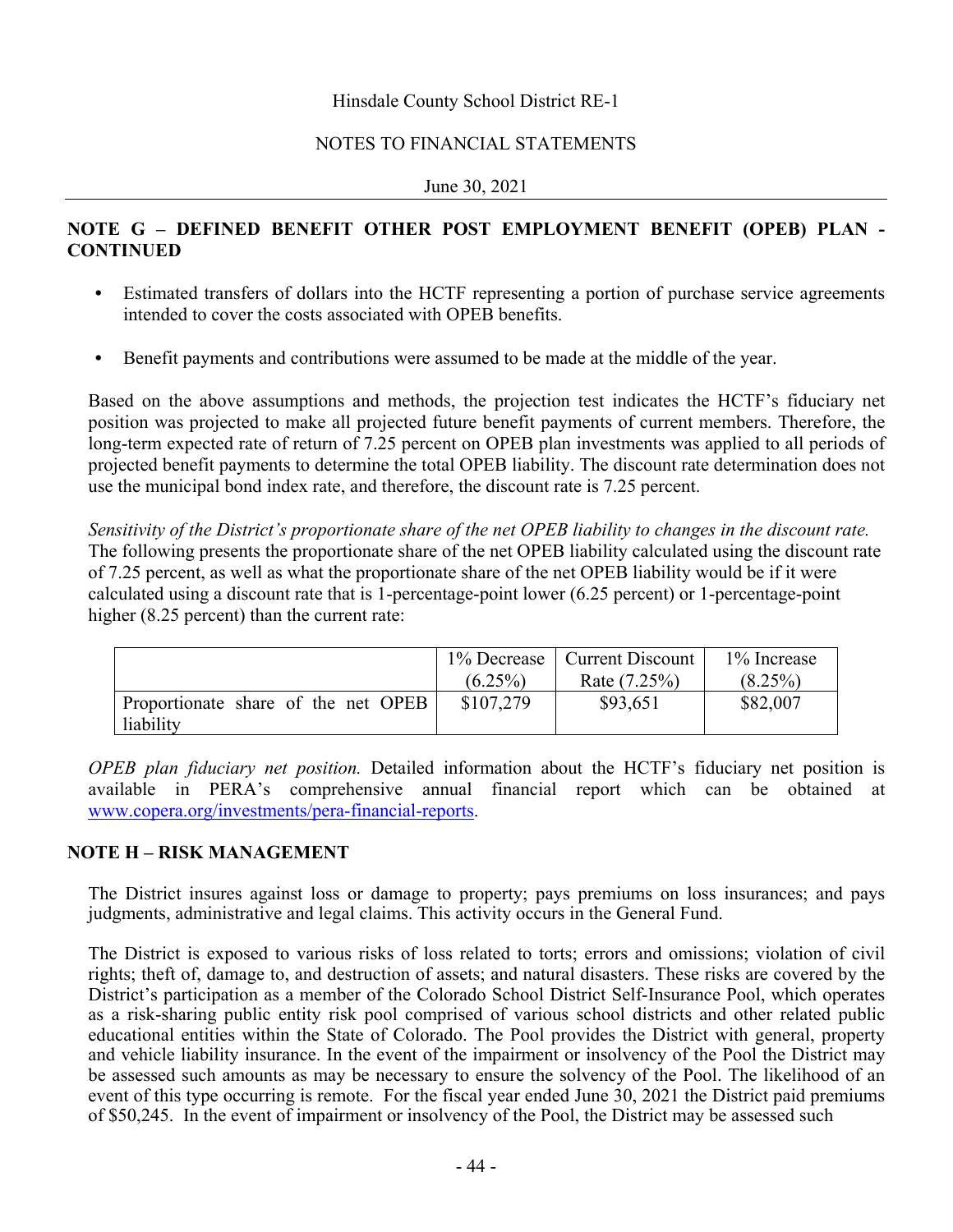#### NOTES TO FINANCIAL STATEMENTS

June 30, 2021

### **NOTE H – RISK MANAGEMENT – CONTINUED**

 amounts as may be necessary to ensure the solvency of the Pool. The likelihood of an event of this type occurring is remote.

## **NOTE I – TAX, SPENDING AND DEBT LIMITATIONS**

 Colorado voters passed an amendment to the State Constitution, Article X, Section 20, which has several limitations including revenue raising, spending abilities and other specific requirements of state and local governments. The Amendment is complex and subject to judicial interpretation. The District believes it is in compliance with the requirements of the Amendment. The voters approved a ballot issue in a general election which allows the District to exceed revenue limitations required by the amendment.

 Except for refinancing bonded debt at a lower interest rate or adding new employees to existing pension plans, TABOR requires advance voter approval for the creation of any multiple-fiscal year debt or other financial obligation unless adequate present cash reserves are pledged irrevocably and held for payments in all future years. TABOR requires local governments to restrict emergency reserves to be used for declared emergencies only. TABOR requires local governments to restrict emergency reserves to be used for declared emergencies only. Emergencies, as defined by TABOR, exclude economic conditions, revenue shortfalls, or salary or fringe benefit increases. These restricted fund balances are required to be three percent or more of fiscal year spending (excluding bonded debt service and other items specifically listed in the Amendment).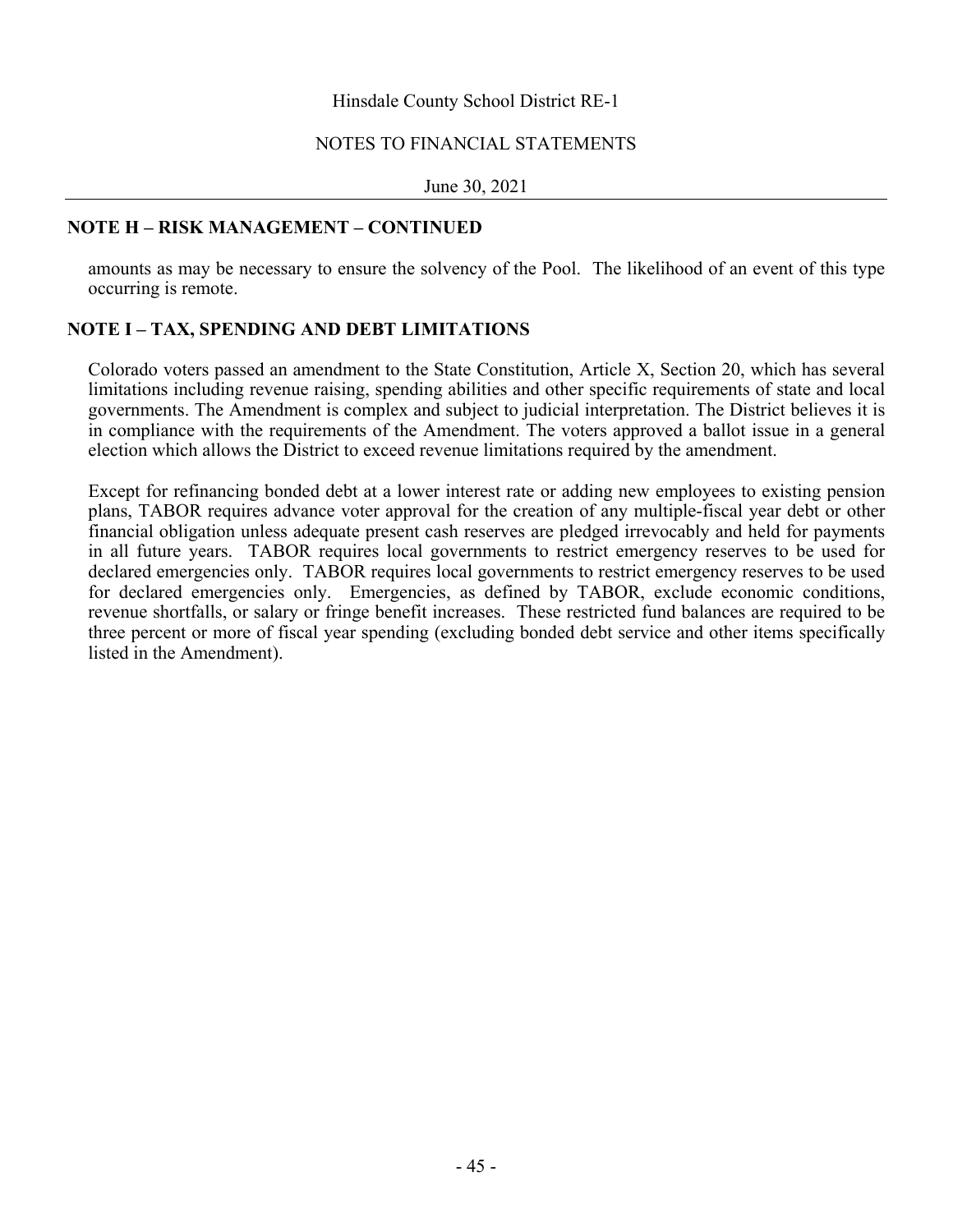## GENERAL FUND SCHEDULE OF REVENUES, EXPENDITURES AND CHANGES IN FUND BALANCE - BUDGET AND ACTUAL

|                              |    | Year ended June 30, 2021 |    |           |               |               |                     |
|------------------------------|----|--------------------------|----|-----------|---------------|---------------|---------------------|
|                              |    |                          |    |           |               | Variance with |                     |
|                              |    | <b>Budget</b>            |    |           | Final Budget  |               |                     |
|                              |    | Original                 |    | Final     | Actual        |               | Positive (Negative) |
| Revenues                     |    |                          |    |           |               |               |                     |
| Local sources:               |    |                          |    |           |               |               |                     |
| Property taxes               | \$ | 925,551                  | \$ | 925,551   | \$<br>961,575 | \$            | 36,024              |
| Specific ownership tax       |    | 52,986                   |    | 52,986    | 84,595        |               | 31,609              |
| Interest and penalties       |    | 9,500                    |    | 9,500     | 4,741         |               | (4,759)             |
| Investment income            |    | 15,000                   |    | 15,000    | 2,577         |               | (12, 423)           |
| Other local revenue          |    | 177,130                  |    | 177,130   | 90,386        |               | (86, 744)           |
| Total local sources          |    | 1,180,167                |    | 1,180,167 | 1,143,874     |               | (36,293)            |
| State sources:               |    |                          |    |           |               |               |                     |
| State equalization           |    | 505,799                  |    | 505,799   | 353,106       |               | (152, 693)          |
| COVID-19 State Share         |    | 3,500                    |    | 3,500     | 96,222        |               | 92,722              |
| Other state sources          |    | 55,125                   |    | 55,125    | 244,187       |               | 189,062             |
| Total state sources          |    | 564,424                  |    | 564,424   | 693,515       |               | 129,091             |
| Federal sources              |    |                          |    |           |               |               |                     |
| <b>ESSER Funds</b>           |    | 18,539                   |    | 18,539    | 18,672        |               | 133                 |
| Coronavirus Relief Funds     |    | 152,960                  |    | 152,960   | 149,251       |               | (3,709)             |
| Other federal sources        |    | 45,133                   |    | 45,133    | 54,515        |               | 9,382               |
| Total federal sources        |    | 216,632                  |    | 216,632   | 222,438       |               | 5,806               |
| Total revenues               |    | 1,961,223                |    | 1,961,223 | 2,059,827     |               | 98,604              |
| Expenditures                 |    |                          |    |           |               |               |                     |
| Instructional services:      |    |                          |    |           |               |               |                     |
| Elementary                   |    | 271,408                  |    | 271,408   | 288,320       |               | (16, 912)           |
| Middle School                |    | 214,981                  |    | 214,981   | 177,272       |               | 37,709              |
| High School                  |    | 278,136                  |    | 278,136   | 224,644       |               | 53,492              |
| Preschool                    |    | 74,495                   |    | 74,495    | 62,789        |               | 11,706              |
| Special education            |    | 171,876                  |    | 171,876   | 136,075       |               | 35,801              |
| Total instructional services |    | 1,010,896                |    | 1,010,896 | 889,100       |               | 121,796             |
|                              |    |                          |    |           |               |               |                     |

(continued)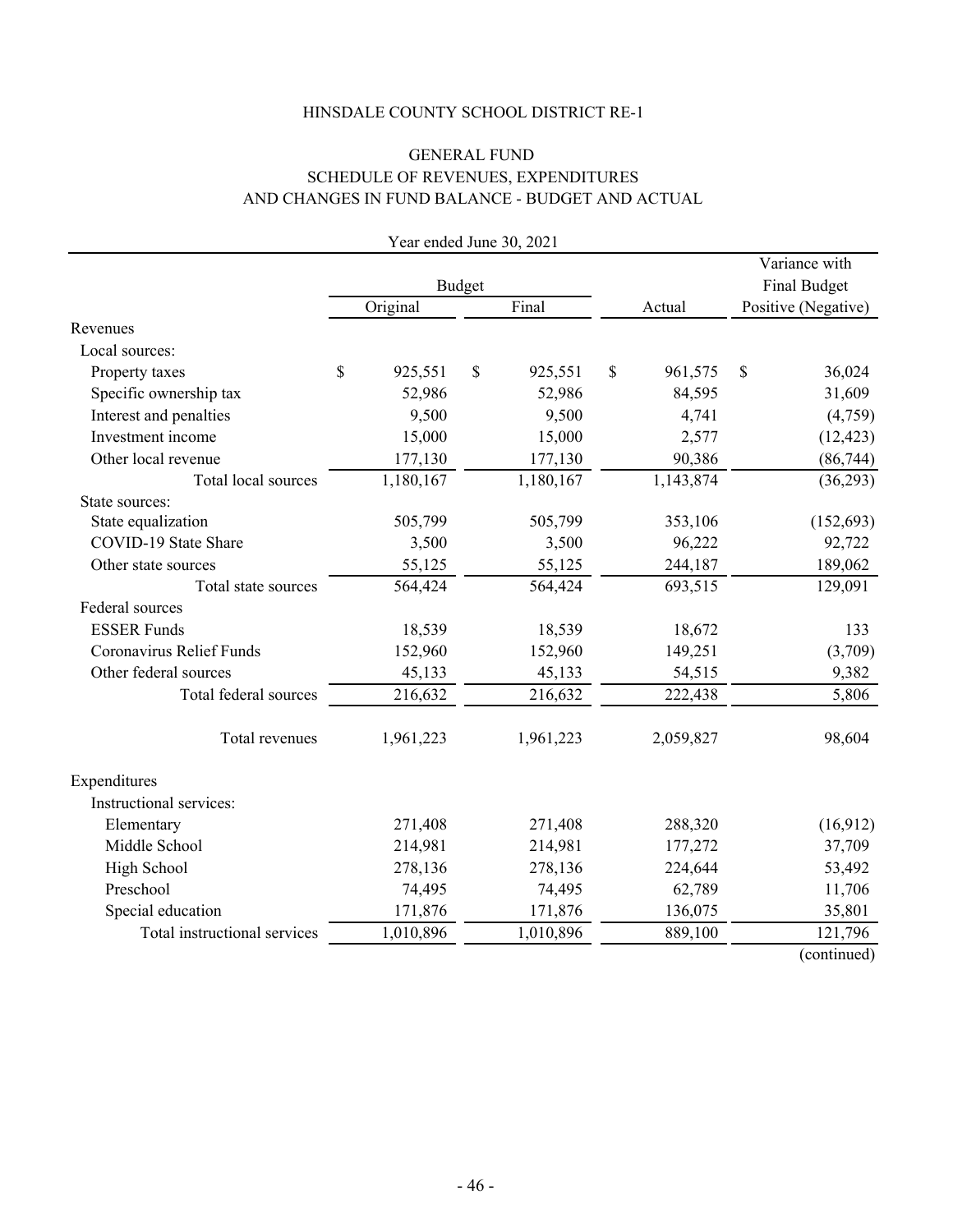#### GENERAL FUND SCHEDULE OF REVENUES, EXPENDITURES AND CHANGES IN FUND BALANCE - BUDGET AND ACTUAL

|                                                                        | Year ended June 30, 2021 |               |           |              |            |                     |               |
|------------------------------------------------------------------------|--------------------------|---------------|-----------|--------------|------------|---------------------|---------------|
|                                                                        |                          |               |           |              |            |                     | Variance with |
|                                                                        |                          | <b>Budget</b> |           |              |            | Final Budget        |               |
|                                                                        | Original                 | Final         |           |              | Actual     | Positive (Negative) |               |
| Instructional support:                                                 |                          |               |           |              |            |                     |               |
| Student support                                                        | \$<br>86,903             | \$            | 86,903    | $\mathbb{S}$ | 49,011     | $\mathcal{S}$       | 37,892        |
| Instructional staff                                                    | 107,675                  |               | 107,675   |              | 287,148    |                     | (179, 473)    |
| General administration                                                 | 223,725                  |               | 223,725   |              | 207,279    |                     | 16,446        |
| Business support                                                       | 75,151                   |               | 75,151    |              | 73,620     |                     | 1,531         |
| Operations and maintenance                                             | 245,206                  |               | 245,206   |              | 218,790    |                     | 26,416        |
| Student transportation                                                 | 56,274                   |               | 56,274    |              | 29,590     |                     | 26,684        |
| Other support services                                                 | 5,400                    |               | 5,400     |              | 9,794      |                     | (4,394)       |
| Capital outlay                                                         |                          |               |           |              | 500        |                     | (500)         |
| Total support services                                                 | 800,334                  |               | 800,334   |              | 875,732    |                     | (75, 398)     |
| Total expenditures                                                     | 1,811,230                |               | 1,811,230 |              | 1,764,832  |                     | 46,398        |
| Excess (deficiency) of revenues                                        |                          |               |           |              |            |                     |               |
| over (under expenditures)                                              | 149,993                  |               | 149,993   |              | 294,995    |                     | 145,002       |
| Other financing (uses)                                                 |                          |               |           |              |            |                     |               |
| Transfer to other funds                                                | (40, 014)                |               | (40, 014) |              | (191, 267) |                     | (151, 253)    |
| Excess (deficiency) of revenues<br>over (under expenditures) and other |                          |               |           |              |            |                     |               |
| financing uses                                                         | 109,979                  |               | 109,979   |              | 103,728    |                     | (6,251)       |
| Fund balance, beginning of year                                        | 1,573,867                |               | 1,652,894 |              | 1,652,894  |                     |               |
| Fund balance, end of year                                              | \$<br>1,683,846          | \$            | 1,762,873 | \$           | 1,756,622  | \$                  | (6,251)       |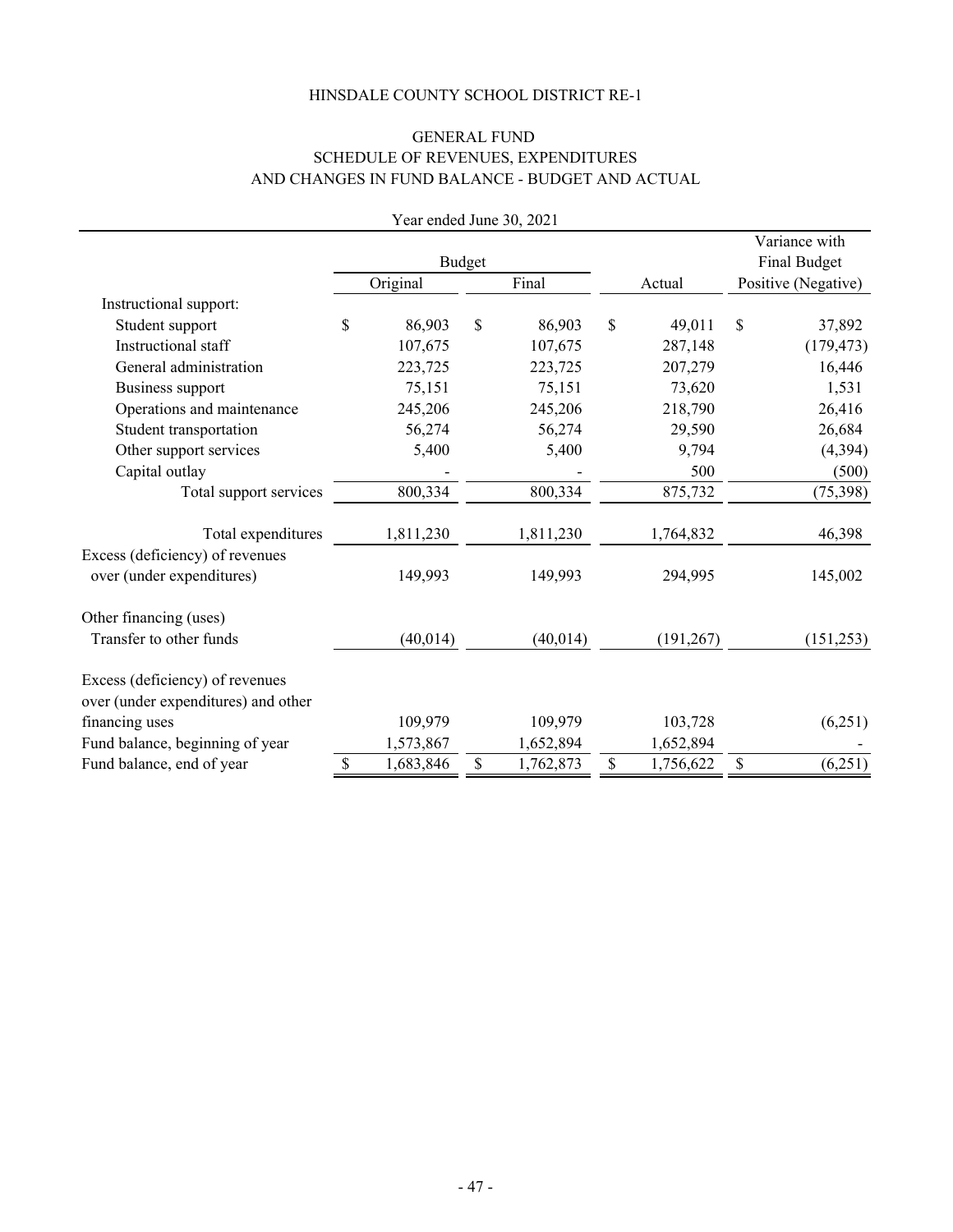#### SCHEDULE OF ACTIVITY - NET PENSION LIABILITY

| June 30, 2021     |                               |                                           |           |                                                                                                             |            |    |                                                                                                       |      |                                                                                                 |  |  |
|-------------------|-------------------------------|-------------------------------------------|-----------|-------------------------------------------------------------------------------------------------------------|------------|----|-------------------------------------------------------------------------------------------------------|------|-------------------------------------------------------------------------------------------------|--|--|
|                   | Employer<br>proportion of NPL | Employer<br>proportionate<br>share of NPL |           | Nonemployer<br>contributing entity<br>proportionate share<br>of NPL associated<br>Employer<br>with employer |            |    | Employer<br>proportionate<br>share of NPL as<br>a percentage of<br>covered payroll<br>covered payroll |      | Pension plan's<br>fiduciary net<br>position as a<br>percentage of<br>total pension<br>liability |  |  |
| Measurement date: |                               |                                           |           |                                                                                                             |            |    |                                                                                                       |      |                                                                                                 |  |  |
| December 31, 2020 | 0.0155072639%                 | -S                                        | 2,549,117 | \$                                                                                                          |            | \$ | 901,354                                                                                               | 283% | 67%                                                                                             |  |  |
| December 31, 2019 | 0.0155072639%                 | -S                                        | 2,316,752 | \$                                                                                                          | 260,775.00 | \$ | 911,399                                                                                               | 254% | 65%                                                                                             |  |  |
| December 31, 2018 | 0.0159436221%                 | -S                                        | 2,823,146 | \$                                                                                                          | 339,591.00 | \$ | 876,505                                                                                               | 322% | 57%                                                                                             |  |  |
| December 31, 2017 | 0.0196027792%                 | \$.                                       | 6,338,842 |                                                                                                             |            | \$ | 907,274                                                                                               | 699% | 44%                                                                                             |  |  |
| December 31, 2016 | 0.0189305383%                 | -S                                        | 5,636,353 |                                                                                                             |            | \$ | 905.249                                                                                               | 623% | 43%                                                                                             |  |  |
| December 31, 2015 | 0.0182344538%                 | -S                                        | 2,788,831 |                                                                                                             |            | \$ | 849,636                                                                                               | 328% | 59%                                                                                             |  |  |
| December 31, 2014 | 0.0182254143%                 | S                                         | 2,470,156 |                                                                                                             |            | \$ | 763,513                                                                                               | 324% | 63%                                                                                             |  |  |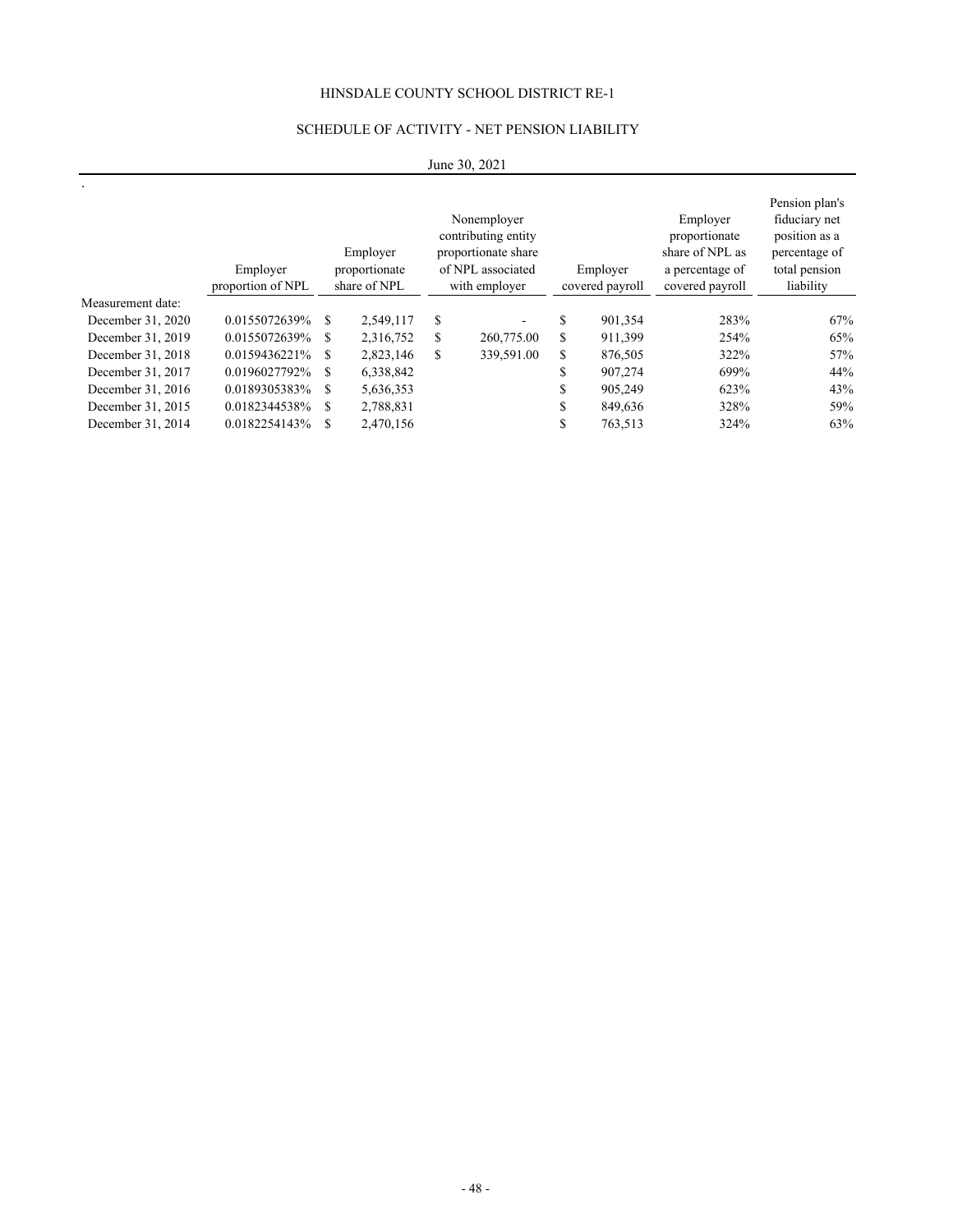# SCHEDULE OF ACTIVITY - EMPLOYER PENSION CONTRIBUTIONS

|               |              | Required<br>employer<br>contribution |    | Employer<br>contributions<br>recognized by the<br>plan |    | Difference               |    | Employer<br>covered payroll | Contributions as<br>a percentage of<br>employer<br>covered payroll |
|---------------|--------------|--------------------------------------|----|--------------------------------------------------------|----|--------------------------|----|-----------------------------|--------------------------------------------------------------------|
| June 30, 2021 | \$           | 194,786                              | \$ | 194,786                                                | \$ | $\overline{\phantom{0}}$ | S  | 979,805                     | 19.88%                                                             |
| June 30, 2020 | \$           | 171,042                              | \$ | 171,042                                                | \$ | $\overline{\phantom{a}}$ | S  | 882,565                     | 19.38%                                                             |
| June 30, 2019 | \$           | 168,428                              | \$ | 168,428                                                | \$ | $\overline{\phantom{a}}$ | S  | 880,436                     | 19.13%                                                             |
| June 30, 2018 | $\mathbb{S}$ | 168,627                              | \$ | 168,627                                                | \$ | $\overline{\phantom{0}}$ | \$ | 892,819                     | 18.89%                                                             |
| June 30, 2017 | \$           | 166,474                              | \$ | 166,474                                                | \$ | $\overline{\phantom{a}}$ | \$ | 904,888                     | 18.40%                                                             |
| June 30, 2016 | \$           | 145,175                              | \$ | 145,175                                                | \$ | $\overline{\phantom{a}}$ | S  | 818,556                     | 17.74%                                                             |
| June 30, 2015 | \$.          | 129,990                              | \$ | 129,990                                                | \$ | -                        |    | 769,760                     | 16.89%                                                             |

June 30, 2021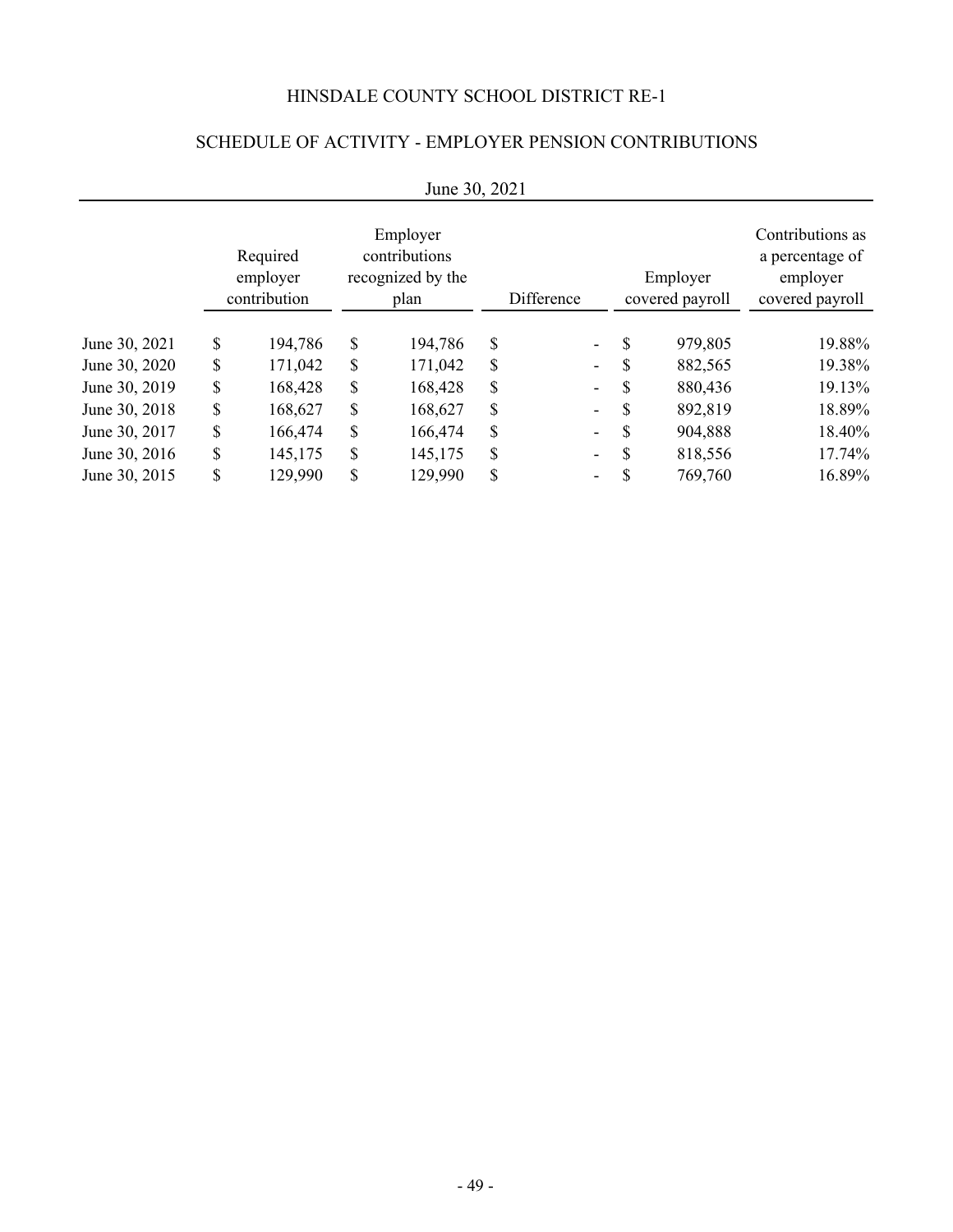## SCHEDULE OF ACTIVITY - NET OPEB LIABILITY

|                   | Employer<br>proportion of<br><b>NOPEBL</b> | Employer<br>proportionate<br>share of<br><b>NOPEBL</b> | Employer<br>covered<br>payroll | Employer<br>proportionate<br>share of NOPEBL<br>as a percentage of<br>covered payroll | OPEB plan's<br>fiduciary net<br>position as a<br>percentage of<br>total OPEB<br>liability |
|-------------------|--------------------------------------------|--------------------------------------------------------|--------------------------------|---------------------------------------------------------------------------------------|-------------------------------------------------------------------------------------------|
| Measurement date: |                                            |                                                        |                                |                                                                                       |                                                                                           |
| December 31, 2020 | 0.0098556681%                              | \$<br>93,651                                           | \$<br>901,354                  | 10%                                                                                   | 33%                                                                                       |
| December 31, 2019 | 0.0101361359%                              | \$<br>113,930                                          | \$<br>911,399                  | 13%                                                                                   | 24%                                                                                       |
| December 31, 2018 | 0.0103634338%                              | \$<br>140,999                                          | \$<br>876,505                  | 16%                                                                                   | 17%                                                                                       |
| December 31, 2017 | 0.0111384768%                              | \$<br>144,756                                          | \$<br>904,274                  | 16%                                                                                   | 18%                                                                                       |

### June 30, 2021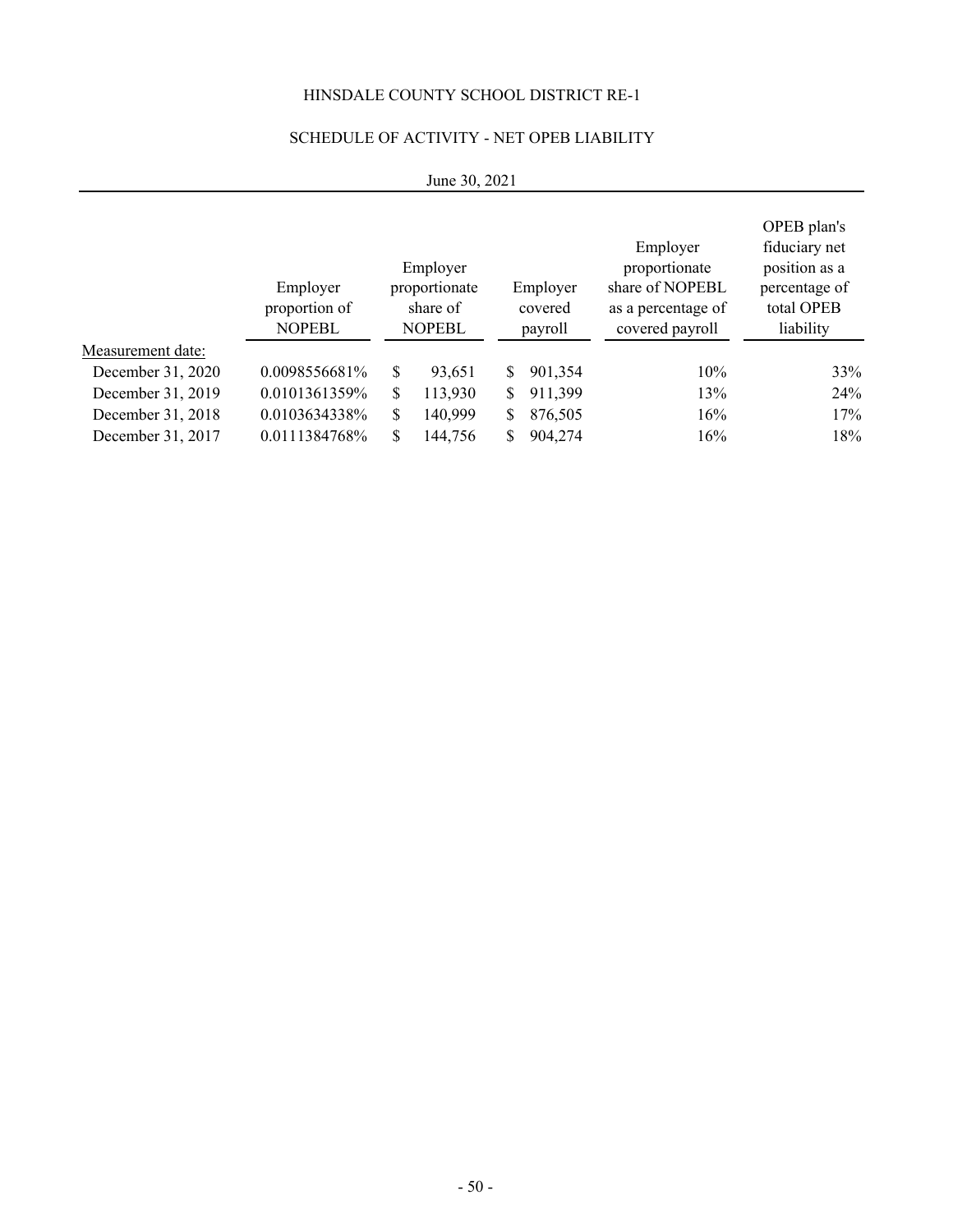| June 30, 2021 |                                      |       |                                                        |       |            |                          |                                |         |                                                                    |  |  |
|---------------|--------------------------------------|-------|--------------------------------------------------------|-------|------------|--------------------------|--------------------------------|---------|--------------------------------------------------------------------|--|--|
|               | Required<br>employer<br>contribution |       | Employer<br>contributions<br>recognized by the<br>plan |       | Difference |                          | Employer<br>covered<br>payroll |         | Contributions as a<br>percentage of<br>employer covered<br>payroll |  |  |
| June 30, 2021 | S                                    | 9,994 | \$                                                     | 9,994 | \$         | $\overline{\phantom{a}}$ | \$                             | 979,805 | 1.02%                                                              |  |  |
| June 30, 2020 | \$                                   | 9,002 | \$                                                     | 9,002 | \$         | $\overline{\phantom{a}}$ | \$                             | 882,565 | 1.02%                                                              |  |  |
| June 30, 2019 | \$                                   | 8,980 | \$                                                     | 8,980 | \$         | $\overline{\phantom{a}}$ | \$                             | 880,436 | 1.02%                                                              |  |  |
| June 30, 2018 | \$                                   | 9,107 | \$                                                     | 9,107 | \$         | $\overline{\phantom{a}}$ |                                | 892,818 | 1.02%                                                              |  |  |

## SCHEDULE OF ACTIVITY - EMPLOYER OPEB CONTRIBUTIONS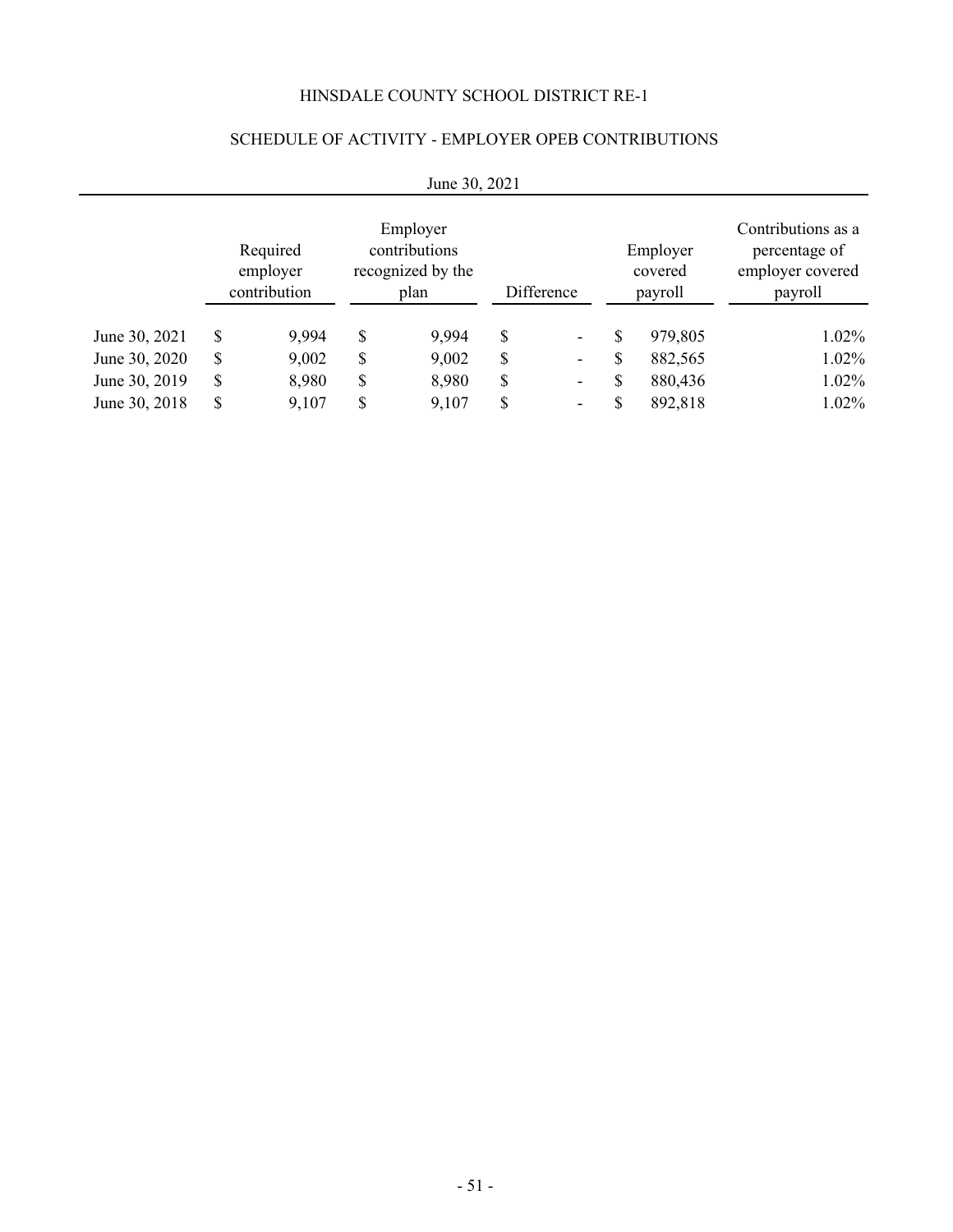## DEBT SERVICE FUND SCHEDULE OF REVENUES, EXPENDITURES AND CHANGE IN FUND BALANCE - BUDGET AND ACTUAL

|                                                                  |               | Year ended June 30, 2021 |               |                                      |  |
|------------------------------------------------------------------|---------------|--------------------------|---------------|--------------------------------------|--|
|                                                                  | <b>Budget</b> |                          |               | Variance with<br><b>Final Budget</b> |  |
|                                                                  | Original      | Final                    | Actual        | Positive (Negative)                  |  |
| Revenues                                                         |               |                          |               |                                      |  |
| Local sources:                                                   |               |                          |               |                                      |  |
| Property taxes                                                   | 223,400       | 223,400                  | \$<br>226,276 | \$<br>2,876                          |  |
| Specific ownership taxes                                         |               |                          | 19,893        | 19,893                               |  |
| Investment income                                                | 2,500         | 2,500                    | 108           | (2, 392)                             |  |
| Total revenues                                                   | 225,900       | 225,900                  | 246,277       | 20,377                               |  |
| Expenditures                                                     |               |                          |               |                                      |  |
| Current:                                                         |               |                          |               |                                      |  |
| Debt Service                                                     |               |                          |               |                                      |  |
| Principal                                                        | 55,000        | 55,000                   | 55,000        |                                      |  |
| Interest                                                         | 168,400       | 168,400                  | 168,400       |                                      |  |
| Fees                                                             | 1,200         | 1,200                    | 900           | 300                                  |  |
| Total debt services                                              | 224,600       | 224,600                  | 224,300       | 300                                  |  |
| Other financing sources<br>Transfers in                          |               |                          |               |                                      |  |
|                                                                  |               |                          |               |                                      |  |
| Excess (deficiency) of revenues<br>over (under expenditures) and |               |                          |               |                                      |  |
| other sources (uses)                                             | 1,300         | 1,300                    | 21,977        | 20,677                               |  |
| Fund balance, beginning of year                                  | 132,174       | 132,174                  | 148,061       | (15,887)                             |  |
| Fund balance, end of year                                        | 133,474<br>\$ | 133,474<br>\$            | 170,038<br>\$ | 4,790<br>\$                          |  |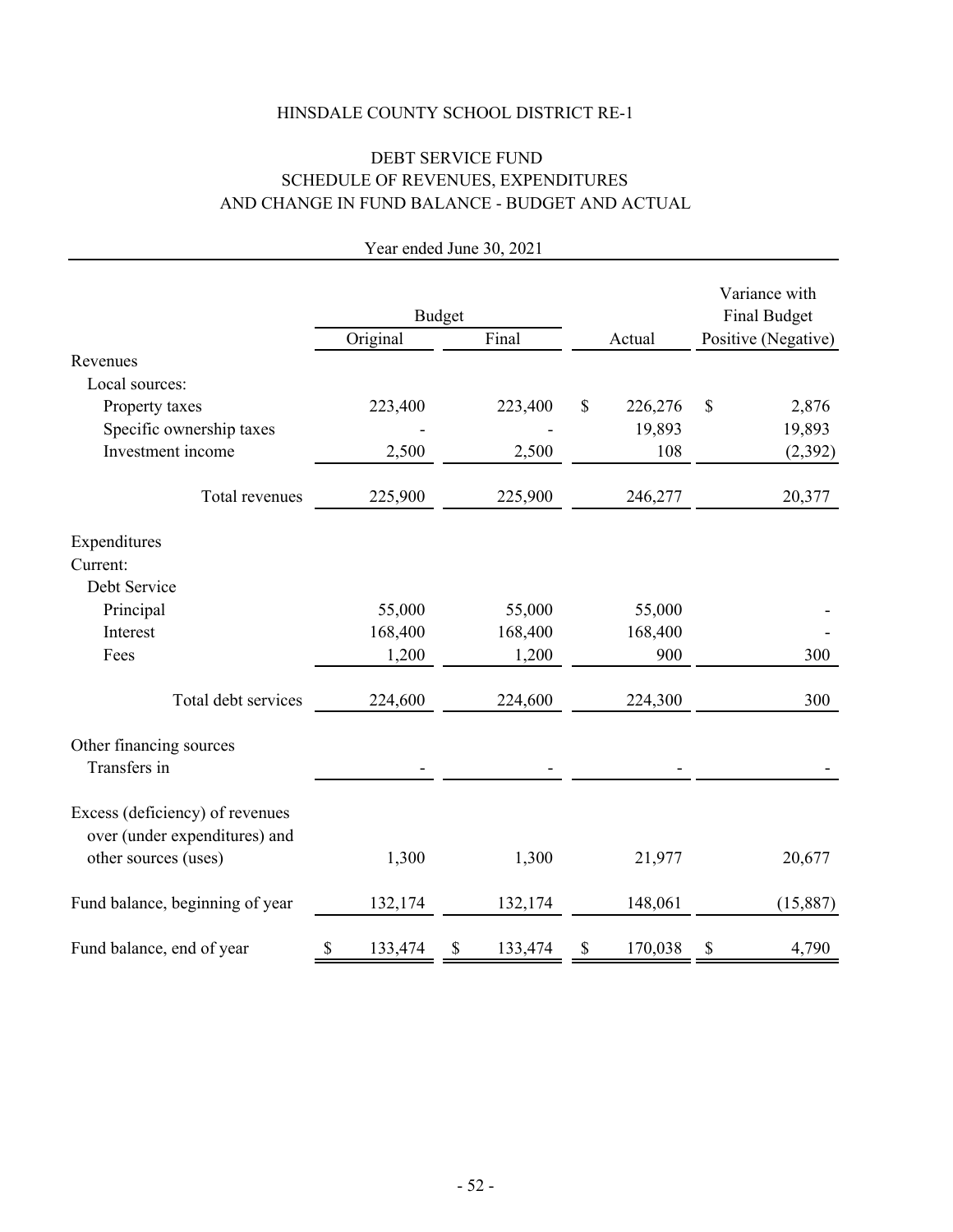## CAPITAL CONSTRUCTION FUND SCHEDULE OF REVENUES, EXPENDITURES AND CHANGE IN FUND BALANCE - BUDGET AND ACTUAL

|                                                                        |             | <b>Budget</b>             |                           | Variance with<br><b>Final Budget</b>     |  |  |
|------------------------------------------------------------------------|-------------|---------------------------|---------------------------|------------------------------------------|--|--|
|                                                                        | Original    | Final                     | Actual                    | Positive (Negative)                      |  |  |
| Revenues<br>Local sources:<br><b>BEST</b> grant                        | \$          | $\mathbb{S}$<br>3,176,887 | $\mathbb{S}$<br>1,850,717 | $\boldsymbol{\mathsf{S}}$<br>(1,326,170) |  |  |
| Investment income                                                      |             | 1,142                     | 1,159                     | 17                                       |  |  |
| Total revenues                                                         |             | 3,178,029                 | 1,851,876                 | (1,326,153)                              |  |  |
| Expenditures                                                           |             |                           |                           |                                          |  |  |
| Construction                                                           | 2,468,096   | 4,430,055                 | 3,508,989                 | 921,066                                  |  |  |
| Total expenditures                                                     | 2,468,096   | 4,430,055                 | 3,508,989                 | 921,066                                  |  |  |
| Excess (deficiency) of revenues<br>over (under) expenditures           | (2,468,096) | (1,252,026)               | (1,657,113)               | (405, 087)                               |  |  |
| Other financing sources (uses)<br>Transfers in                         |             |                           | 151,253                   | 151,253                                  |  |  |
| Excess (deficiency) of revenues<br>over (under) expenditures and other |             |                           |                           |                                          |  |  |
| financing uses                                                         | (2,468,096) | (1,252,026)               | (1,505,860)               | (253, 834)                               |  |  |
| Fund balance, beginning of year                                        | 2,468,096   | 1,505,860                 | 1,505,860                 |                                          |  |  |
| Fund balance, end of year                                              | \$          | 253,834<br>\$             | \$                        | (253, 834)<br>\$                         |  |  |

Year ended June 30, 2021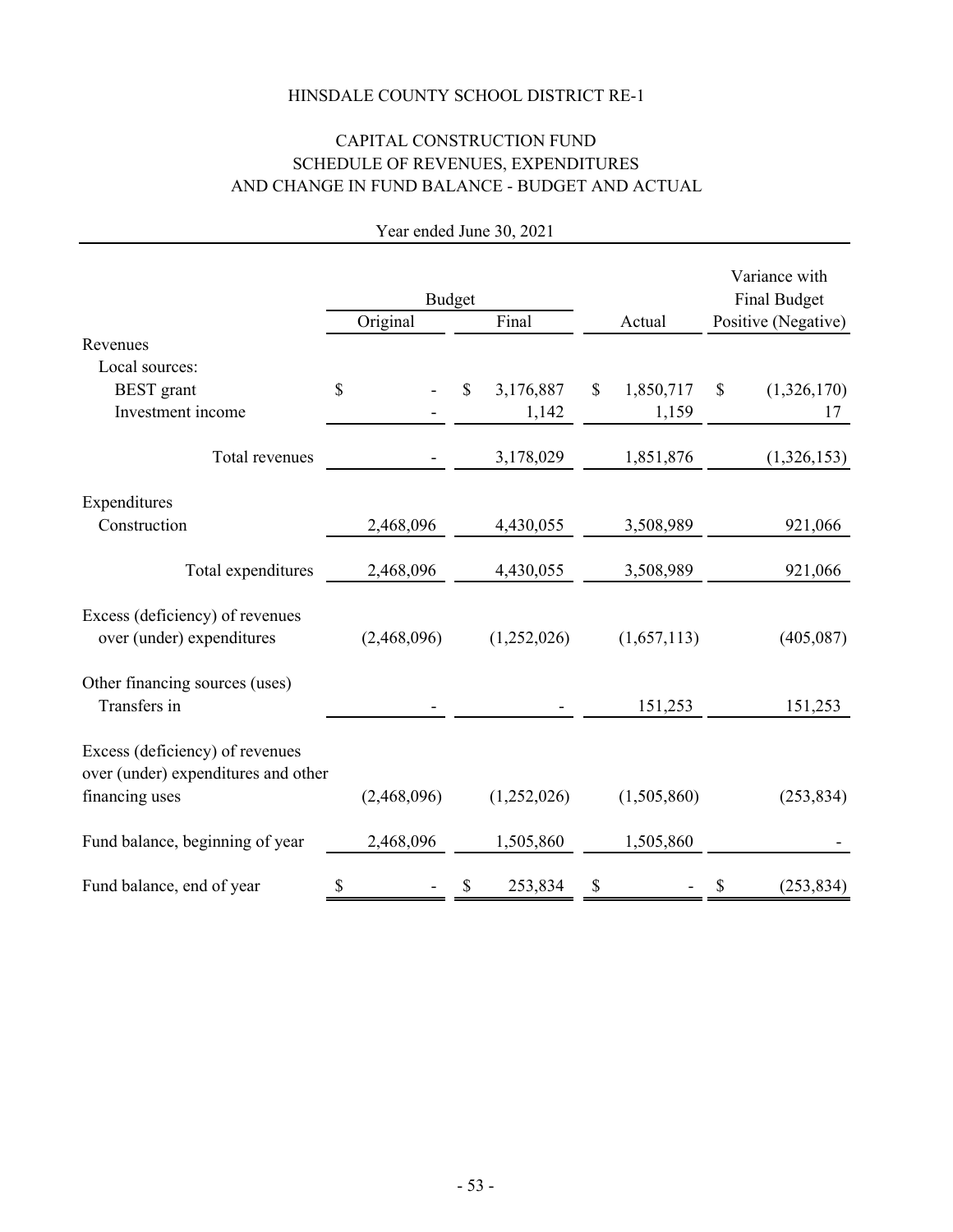## FOOD SERVICE FUND SCHEDULE OF REVENUES, EXPENDITURES AND CHANGE IN FUND BALANCE - BUDGET AND ACTUAL

|                                                                  |               | <b>Budget</b> |              |              | Variance with<br>Final Budget |          |  |
|------------------------------------------------------------------|---------------|---------------|--------------|--------------|-------------------------------|----------|--|
|                                                                  | Original      |               | Final        | Actual       | Positive (Negative)           |          |  |
| Revenues                                                         |               |               |              |              |                               |          |  |
| Local sources                                                    |               |               |              |              |                               |          |  |
| Charges and other                                                | $\mathsf{\$}$ | 19,112        | \$<br>19,112 | \$<br>32,639 | $\mathcal{S}$                 | 13,527   |  |
| <b>State Sources</b>                                             |               |               |              |              |                               |          |  |
| Grants                                                           |               | 864           | 864          |              |                               | (864)    |  |
| Federal sources                                                  |               |               |              |              |                               |          |  |
| Grants                                                           |               | 9,015         | 9,015        | 4,382        |                               | (4, 633) |  |
| Total revenues                                                   |               | 28,991        | 28,991       | 37,021       |                               | 8,030    |  |
| Expenditures                                                     |               |               |              |              |                               |          |  |
| Food service                                                     |               | 77,777        | 77,777       | 73,137       |                               | 4,640    |  |
| Total expenditures                                               |               | 77,777        | 77,777       | 73,137       |                               | 4,640    |  |
| Excess (deficiency) of revenues<br>over (under) expenditures     |               | (48, 786)     | (48, 786)    | (36,116)     |                               | 12,670   |  |
| Transfers in                                                     |               | 40,014        | 40,014       | 40,014       |                               |          |  |
| Excess (deficiency) of revenues<br>over (under) expenditures and |               |               |              |              |                               |          |  |
| other financing sources (uses)                                   |               | (8,772)       | (8,772)      | 3,898        |                               | 12,670   |  |
| Fund balance, beginning of year                                  |               | 9,341         | 9,341        |              |                               | 9,341    |  |
| Fund balance, end of year                                        | \$            | 569           | \$<br>569    | \$<br>3,898  | \$                            | 22,011   |  |

Year ended June 30, 2021